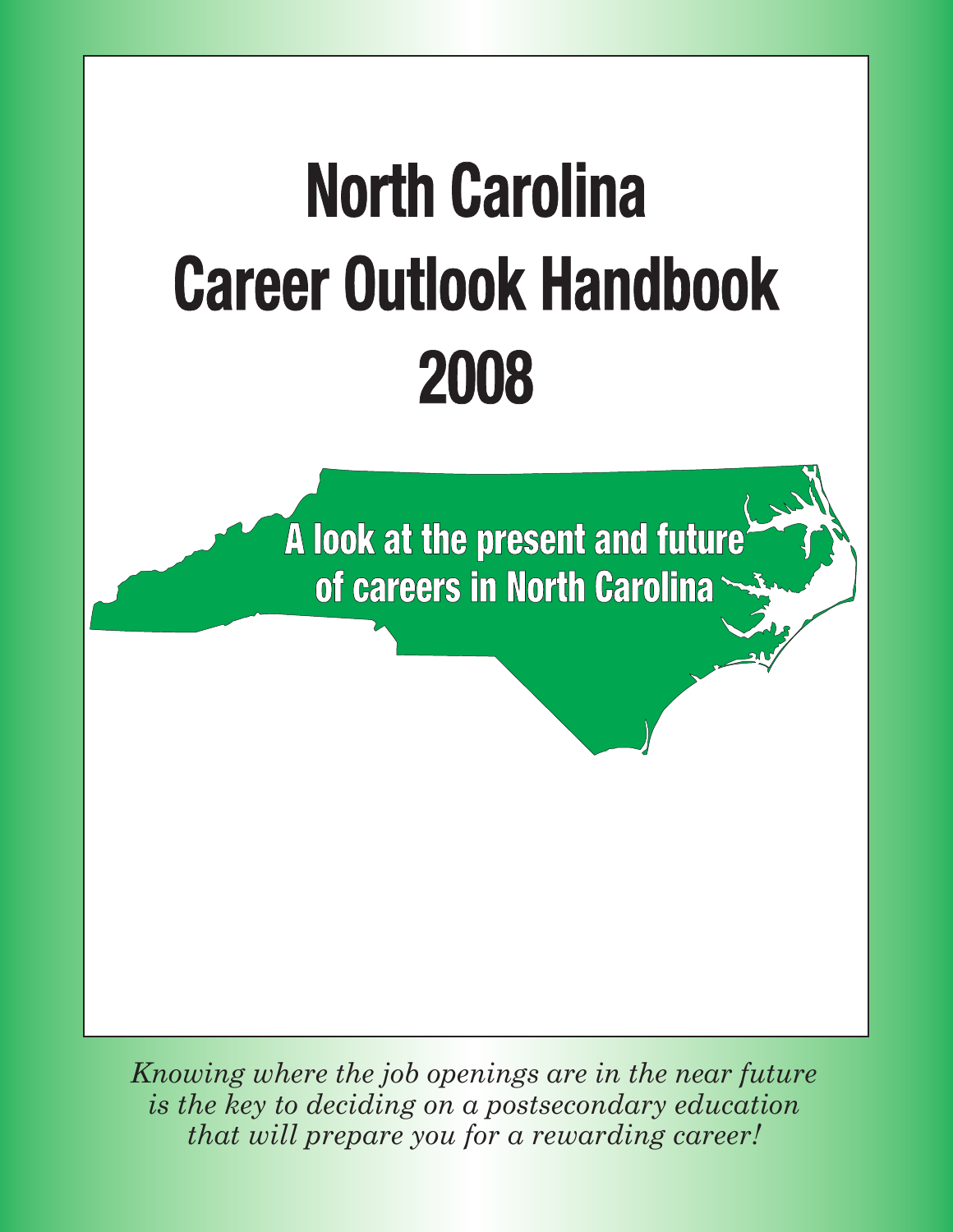### **North Carolina Occupational Trends**

What are the high demand jobs? What are the low demand jobs? Choosing a career in a growing, expanding area should make it easier to find a job.

#### **Fastest Growing Occupations in North Carolina**

**Fastest Declining Occupations in North Carolina**

Change In Openings projected from 2006 - 2016

**Total Total**

Change In Openings projected from 2006 - 2016

# **Total Total**

| Change                                              | $%$ $\triangle$ |                                                                                      |  |
|-----------------------------------------------------|-----------------|--------------------------------------------------------------------------------------|--|
| 27,860                                              | 38.63           | <b>Home Health Aides</b>                                                             |  |
| 25,970                                              | 26.33           | <b>Combined Food Preparation and Serving</b><br>Workers, Including Fast Food         |  |
| 25,100                                              | 31.64           | <b>Registered Nurses</b>                                                             |  |
| 23,510                                              | 17.4            | <b>Retail Salespersons</b>                                                           |  |
| 19,410                                              | 27.71           | <b>Customer Service Representatives</b>                                              |  |
| 15,870                                              | 23.18           | <b>Waiters and Waitresses</b>                                                        |  |
| 13,900                                              | 75.78           | Personal and Home Care Aides                                                         |  |
| 11,060                                              | 20.26           | <b>Executive Secretaries and Administrative</b><br>Assistants                        |  |
| 10,310                                              | 19.92           | Janitors and Cleaners, Except Maids and<br><b>Housekeeping Cleaners</b>              |  |
| 10,130                                              | 15.8            | Office Clerks, General                                                               |  |
| 9,370                                               | 26.38           | <b>Construction Laborers</b>                                                         |  |
| 9,150                                               | 15.88           | Bookkeeping, Accounting, and Auditing<br>Clerks                                      |  |
| 8,770                                               | 23.98           | <b>Elementary School Teachers, Except</b><br><b>Special Education</b>                |  |
| 8,420                                               | 23.51           | First-Line Supervisors/ Managers of<br>Construction Trades and Extraction<br>Workers |  |
| 8,350                                               | $26.5\,$        | Receptionists and Information Clerks                                                 |  |
| 8,340                                               | 66.4            | Social and Human Service Assistants                                                  |  |
| 8,270                                               | 29.06           | Business Operations Specialists, all other                                           |  |
| 8,100                                               | 23.96           | Landscaping and Groundskeeping<br>Workers                                            |  |
| 7,840                                               | 21.44           | Carpenters                                                                           |  |
| 7,490                                               | 24.28           | <b>Food Preparation Workers</b>                                                      |  |
| 7,270                                               | 19.65           | <b>Teacher Assistants</b>                                                            |  |
| 7,070                                               | 12.29           | Truck Drivers, Heavy and Tractor-Trailer                                             |  |
| 6,990                                               | 9.84            | First-Line Supervisors/Managers of Retail<br>Sales Workers                           |  |
| 6,580                                               | 30.19           | Nursing Aides, Orderlies, and Attendants                                             |  |
| 6,330                                               | 24.11           | Cooks, Restaurant                                                                    |  |
| Total Change In Openings projected from 2006 - 2016 |                 |                                                                                      |  |

#### Total Percentage Change  $(\% \triangle)$  projected from 2006 - 2016

*Total Change In Openings* includes new positions from job growth as well as replacements for open positions through retirement and turnover.

-5,700 -40.1 Sewing Machine Operators -4,340 -45.53 Textile Knitting and Weaving Machine Setters, Operators, and Tenders -4,260 -42.48 Textile Winding, Twisting, and Drawing Out Machine Setters, Operators, and Tenders -3,820 -46.04 Upholsterers -3,150 -7.24 Farmers and Ranchers -2,490 -8.26 Packers and Packagers, Hand -2,400 -11.43 Inspectors, Testers, Sorters, Samplers, and Weighers -1,990 -7.12 First-Line Supervisors/ Managers of Production and Operating Workers -1,970 -4.16 Stock Clerks and Order Fillers -1,880 -39.37 Textile Bleaching and Dyeing Machine Operators and Tenders -1,870 -29.31 Cabinetmakers and Bench Carpenters -1,780 -14.13 Farmworkers and Laborers, Crop, Nursery, and Greenhouse **Change %**

- -1,630 -28.18 Order Clerks
- -1,340 -21.6 Electrical and Electronic Equipment Assemblers
- -1,320 -37.2 Furniture Finishers
- -1,130 -16.06 Machine Feeders and Offbearers
- -1,120 -35.79 File Clerks
	- -870 -38.93 Textile Cutting Machine Setters, Operators, and Tenders
	- -860 -24.12 Computer Operators
	- -830 -19.73 Farm, Ranch, and Other Agricultural Managers
	- -790 -16.46 Cutting and Slicing Machine Setters, Operators, and Tenders
	- -780 -48.14 Photographic Processing Machine **Operators**
	- -770 -13.58 Coating, Painting, and Spraying Machine Setters, Operators, and Tenders
	- -710 -30.89 Cutters and Trimmers, Hand
	- -660 -10.01 Woodworking Machine Setters, Operators, and Tenders, Except Sawing

*NC Employment Security Commission (www.ncesc.com)*

2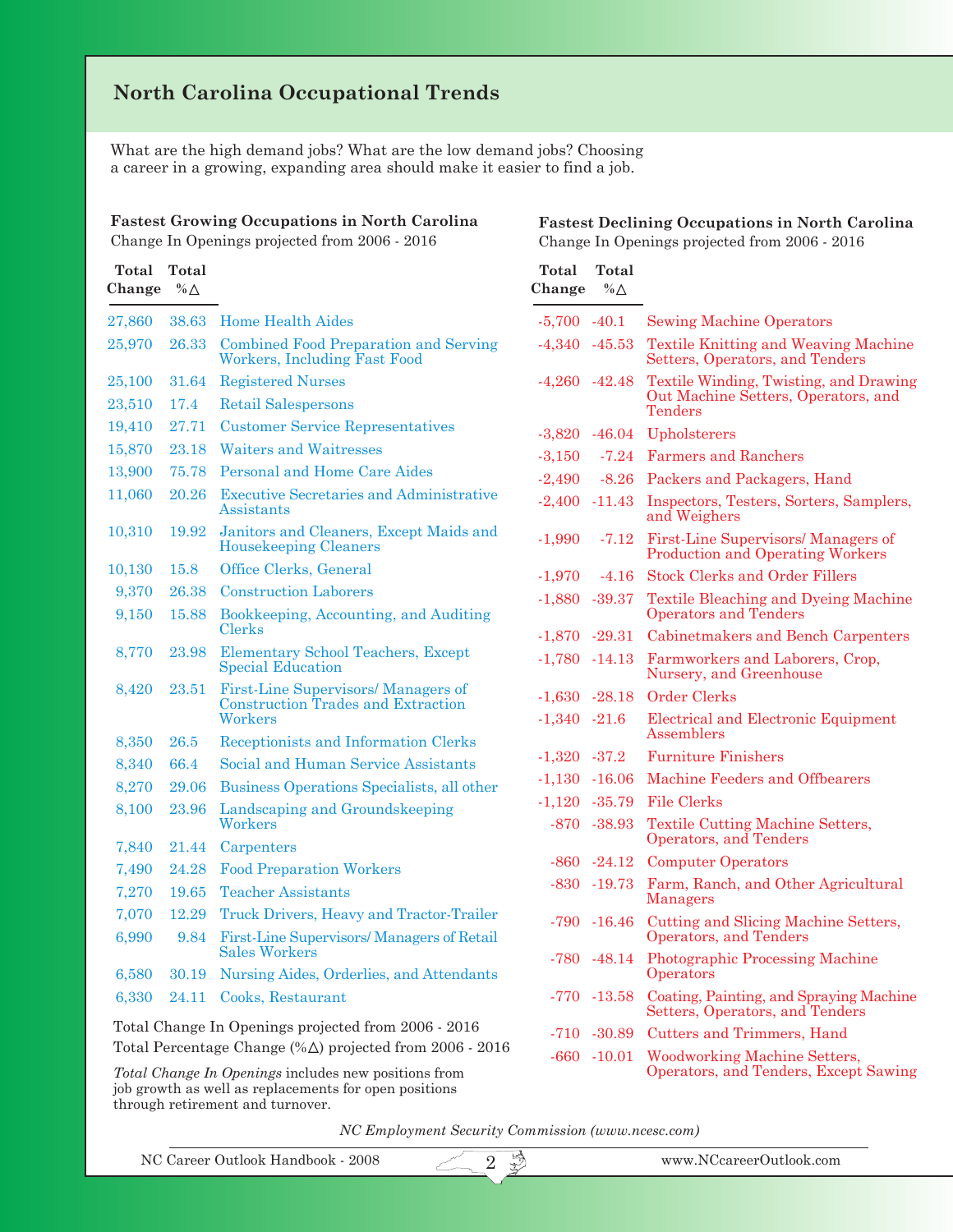#### **High demand jobs in North Carolina that require only on-the-job training (OJT) after high school**

#### **Moderate OJT (1-12 months) listed by top-paying entry-level NC salaries**

| \$29,240                                               |
|--------------------------------------------------------|
| \$28,906                                               |
| \$27,378                                               |
| \$26,114                                               |
| \$25,026                                               |
| \$24,097                                               |
| \$23,828                                               |
| \$23,659                                               |
| \$23,261                                               |
| \$21,852                                               |
| \$21,765                                               |
| \$21,215                                               |
| \$20,951                                               |
| \$20,902                                               |
| \$20,823                                               |
| \$20,674                                               |
| \$20,253                                               |
| \$19,935                                               |
| \$19,890                                               |
| \$19,719                                               |
| \$18,832                                               |
| \$18,170                                               |
| \$18,083                                               |
| \$17,010                                               |
| Entertainment Attendants and Related Workers, \$16,245 |
| \$14,123                                               |
|                                                        |

Entry-level salaries can be used as a quick comparison to see how much money you will earn immediately out of school. You should also consider the average and maximum salaries since these can vary from career to career. Some careers may have high entry-level salaries and may not raise much over the term of your career. Some careers might have a low entry-level salary, but might rise a lot over the years that you work.

*NC Employment Security Commission (www.ncesc.com)*

#### **Short OJT (less than 1 month) listed by top-paying entry-level NC salaries**

| Bill and Account Collectors                                                  | \$21,693 |
|------------------------------------------------------------------------------|----------|
| Helpers--Extraction Workers                                                  | \$21,171 |
| Tellers                                                                      | \$20,490 |
| Helpers--Electricians                                                        | \$19,700 |
| Psychiatric Aides                                                            | \$19,459 |
| Healthcare Support Workers, all other                                        | \$19,445 |
| Helpers--Pipelayers, Plumbers, Pipefitters,<br>and Steamfitters              | \$19,424 |
| Physical Therapist Aides                                                     | \$18,829 |
| Nursing Aides, Orderlies, and Attendants                                     | \$18,342 |
| Helpers--Carpenters                                                          | \$17,587 |
| Receptionists and Information Clerks                                         | \$17,313 |
| Building Cleaning Workers, all other                                         | \$17,292 |
| Locker Room, Coatroom, and Dressing Room<br>Attendants                       | \$17,201 |
| Tire Repairers and Changers                                                  | \$16,925 |
| Landscaping and Groundskeeping Workers                                       | \$16,604 |
| Home Health Aides                                                            | \$16,382 |
| Personal and Home Care Aides                                                 | \$15,756 |
| Lifeguards, Ski Patrol, and Other Recreational<br>Protective Service Workers | \$14,399 |
| Service Station Attendants                                                   | \$14,316 |
| <b>Food Preparation Workers</b>                                              | \$14,216 |
| Hosts and Hostesses, Restaurant, Lounge, and<br>Coffee Shop                  | \$14,213 |
| <b>Bartenders</b>                                                            | \$14,181 |
| Waiters and Waitresses                                                       | \$14,167 |
| Amusement and Recreation Attendants                                          | \$14,152 |
| Combined Food Preparation and Serving<br>Workers, Including Fast Food        | \$14,143 |

#### **Long OJT (more than a year) listed by top-paying entry-level NC salaries**

| Elevator Installers and Repairers                                        | \$34,390 |
|--------------------------------------------------------------------------|----------|
| Heating, Air Conditioning, and Refrigeration<br>Mechanics and Installers | \$27,287 |
| Boilermakers                                                             | \$26,907 |
| Plumbers, Pipefitters, and Steamfitters                                  | \$26,506 |
| Terrazzo Workers and Finishers                                           | \$26,309 |
| Recreational Vehicle Service Technicians                                 | \$24,710 |
| Opticians, Dispensing                                                    | \$24,351 |
| Reinforcing Iron and Rebar Workers                                       | \$24,000 |
| Audio and Video Equipment Technicians                                    | \$23,799 |
| Artists and Related Workers, all other                                   | \$23,650 |
| Interpreters and Translators                                             | \$21,821 |
| Tile and Marble Setters                                                  | \$21,790 |
| Coaches and Scouts                                                       | \$18,515 |
| Athletes and Sports Competitors                                          | \$16,519 |
| Cooks, Restaurant                                                        | \$15,316 |
|                                                                          |          |

 $3\ddot{\phi}$ 

www.NCcareerOutlook.com NC Career Outlook Handbook - 2008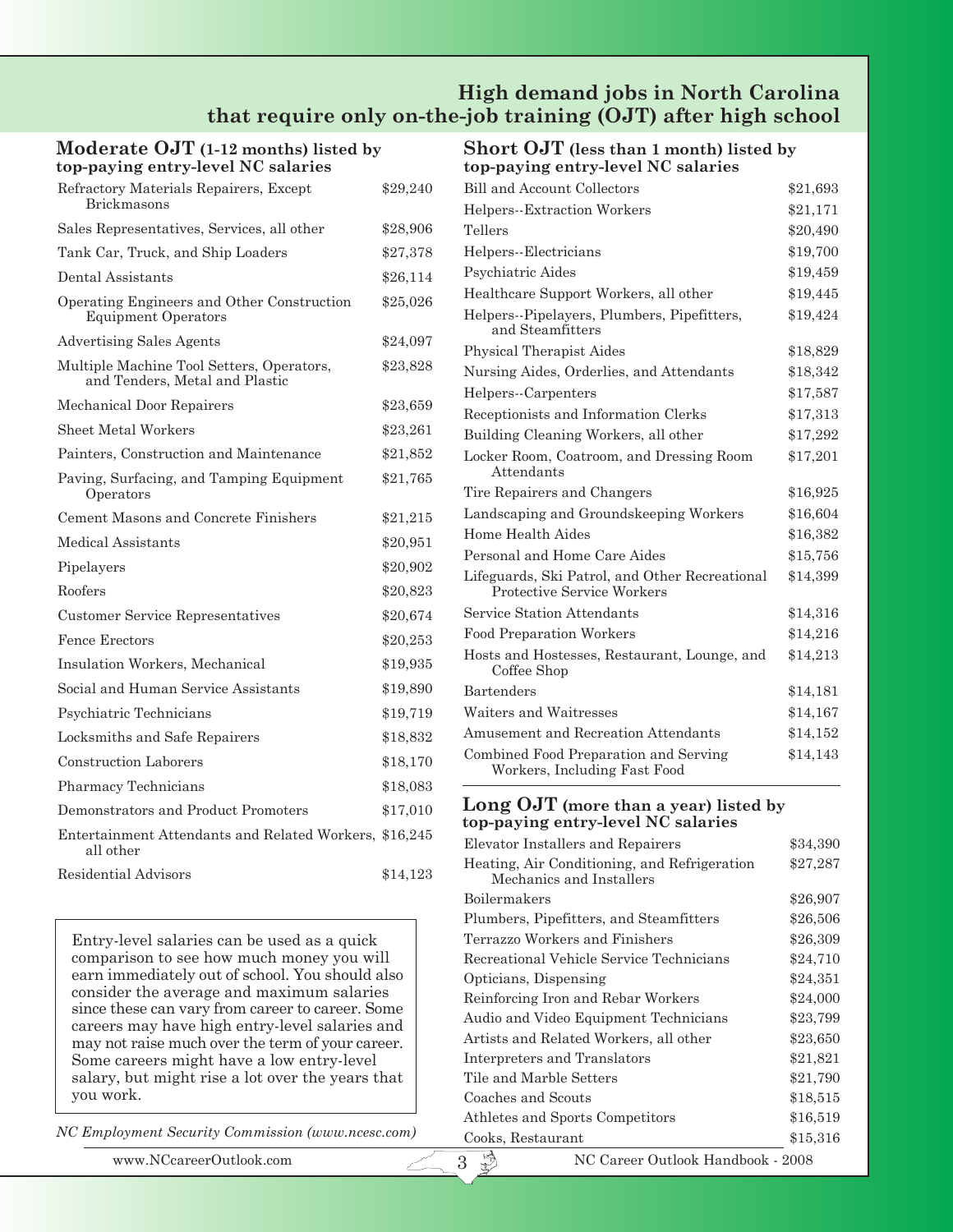#### **High demand jobs in North Carolina listed by minimum education level required and average entry-level salaries**

#### **1- or 2-year certificate program**

| Court Reporters                                            | \$30,961 |
|------------------------------------------------------------|----------|
| Aircraft Mechanics and Service Technicians                 | \$30,862 |
| Healthcare Practitioners & Technical Workers,<br>all other | \$28,759 |
| Health Technologists and Technicians, all other            | \$28,583 |
| Surgical Technologists                                     | \$28,452 |
| Security and Fire Alarm Systems Installers                 | \$26,748 |
| Legal Secretaries                                          | \$23,409 |
| Massage Therapists                                         | \$19,931 |
| Fitness Trainers and Aerobics Instructors                  | \$17,399 |
| Skin Care Specialists                                      | \$16,681 |
| Manicurists and Pedicurists                                | \$16,589 |
| Preschool Teachers, Except Special Education               | \$15,913 |
| Hairdressers, Hairstylists, and Cosmetologists             | \$14,575 |

#### **Associate's degree**

| Radiation Therapists                                  | \$52,720 |
|-------------------------------------------------------|----------|
| Diagnostic Medical Sonographers                       | \$48,149 |
| Dental Hygienists                                     | \$47,962 |
| Registered Nurses                                     | \$43,269 |
| Respiratory Therapists                                | \$39,582 |
| Cardiovascular Technologists and Technicians          | \$37,468 |
| <b>Physical Therapist Assistants</b>                  | \$35,634 |
| Medical Equipment Repairers                           | \$31,066 |
| Biological Technicians                                | \$28,472 |
| Forensic Science Technicians                          | \$27,772 |
| Occupational Therapist Assistants                     | \$27,443 |
| Paralegals and Legal Assistants                       | \$27,121 |
| Social Science Research Assistants                    | \$21,626 |
| Medical Records and Health Information<br>Technicians | \$20,642 |
| Veterinary Technologists and Technicians              | \$19,871 |
|                                                       |          |

# **Bachelor's degree**

| Physician Assistants                                                          | \$65,785   |
|-------------------------------------------------------------------------------|------------|
| Computer Software Engineers, Systems Software \$62,671                        |            |
| Aerospace Engineers                                                           | \$59,130   |
| Computer Software Engineers, Applications                                     | \$58,056   |
| <b>Construction Managers</b>                                                  | \$55,868   |
| <b>Biomedical Engineers</b>                                                   | \$50,489   |
| <b>Environmental Engineers</b>                                                | \$49,917   |
| Computer Systems Analysts                                                     | \$49,510   |
| <b>Financial Analysts</b>                                                     | \$49,420   |
| Database Administrators                                                       | \$46,636   |
| Life Scientists, all other                                                    | \$46,473   |
| Occupational Therapists                                                       | \$46,174   |
| Network Systems and Data Communications<br>Analysts                           | \$43,149   |
| Network and Computer Systems Administrators                                   | \$42,798   |
| Logisticians                                                                  | \$42,447   |
| Personal Financial Advisors                                                   | \$40,976   |
| <b>Technical Writers</b>                                                      | \$38,544   |
| Surveyors                                                                     | \$37,490   |
| Compensation, Benefits, and Job Analysis<br>Specialists                       | \$36,155   |
| Business Operations Specialists, all other                                    | \$34,971   |
| Social and Community Service Managers                                         | \$34,532   |
| Directors, Religious Activities and Education                                 | \$33,311   |
| Medical and Public Health Social Workers                                      | \$32,600   |
| Multi-Media Artists and Animators                                             | $\$32,261$ |
| Child, Family, and School Social Workers                                      | \$31,200   |
| Special Education Teachers, Preschool,<br>Kindergarten, and Elementary School | \$30,975   |
| Elementary School Teachers, Except Special<br>Education                       | \$29,969   |
| Social Workers, all other                                                     | \$29,800   |
| Special Education Teachers, Middle School                                     | \$29,782   |
| Athletic Trainers                                                             | \$28,726   |
| Employment, Recruitment, and Placement<br>Specialists                         | \$28,085   |
| Kindergarten Teachers, Except Special Education \$27,777                      |            |
| Community and Social Service Specialists, other                               | \$26,737   |
| Graduate Teaching Assistants                                                  | \$19,752   |
| Religious Workers, all other                                                  | \$18,810   |

 $\overrightarrow{4}$   $\overrightarrow{3}$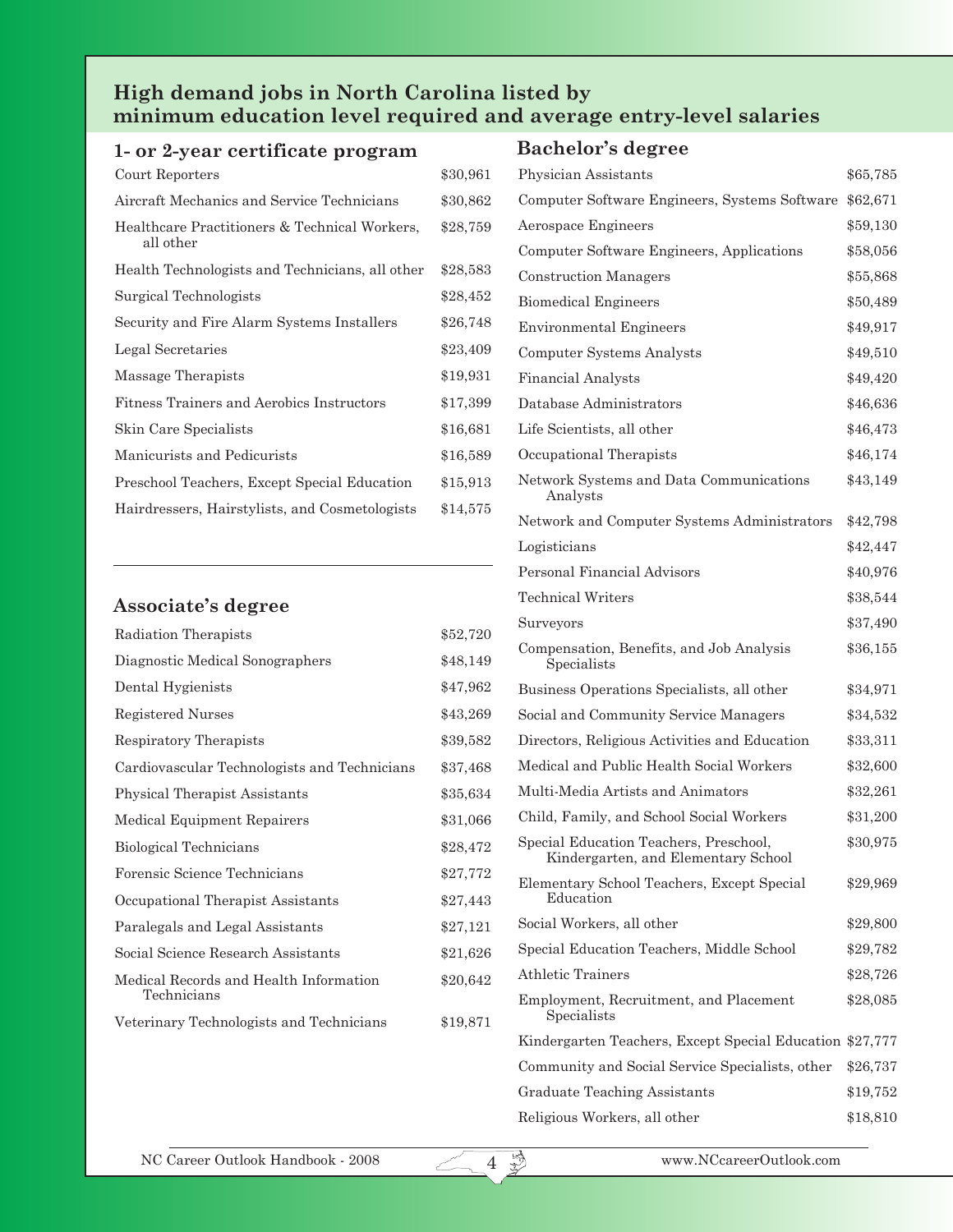### **High demand jobs in North Carolina listed by minimum education level required and average entry-level salaries**

#### **Doctorate degree Bachelor's degree plus work experience**

| Natural Sciences Managers                                             | \$71,090 |
|-----------------------------------------------------------------------|----------|
| Medical and Health Services Managers                                  | \$55,804 |
| Education Administrators, Postsecondary                               | \$43,683 |
| Agents and Business Managers of Artists.<br>Performers, and Athletes  | \$29,242 |
| Education Administrators, Preschool and<br>Child Care Center/ Program | \$27,719 |

#### **Master's degree**

| Physical Therapists                                                  | \$55,318 |
|----------------------------------------------------------------------|----------|
| Epidemiologists                                                      | \$51,876 |
| Statisticians                                                        | \$46,235 |
| Business Teachers, Postsecondary                                     | \$41,141 |
| Home Economics Teachers, Postsecondary                               | \$40,329 |
| Marriage and Family Therapists                                       | \$39,807 |
| Health Specialties Teachers, Postsecondary                           | \$39,269 |
| Mathematical Science Teachers, Postsecondary                         | \$39,215 |
| Instructional Coordinators                                           | \$36,719 |
| Environmental Scientists and Specialists,<br><b>Including Health</b> | \$36,266 |
| English Language and Literature Teachers,<br>Postsecondary           | \$35,521 |
| Art, Drama, and Music Teachers, Postsecondary                        | \$35,219 |
| Recreation and Fitness Studies Teachers.<br>Postsecondary            | \$35,097 |
| Geoscientists, Except Hydrologists and<br>Geographers                | \$33,937 |
| <b>Health Educators</b>                                              | \$32,831 |
| Foreign Language and Literature Teachers,<br>Postsecondary           | \$32,814 |
| Mental Health and Substance Abuse Social<br>Workers                  | \$31,035 |
| Survey Researchers                                                   | \$29,355 |
| Mental Health Counselors                                             | \$27,496 |
| Substance Abuse and Behavioral Disorder<br>Counselors                | \$25,774 |
| Rehabilitation Counselors                                            | \$21,667 |

| Computer and Information Scientists, Research                             | \$52,412 |
|---------------------------------------------------------------------------|----------|
| Engineering Teachers, Postsecondary                                       | \$52,043 |
| Physicists                                                                | \$49,728 |
| Medical Scientists, Except Epidemiologists                                | \$47,391 |
| Atmospheric, Earth, Marine, and Space Sciences<br>Teachers, Postsecondary | \$47,276 |
| Physics Teachers, Postsecondary                                           | \$46,699 |
| Economics Teachers, Postsecondary                                         | \$46,586 |
| Geography Teachers, Postsecondary                                         | \$45,630 |
| Library Science Teachers, Postsecondary                                   | \$45,474 |
| Biochemists and Biophysicists                                             | \$44,937 |
| Biological Science Teachers, Postsecondary                                | \$43,981 |
| Chemistry Teachers, Postsecondary                                         | \$43,129 |
| Nursing Instructors and Teachers, Postsecondary \$42,683                  |          |
| Anthropology and Archeology Teachers,<br>Postsecondary                    | \$42,671 |
| Social Work Teachers, Postsecondary                                       | \$42,232 |
| Architecture Teachers, Postsecondary                                      | \$40,792 |
| Computer Science Teachers, Postsecondary                                  | \$40,712 |
| Political Science Teachers, Postsecondary                                 | \$40,710 |
| Clinical, Counseling, and School Psychologists                            | \$40,677 |
| Forestry and Conservation Science Teachers,<br>Postsecondary              | \$40,651 |
| Psychology Teachers, Postsecondary                                        | \$40,488 |
| Postsecondary Teachers, all other                                         | \$39,583 |
| Philosophy and Religion Teachers, Postsecondary                           | \$39,146 |
| History Teachers, Postsecondary                                           | \$38,763 |
| Environmental Science Teachers, Postsecondary                             | \$38,712 |
| Education Teachers, Postsecondary                                         | \$38,662 |
| Sociology Teachers, Postsecondary                                         | \$38,081 |
| Criminal Justice and Law Enforcement Teachers,<br>Postsecondary           | \$37,431 |
| Communications Teachers, Postsecondary                                    | \$36,172 |
| Area, Ethnic, and Cultural Studies Teachers,<br>Postsecondary             | \$35,845 |

# **Professional degree**

 $5 \frac{3}{2}$ 

| Psychiatrists                      | \$115,173 |
|------------------------------------|-----------|
| Podiatrists                        | \$84,593  |
| Pharmacists                        | \$81,379  |
| Optometrists                       | \$71,246  |
| Chiropractors                      | \$61,390  |
| Physicians and Surgeons, all other | \$56,762  |
| Veterinarians                      | \$51,452  |
| Lawyers                            | \$50,699  |
| Law Teachers, Postsecondary        | \$45,559  |
| Clergy                             | \$32,897  |
|                                    |           |

www.NCcareerOutlook.com NC Career Outlook Handbook - 2008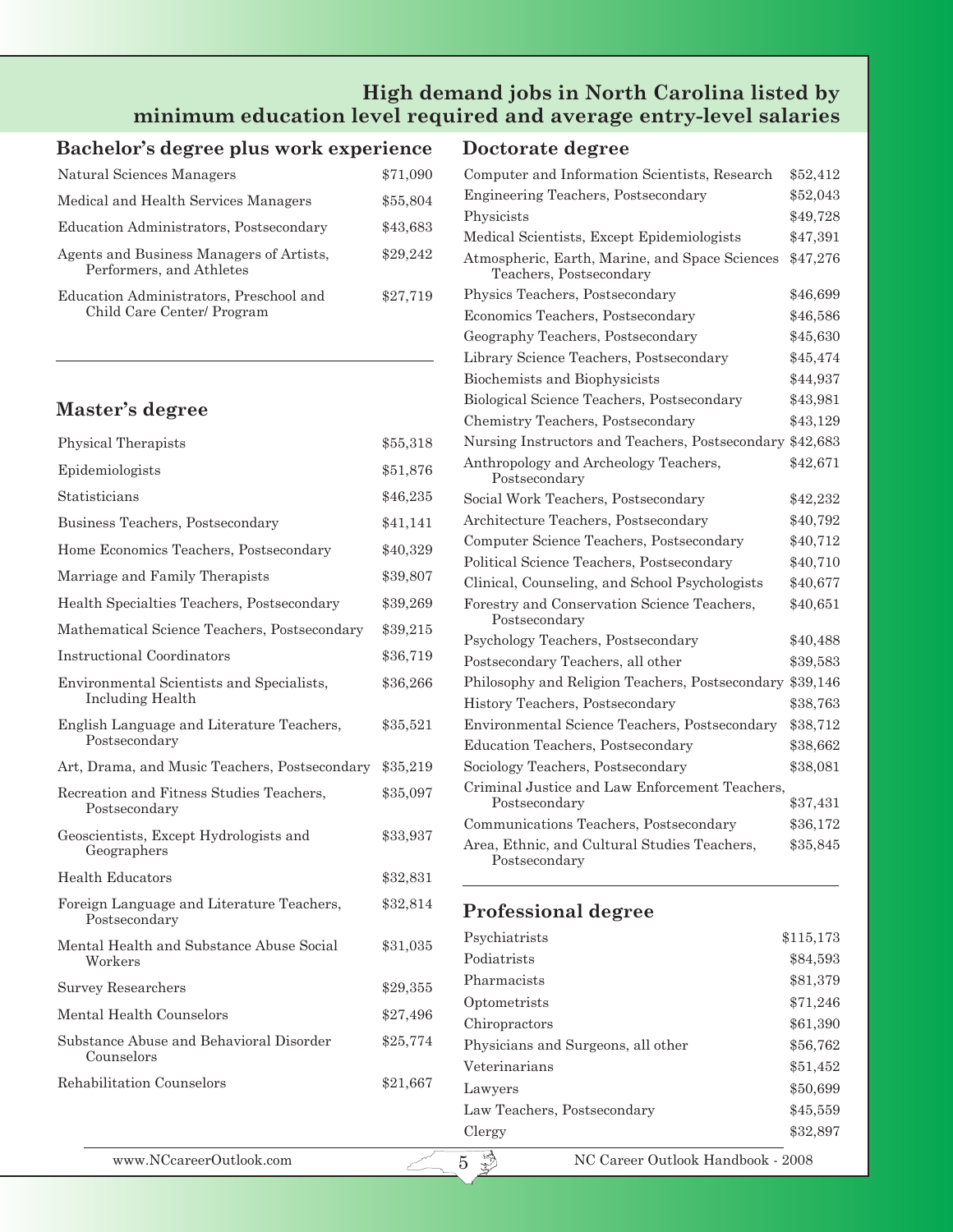#### **Career Cluster Career Charts**

The charts on the following pages allow comparison of careers within each of the 16 career clusters. The following information is included on these career cluster charts.

#### **SOC code**

The *Standard Occupational Classification* system classifies all careers and assigns a unique number to each. This SOC number can be used to follow up with other career databases.

#### **interest**

*Interests* are the likes and dislikes of the people who work in each career.

| Realistic/doers | Investigative/thinkers         | Artistic/creators       |
|-----------------|--------------------------------|-------------------------|
| Social/helpers  | <b>Enterprising/persuaders</b> | Conventional/organizers |

#### **min. educ.**

*Minimum education* is the usual minimum level of postsecondary (after high school) education/training required for each career.

Some careers have on-the-job training (OJT), which means that you go straight to the job out of high school and learn while you work.

short OJT — Short on-the-job training (less than one month)

mod. OJT — Moderate on-the-job training (1 to 12 months)

long OJT — Long on-the-job training (more than one year). Long OJT usually includes community college or trade school courses.

Some careers require further education after high school before starting the career.

1,2 year — one- or two-year program at a trade school or community college

Associate — Associate's degree — two-year degree program at a community college

Bachelor — Bachelor's degree — four-year degree program at a college or university

Bachelor+ — Bachelor's degree plus related work experience

Master — Master's degree — two or more years after Bachelor's degree

Doctorate — Doctorate degree — three or more years after Bachelor's degree

Profess. — Professional degree — three or more years after Bachelor's degree

work exp. — work experience in a related occupation

#### **growth outlook**

*Growth outlook* is the projected growth (annual percent change) of the number of career openings per year in North Carolina from 2006 to 2016. High growth means that the number of openings is increasing, so the likelihood of getting a job in this career is good. Low growth means that there may not be any openings, so the likelihood of getting a job in this career may not be very good.

**low** - below average projected growth rate (less than 1% growth per year)

**moderate** - average projected growth rate (between 1 and 2.1% growth per year)

**high** - above average projected growth rate (over 2.1% growth per year)

Black text indicates that growth outlook data are not available.

#### **current workers**

*Current workers* is the number of people in North Carolina who are currently employed in this career (based on 2006 employment data). This includes full-time and part-time employees, but excludes proprietors, owners and partners of unincorporated firms, unpaid family workers, workers on unpaid leave, military, independent contractors, and temporary agency employees not on a company payroll.

#### **salary entry**

*Salary entry* is the 2007 estimated average salary for all entry-level (first-year) workers in this career in North Carolina. This does not include overtime pay or non-production-based bonuses.

#### **salary all**

*Salary all* is the 2007 estimated average salary (mean) for all workers in this career in North Carolina. This does not include overtime pay or non-production-based bonuses.

*This information comes from multiple data tables from the NC Employment Security Commission (www.ncesc.com). \* Blanks in this table represent missing data, some due to confidentiality because of small numbers of workers in an occupation.*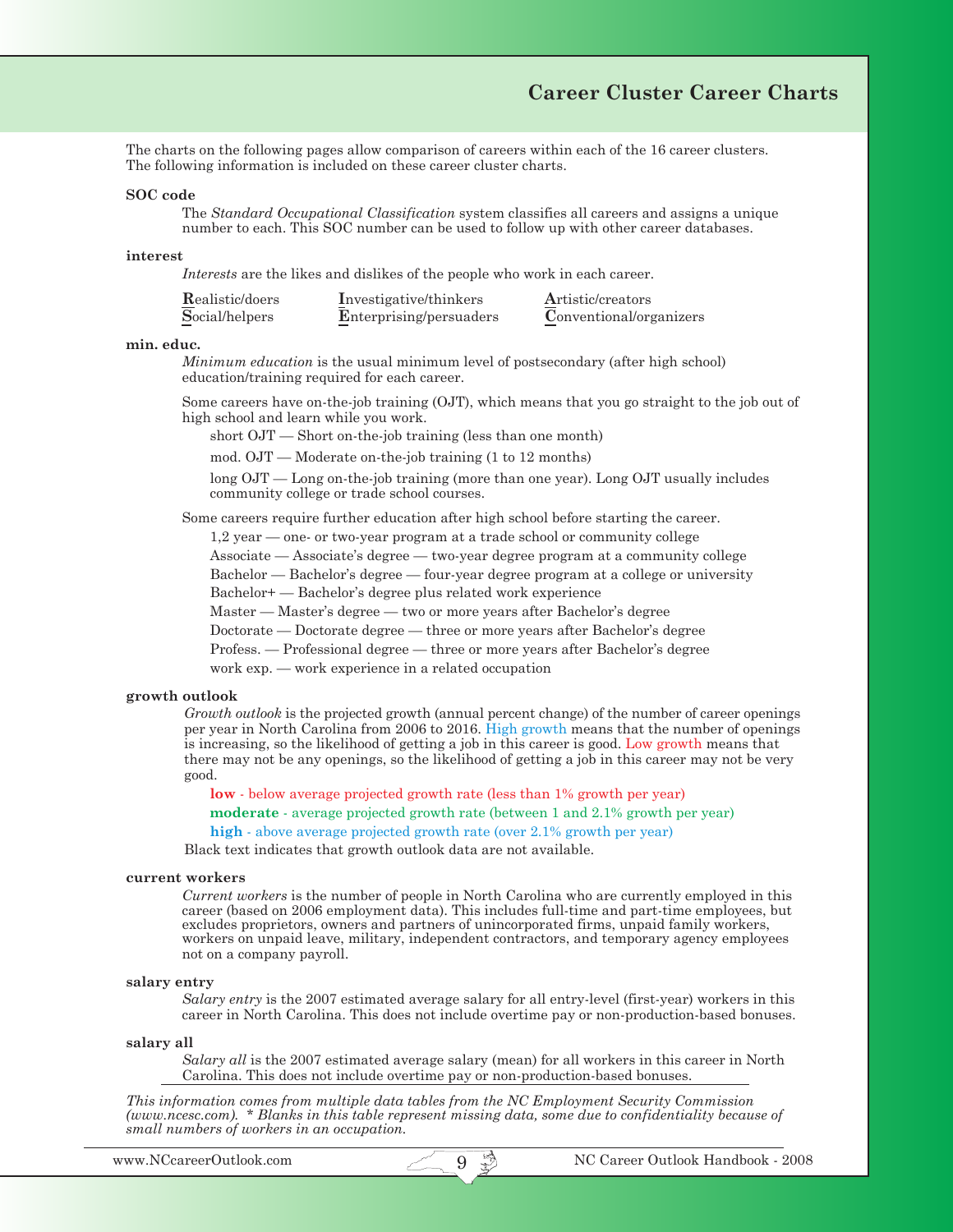#### **Agriculture, Food and Natural Resources Careers in North Carolina**

|                                                                                            | <b>SOC</b><br>code | interest     | min.<br>educ.      | growth<br>outlook | current<br>workers | salary<br>entry | salary<br>all |
|--------------------------------------------------------------------------------------------|--------------------|--------------|--------------------|-------------------|--------------------|-----------------|---------------|
| <b>Agricultural Equipment Operators</b>                                                    | 45-2091.00         | $\mathbf R$  | mod. OJT -1.63     |                   | 1,290              | \$14,503        | \$21,199      |
| <b>Agricultural Inspectors</b>                                                             | 45-2011.00         | $_{\rm RIC}$ | work exp.          | 0.05              | 550                | \$28,786        | \$37,724      |
| Agricultural Workers, all other                                                            | 45-2099.99         | $\ast$       | short OJT          | $\ast$            | $\ast$             | \$17,794        | \$23,650      |
| Animal Breeders                                                                            | 45-2021.00         | $\rm RI$     | mod. OJT           | $\ast$            | $\ast$             | $\star$         | *             |
| Animal Scientists                                                                          | 19-1011.00         | <b>IR</b>    | Bachelor           | $\ast$            | $\star$            | $\star$         | $\ast$        |
| <b>Biochemists and Biophysicists</b>                                                       | 19-1021.00         | $_{\rm IR}$  | Doctorate          | 2.14              | 850                | \$44,937        | \$71,050      |
| Biologists                                                                                 | 19-1020.01         | IR           | Bachelor           | $\ast$            | $\ast$             | $\ast$          | *             |
| <b>Butchers and Meat Cutters</b>                                                           | 51-3021.00         | RE           | long OJT           | 0.18              | 3.930              | \$17,557        | \$25,536      |
| Cartographers and Photogrammetrists                                                        | 17-1021.00         | <b>CIRA</b>  | Bachelor           | 1.64              | 520                | \$31,480        | \$45,058      |
| <b>Commercial Divers</b>                                                                   | 49-9092.00         | $\mathbf R$  | mod. OJT           | $\ast$            | $\star$            | $\star$         | *             |
| Continuous Mining Machine Operators                                                        | 47-5041.00         | R            | mod. OJT           | $\ast$            | $\ast$             | $\star$         | $\ast$        |
| Derrick Operators, Oil and Gas                                                             | 47-5011.00         | $\mathbf R$  | mod. OJT           | $\ast$            | $\ast$             | $\star$         | $\ast$        |
| <b>Dredge Operators</b>                                                                    | 53-7031.00         | $_{\rm R}$   | mod. OJT           | 1.63              | 130                | \$22,534        | \$29,287      |
| <b>Environmental Engineering Technicians</b>                                               | 17-3025.00         | $\ast$       | Associate          | 1.72              | 370                | \$30,106        | \$40,270      |
| <b>Environmental Engineers</b>                                                             | 17-2081.00         | *            | <b>Bachelor</b>    | 2.37              | 1,770              | \$49,917        | \$71,158      |
| Environmental Science and Protection Technicians,<br><b>Including Health</b>               | 19-4091.00         | $_{\rm IR}$  | Associate          | 1.78              | 830                | \$28,334        | \$40,033      |
| Explosives Workers, Ordnance Handling Experts,<br>and Blasters                             | 47-5031.00         | $\mathbf R$  | mod. OJT           | $\ast$            | *                  | \$36,026        | \$43,256      |
| Fallers                                                                                    | 45-4021.00         | $\mathbf R$  | mod. OJT -2.65     |                   | 710                | \$23,771        | \$31,112      |
| Farm and Home Management Advisors                                                          | 25-9021.00         | <b>SREC</b>  | <b>Bachelor</b>    | 0.98              | 950                | \$28,086        | \$45,100      |
| <b>Farm Equipment Mechanics</b>                                                            | 49-3041.00         | $\mathbf R$  | $1,2$ year         | 0.65              | 510                | \$26,047        | \$33,426      |
| Farm, Ranch, and Other Agricultural Managers                                               | 11-9011.00         | <b>ERC</b>   | Bachelor $+ -2.17$ |                   | 4,180              | \$31,716        | \$48,801      |
| <b>Farmers and Ranchers</b>                                                                | 11-9012.00         | <b>REC</b>   | $long$ OJT         | $-0.75$           | 43,510             |                 | $\ast$        |
| Farmworkers and Laborers, Crop, Nursery,<br>and Greenhouse                                 | 45-2092.00         | $\mathbf R$  | short OJT -1.51    |                   | 12,560             | \$14,139        | \$17,942      |
| Farmworkers, Farm and Ranch Animals                                                        | 45-2093.00         | RC           | short $OJT - 1.40$ |                   | 1,700              | \$16,679        | \$21,109      |
| First-Line Supervisors/ Managers of Farming,<br>Fishing, and Forestry Workers              | 45-1011.00         | RE           | work exp.          |                   | *                  | \$28,125        | \$43,948      |
| First-Line Supervisors/Managers of Landscaping,<br>Lawn Service and Groundskeeping Workers | 37-1012.00         | <b>ERC</b>   | work exp.          | 2.03              | 8,040              | \$26,605        | \$38,302      |
| Fish and Game Wardens                                                                      | 33-3031.00         | <b>RIS</b>   | long OJT           | *                 | *                  | \$26,319        | \$37,605      |
| <b>Fishers and Related Fishing Workers</b>                                                 | 45-3011.00         | RE           | mod. OJT           | $-6.70$           | 60                 | $\ast$          |               |
| Food and Tobacco Roasting, Baking, and Drying<br>Machine Operators and Tenders             | 51-3091.00         | $\mathbf R$  | short OJT          | 0.07              | 550                | \$18,860        | \$34,856      |
| <b>Food Batchmakers</b>                                                                    | 51-3092.00         | $\mathbf R$  | short OJT          | 1.98              | 1,550              | \$16,174        | \$23,892      |
| Food Cooking Machine Operators and Tenders                                                 | 51-3093.00         | $\mathbf R$  | short OJT          | 0.34              | 640                | \$16,751        | \$22,303      |
| Food Scientists and Technologists                                                          | 19-1012.00         | <b>IRC</b>   | Bachelor           | $\ast$            | $\ast$             | \$31,482        | \$54,774      |
| <b>Forest and Conservation Technicians</b>                                                 | 19-4093.00         | $\ast$       | Associate          | 0.52              | 560                | \$27,929        | \$37,239      |
| Forest and Conservation Workers                                                            | 45-4011.00         | $\rm RI$     | mod. OJT           | $\ast$            | $\star$            | $\star$         | $\star$       |
| Foresters                                                                                  | 19-1032.00         | $\mathbf{R}$ | <b>Bachelor</b>    | 0.55              | 340                | \$40,775        | \$57,340      |
| Gas Compressor and Gas Pumping Station Operators 53-7071.00                                |                    | $\mathbf R$  | mod. OJT           | *                 | $\ast$             | $\star$         | $\ast$        |

NC Career Outlook Handbook - 2008 www.NCcareerOutlook.com

 $210 + 10$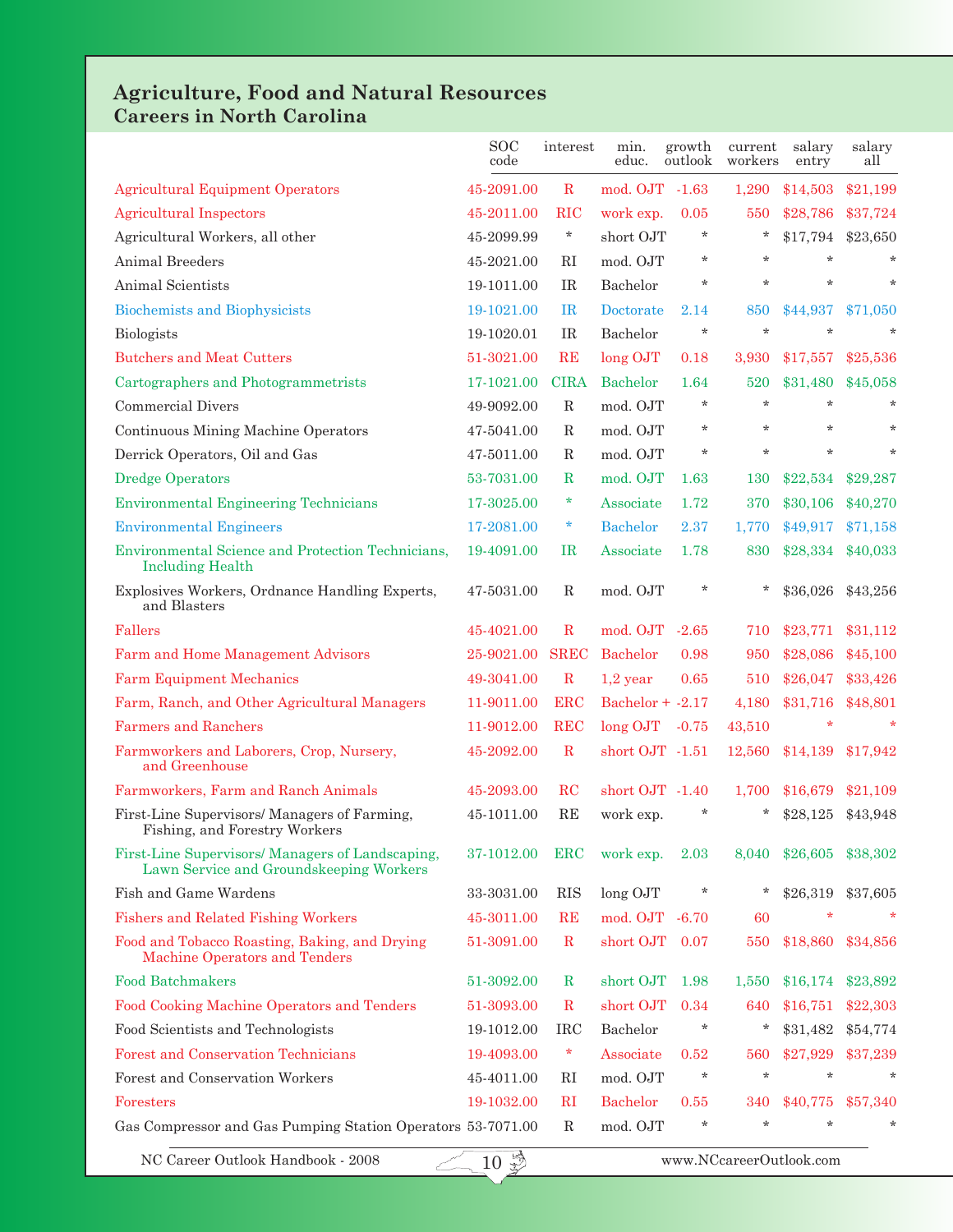#### **Agriculture, Food and Natural Resources (continued) Careers in North Carolina**

|                                                                         | <b>SOC</b><br>code | interest     | min.<br>educ.     | growth<br>outlook | current<br>workers | salary<br>entry | salary<br>all      |
|-------------------------------------------------------------------------|--------------------|--------------|-------------------|-------------------|--------------------|-----------------|--------------------|
| <b>Gas Plant Operators</b>                                              | 51-8092.00         | $\mathbf R$  | long OJT          | $-1.35$           | 60                 | \$35,861        | \$44,015           |
| Geological and Petroleum Technicians                                    | 19-4041.00         | RI           | Associate         | $\ast$            | $\star$            | $\star$         | $\ast$             |
| Graders and Sorters, Agricultural Products                              | 45-2041.00         | RC           | work exp.         | $-0.40$           | 1,230              | \$14,321        | \$17,784           |
| Grounds Maintenance Workers, all other                                  | 37-3019.99         | *            | short OJT         | 1.51              | 60                 | $\ast$          |                    |
| Helpers--Extraction Workers                                             | 47-5081.00         | $\mathbf R$  | short OJT         | 2.43              | 170                | \$21,171        | \$24,134           |
| Hunters and Trappers                                                    | 45-3021.00         | $\mathbf R$  | mod. OJT          | $^\star$          | $\ast$             | *               |                    |
| Landscaping and Groundskeeping Workers                                  | 37-3011.00         | $\mathbf R$  | short OJT         | 2.17              | 33,800             | \$16,604        | \$21,497           |
| Loading Machine Operators, Underground Mining                           | 53-7033.00         | $\mathbf R$  | mod. OJT          | $\ast$            | *                  | $\star$         |                    |
| Log Graders and Scalers                                                 | 45-4023.00         | CR           | mod. OJT          | 0.28              | 240                | \$23,349        | \$29,483           |
| <b>Logging Equipment Operators</b>                                      | 45-4022.00         | $\mathbf R$  | mod. OJT          | $-1.12$           | 2,260              | \$20,529        | \$28,733           |
| Meat, Poultry, and Fish Cutters and Trimmers                            | 51-3022.00         | $\mathbf R$  | short OJT         | 0.62              | 8,400              | \$16,873        | \$19,704           |
| Mine Cutting and Channeling Machine Operators                           | 47-5042.00         | $\mathbf R$  | mod. OJT          | $\ast$            | *                  | $\star$         |                    |
| Mining Machine Operators, all other                                     | 47-5049.99         | $\mathbf R$  | mod. OJT          | $\ast$            | *.                 | $\star$         | $\ast$             |
| <b>Natural Sciences Managers</b>                                        | 11-9121.00         | <b>IER</b>   | Bachelor + $2.56$ |                   | 1,400              |                 | \$71,090 \$112,288 |
| Nonfarm Animal Caretakers                                               | 39-2021.00         | $\mathbf R$  | short OJT         | 0.96              | 4,160              | \$14,843        | \$19,637           |
| <b>Pest Control Workers</b>                                             | 37-2021.00         | $\mathbf R$  | mod. OJT          | 1.73              | 2,810              | \$20,119        | \$29,065           |
| Pesticide Handlers, Sprayers, and Applicators,<br>Vegetation            | 37-3012.00         | $\mathbf R$  | mod. OJT          | 1.69              | 490                | \$20,254        | \$28,177           |
| Petroleum Pump System Operators, Refinery<br>Operators, and Gaugers     | 51-8093.00         | $_{\rm RC}$  | long OJT          | 1.14              | 100                | \$35,179        | \$46,549           |
| Pump Operators, Except Wellhead Pumpers                                 | 53-7072.00         | $\mathbf R$  | mod. OJT          | $-0.49$           | 60                 | \$30,797        | \$37,829           |
| Purchasing Agents and Buyers, Farm Products                             | 13-1021.00         | <b>ECR</b>   | work exp.         | $-0.62$           | 280                | \$31,667        | \$47,304           |
| Refuse and Recyclable Material Collectors                               | 53-7081.00         | $\mathbf R$  | short OJT         | 0.92              | 3,750              | \$16,583        | \$23,333           |
| Rock Splitters, Quarry                                                  | 47-5051.00         | $\mathbf R$  | mod. OJT          | *                 | *                  | \$19,381        | \$24,705           |
| Roof Bolters, Mining                                                    | 47-5061.00         | $\mathbf R$  | $\ast$            | $\ast$            | *                  | $\star$         | *                  |
| Rotary Drill Operators, Oil and Gas                                     | 47-5012.00         | $\mathbf R$  | mod. OJT          | $\ast$            | *.                 | $\star$         | *                  |
| Roustabouts, Oil and Gas                                                | 47-5071.00         | R            | mod. OJT          | $\ast$            | *.                 | $\star$         | *                  |
| Sawing Machine Setters, Operators, and Tenders,<br>Wood                 | 51-7041.00         | $\mathbb{R}$ | mod. OJT          | $-0.28$           | 3.030              | \$19,651        | \$25,439           |
| Service Unit Operators, Oil, Gas, and Mining                            | 47-5013.00         | R            | mod. OJT          | *                 | *.                 | *               |                    |
| Shuttle Car Operators                                                   | 53-7111.00         | R            | short OJT         | $\ast$            | *                  | $\star$         | $\ast$             |
| <b>Slaughterers and Meat Packers</b>                                    | 51-3023.00         | $\mathbf R$  | mod. OJT          | 0.58              | 7,750              | \$16,982        | \$20,297           |
| Soil and Plant Scientists                                               | 19-1013.00         | $_{\rm IR}$  | <b>Bachelor</b>   | 1.31              | 590                | \$37,236        | \$60,886           |
| <b>Tree Trimmers and Pruners</b>                                        | 37-3013.00         | $\mathbf R$  | short OJT         | 1.53              | 2,650              | \$21,816        | \$27,716           |
| Veterinarians                                                           | 29-1131.00         | $_{\rm IR}$  | Profess.          | 3.48              | 2,000              | \$51,452        | \$85,345           |
| Veterinary Assistants and Laboratory Animal<br>Caretakers               | 31-9096.00         | <b>RIS</b>   | short OJT         | 2.02              | 3,060              | \$15,740        | \$20,328           |
| Veterinary Technologists and Technicians                                | 29-2056.00         | *            | Associate         | 3.93              | 2,140              | \$19,871        | \$26,417           |
| Water and Liquid Waste Treatment Plant and<br><b>System Operators</b>   | 51-8031.00         | $\bf{R}$     | long OJT          | 1.88              | 3,110              | \$25,391        | \$33,456           |
| <b>Wellhead Pumpers</b>                                                 | 53-7073.00         | $_{\rm RC}$  | mod. OJT          | $\ast$            | $\star$            | $\ast$          | $\ast$             |
| Zoologists and Wildlife Biologists                                      | 19-1023.00         | <b>IR</b>    | <b>Bachelor</b>   | 0.99              | 380                |                 | \$40,219 \$55,000  |
| 勁<br>www.NCcareerOutlook.com<br>NC Career Outlook Handbook - 2008<br>11 |                    |              |                   |                   |                    |                 |                    |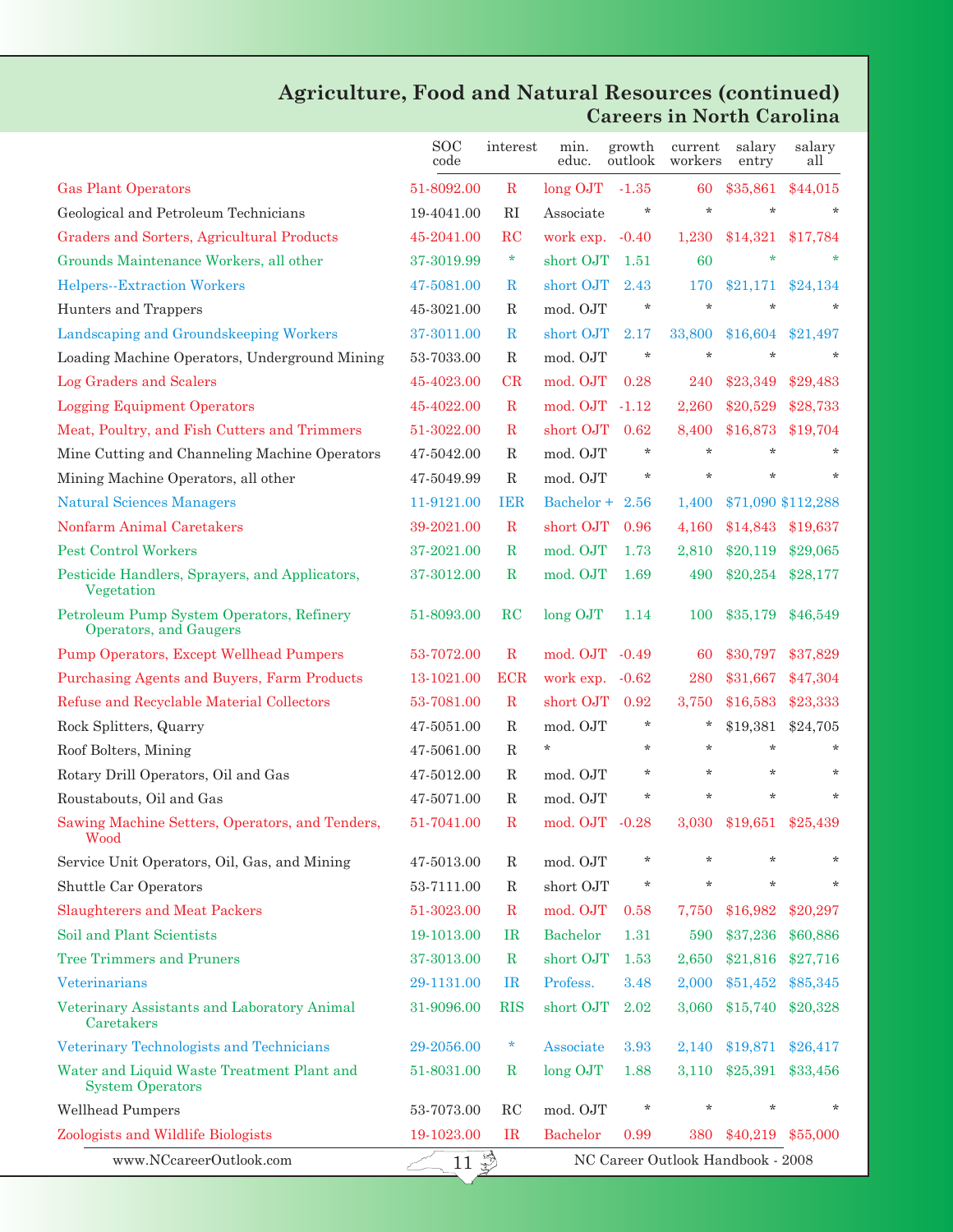# **Architecture and Construction Careers in North Carolina**

|                                                                                          | <b>SOC</b><br>code | interest    | min.<br>educ.    | growth<br>outlook | current<br>workers | salary<br>entry | salary<br>all     |
|------------------------------------------------------------------------------------------|--------------------|-------------|------------------|-------------------|--------------------|-----------------|-------------------|
| Architects, Except Landscape and Naval                                                   | 17-1011.00         | <b>ARIE</b> | Bachelor         | 1.83              | 3,520              | \$45,866        | \$72,610          |
| <b>Brickmasons and Blockmasons</b>                                                       | 47-2021.00         | $\mathbf R$ | $long$ OJT       | 1.87              | 7,210              | \$25,243        | \$35,315          |
| Carpenters                                                                               | 47-2031.00         | $\mathbf R$ | long OJT         | 1.96              | 36,530             | \$24,025        | \$31,328          |
| <b>Carpet Installers</b>                                                                 | 47-2041.00         | $\mathbf R$ | mod. OJT<br>0.79 |                   | 1,650              | \$21,475        | \$28,727          |
| <b>Cement Masons and Concrete Finishers</b>                                              | 47-2051.00         | $\mathbf R$ | mod. OJT         | 2.23              | 4,970              | \$21,215        | \$27,806          |
| Civil Engineering Technicians                                                            | 17-3022.00         | <b>RIC</b>  | Associate        | 0.85              | 4,120              | \$29,685        | \$41,067          |
| <b>Civil Engineers</b>                                                                   | 17-2051.00         | <b>RIC</b>  | <b>Bachelor</b>  | 1.74              | 6,440              | \$48,070        | \$68,228          |
| <b>Construction and Building Inspectors</b>                                              | 47-4011.00         | <b>CRIE</b> | work exp.        | 2.06              | 3,090              | \$33,449        | \$45,198          |
| Construction and Related Workers, all other                                              | 47-4099.99         | $\mathbf R$ | mod. OJT         | 1.76              | 950                | \$20,301        | \$29,297          |
| <b>Construction Laborers</b>                                                             | 47-2061.00         | $\mathbf R$ | mod. OJT         | 2.37              | 35,540             | \$18,170        | \$24,388          |
| <b>Construction Managers</b>                                                             | 11-9021.00         | <b>ERC</b>  | <b>Bachelor</b>  | 2.46              | 21,320             | \$55,868        | \$78,522          |
| Control and Valve Installers and Repairers,<br><b>Except Mechanical Door</b>             | 49-9012.00         | $\mathbf R$ | mod. OJT         | 0.98              | 1,010              | \$29,311        | \$41,760          |
| <b>Cost Estimators</b>                                                                   | 13-1051.00         | CE          | work exp.        | 2.68              | 4,740              | \$36,883        | \$52,868          |
| <b>Crane and Tower Operators</b>                                                         | 53-7021.00         | $\mathbf R$ | mod. OJT         | 1.78              | 850                | \$28,352        | \$39,489          |
| Drywall and Ceiling Tile Installers                                                      | 47-2081.00         | $\mathbf R$ | mod. OJT         | 1.85              | 4,070              | \$22,825        | \$28,879          |
| Earth Drillers, Except Oil and Gas                                                       | 47-5021.00         | $\mathbf R$ | mod. OJT         | 1.65              | 560                | \$22,480        | \$34,176          |
| Electrical and Electronics Repairers, Powerhouse,<br><b>Substation and Relay</b>         | 49-2095.00         | $\mathbf R$ | $1,2$ year       | $-0.82$           | 1,320              | \$39,931        | \$53,123          |
| Electrical Power-Line Installers and Repairers                                           | 49-9051.00         | $\mathbf R$ | $long$ OJT       | 1.35              | 5,310              | \$32,439        | \$45,157          |
| Electricians                                                                             | 47-2111.00         | $\mathbf R$ | $long$ OJT       | 2.01              | 19,680             | \$27,306        | \$35,872          |
| <b>Elevator Installers and Repairers</b>                                                 | 47-4021.00         | R           | long OJT         | 2.49              | 260                | \$34,390        | \$53,135          |
| Excavating and Loading Machine and<br><b>Dragline Operators</b>                          | 53-7032.00         | $\mathbf R$ | mod. OJT         | 1.64              | 2,170              |                 | \$23,853 \$30,912 |
| <b>Fence Erectors</b>                                                                    | 47-4031.00         | $\mathbf R$ | mod. OJT         | 2.50              | 830                | \$20,253        | \$24,351          |
| First-Line Supervisors/ Managers of Construction<br><b>Trades and Extraction Workers</b> | 47-1011.00         | <b>ERC</b>  | work exp.        | 2.13              | 35,800             | \$34,845        | \$48,744          |
| Floor Layers, Except Carpet, Wood, and Hard Tiles                                        | 47-2042.00         | R           | mod. OJT         | $\ast$            | $\ast$             | \$19,099        | \$30,173          |
| <b>Floor Sanders and Finishers</b>                                                       | 47-2043.00         | $\mathbf R$ | mod. OJT         | 0.94              | 850                | \$20,531        | \$26,313          |
| Glaziers                                                                                 | 47-2121.00         | $\mathbf R$ | $long$ OJT       | 1.68              | 1,100              | \$24,058        | \$30,559          |
| Hazardous Materials Removal Workers                                                      | 47-4041.00         | $\mathbf R$ | mod. OJT         | 1.84              | 770                | \$17,357        | \$24,389          |

 $\sqrt{12 \frac{3}{2}}$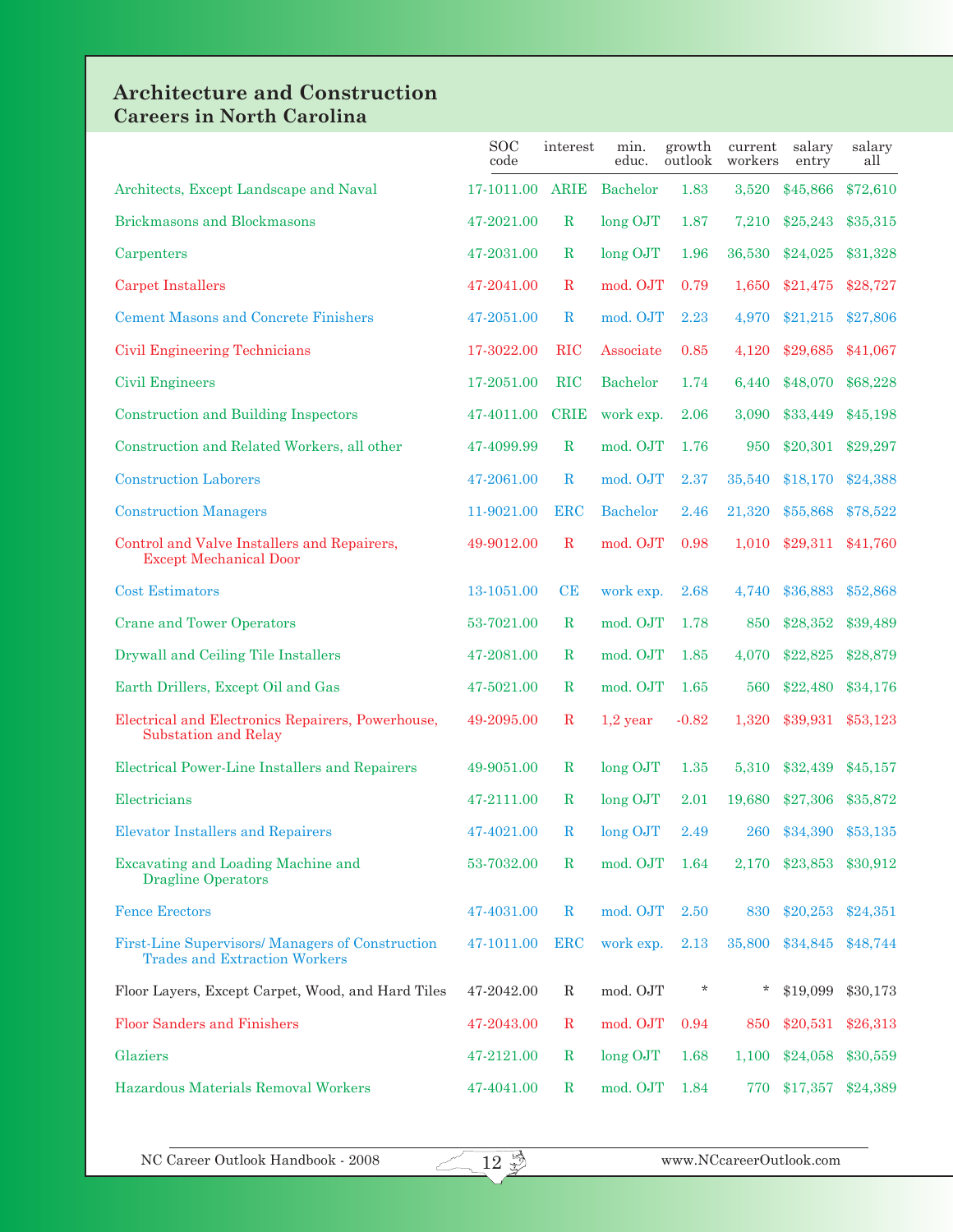#### **Architecture and Construction (continued) Careers in North Carolina**

|                                                                                | <b>SOC</b><br>code | interest    | min.<br>educ.   | growth<br>outlook | current<br>workers | salary<br>entry   | salary<br>all |
|--------------------------------------------------------------------------------|--------------------|-------------|-----------------|-------------------|--------------------|-------------------|---------------|
| Heating, Air Conditioning, and Refrigeration<br>Mechanics and Installers       | 49-9021.00         | $\mathbf R$ | $long$ OJT      | 2.15              | 8,850              | \$27,287          | \$37,494      |
| Helpers, Construction Trades, all other                                        | 47-3019.99         | $\mathbf R$ | short OJT       | 2.04              | 460                | \$14,654          | \$22,370      |
| Helpers--Brickmasons, Blockmasons, Stonemasons,<br>and Tile and Marble Setters | 47-3011.00         | $\mathbf R$ | short OJT       | 1.92              | 2,580              | \$17,764          | \$22,041      |
| Helpers--Carpenters                                                            | 47-3012.00         | R           | short OJT       | 2.28              | 3,730              | \$17,587          | \$22,543      |
| Helpers--Electricians                                                          | 47-3013.00         | $\mathbf R$ | short OJT       | 2.24              | 7,960              | \$19,700          | \$24,654      |
| Helpers--Installation, Maintenance, and<br><b>Repair Workers</b>               | 49-9098.00         | $\mathbf R$ | short OJT       | 1.53              | 7,100              | \$16,637          | \$23,375      |
| Helpers--Painters, Paperhangers, Plasterers,<br>and Stucco Masons              | 47-3014.00         | $\mathbf R$ | short OJT       | 1.01              | 310                | \$17,921          | \$20,783      |
| Helpers--Pipelayers, Plumbers, Pipefitters,<br>and Steamfitters                | 47-3015.00         | $\mathbf R$ | short OJT       | 2.76              | 5.050              | \$19,424          | \$25,003      |
| Helpers--Roofers                                                               | 47-3016.00         | $\mathbf R$ | short OJT       | 1.49              | 740                | \$17,619          | \$21,118      |
| <b>Highway Maintenance Workers</b>                                             | 47-4051.00         | $\mathbf R$ | mod. OJT        | 1.76              | 940                | \$20,931          | \$25,586      |
| Hoist and Winch Operators                                                      | 53-7041.00         | R           | mod. OJT        | $\ast$            | $\ast$             | $\star$           | $\star$       |
| Installation, Maintenance, and Repair Workers,<br>all other                    | 49-9099.99         | *           | mod. OJT        | 1.44              | 2,890              | \$23,937          | \$35,749      |
| Insulation Workers, Floor, Ceiling, and Wall                                   | 47-2131.00         | $\mathbf R$ | mod. OJT        | 1.81              | 870                | \$20,109          | \$29,048      |
| <b>Insulation Workers, Mechanical</b>                                          | 47-2132.00         | $\mathbf R$ | mod. OJT        | 2.28              | 520                | \$19,935          | \$29,167      |
| <b>Interior Designers</b>                                                      | 27-1025.00         | <b>AER</b>  | <b>Bachelor</b> | 1.48              | 2,190              | \$27,525          | \$43,102      |
| Landscape Architects                                                           | 17-1012.00         | <b>ARI</b>  | <b>Bachelor</b> | 1.70              | 540                | \$43,224          | \$64,217      |
| Manufactured Building and Mobile Home Installers                               | 49-9095.00         | $\mathbf R$ | mod. OJT -0.37  |                   | 710                | \$20,862          | \$27,343      |
| <b>Mechanical Door Repairers</b>                                               | 49-9011.00         | $\mathbf R$ | mod. OJT        | 2.23              | 350                | \$23,659 \$32,950 |               |
| <b>Mechanical Drafters</b>                                                     | 17-3013.00         | <b>RCI</b>  | $1,2$ year      | 1.06              | 1,290              | \$33,818          | \$49,858      |
| Operating Engineers and Other Construction<br><b>Equipment Operators</b>       | 47-2073.00         | $\mathbf R$ | mod. OJT        | 2.27              | 13,950             | \$25,026          | \$31,669      |
| Painters, Construction and Maintenance                                         | 47-2141.00         | $\bf{R}$    | mod. OJT        | 2.21              | 11,810             | \$21,852          | \$28,215      |
| Paperhangers                                                                   | 47-2142.00         | $\mathbf R$ | mod. OJT -0.41  |                   | 220                | \$23,670          | \$31,839      |
| Paving, Surfacing, and Tamping Equipment<br>Operators                          | 47-2071.00         | $\mathbf R$ | mod. OJT        | 2.52              | 1,790              | \$21,765          | \$27,594      |
| <b>Pile-Driver Operators</b>                                                   | 47-2072.00         | $\bf{R}$    | mod. OJT        | 2.09              | 150                | \$22,530          | \$35,405      |
| Pipelayers                                                                     | 47-2151.00         | $\mathbf R$ | mod. OJT        | 2.41              | 4,010              | \$20,902          | \$27,027      |
| <b>Plasterers and Stucco Masons</b>                                            | 47-2161.00         | $\mathbf R$ | long OJT        | 2.09              | 270                | \$22,923          | \$30,070      |

 $\sqrt{139}$ 

www.NCcareerOutlook.com  $\overline{13}$  NC Career Outlook Handbook - 2008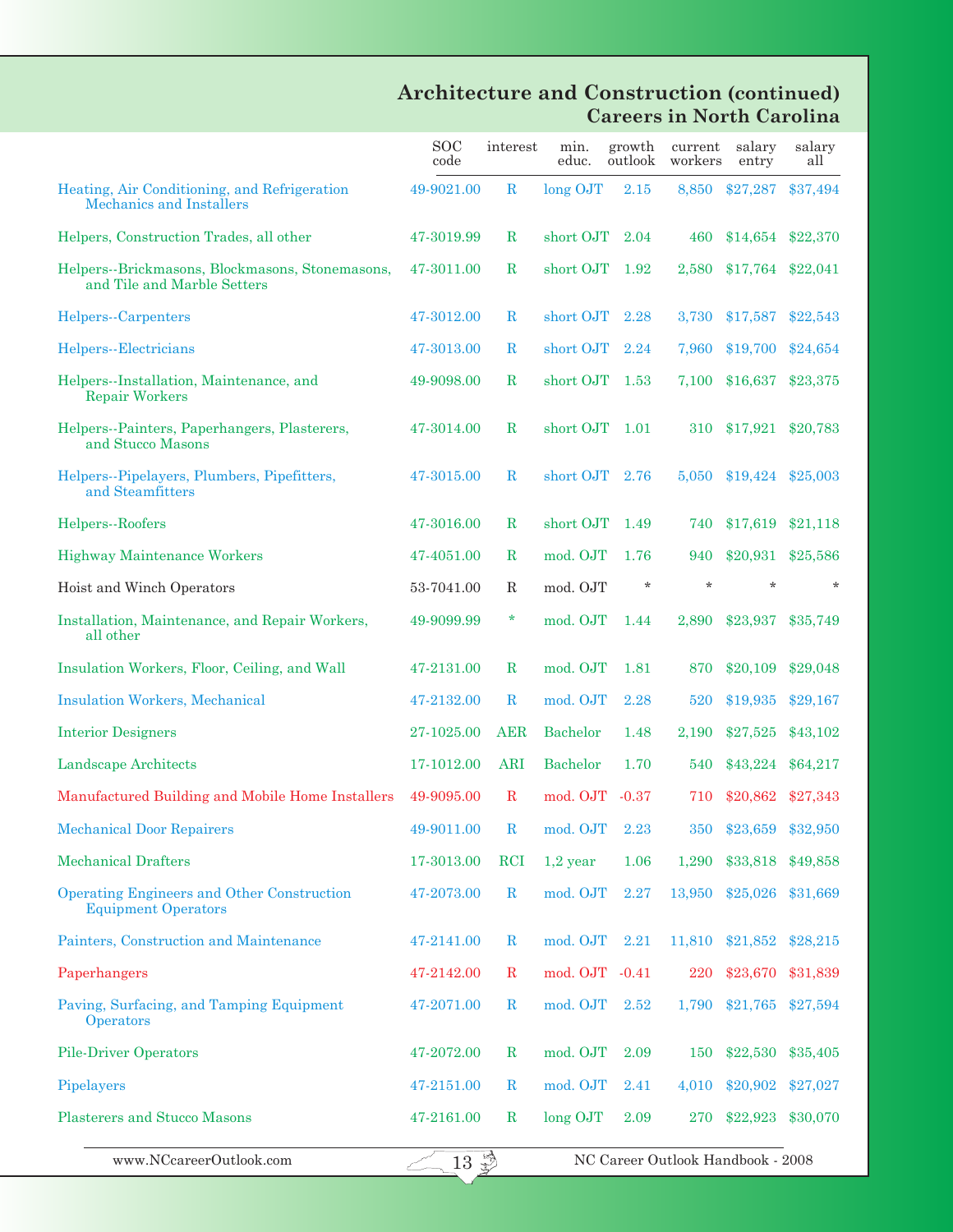### **Architecture and Construction (continued) Careers in North Carolina**

|                                                    | <b>SOC</b><br>code | interest     | min.<br>educ.   | growth<br>outlook | current<br>workers | salary<br>entry | salary<br>all |
|----------------------------------------------------|--------------------|--------------|-----------------|-------------------|--------------------|-----------------|---------------|
| Plumbers, Pipefitters, and Steamfitters            | 47-2152.00         | $\mathbf R$  | long OJT        | 2.57              | 13,060             | \$26,506        | \$35,795      |
| Refractory Materials Repairers, Except Brickmasons | 49-9045.00         | $\mathbf R$  | mod. OJT        | 2.24              | 130                | \$29,240        | \$40,428      |
| Reinforcing Iron and Rebar Workers                 | 47-2171.00         | $\mathbf R$  | $long$ OJT      | 2.10              | 320                | \$24,000        | \$33,842      |
| <b>Riggers</b>                                     | 49-9096.00         | <b>RE</b>    | short OJT       | 1.97              | 120                | \$22,441        | \$32,757      |
| Roofers                                            | 47-2181.00         | $\mathbb{R}$ | mod. OJT        | 2.28              | 4,090              | \$20,823        | \$27,863      |
| Segmental Pavers                                   | 47-4091.00         | $\mathbf R$  | mod. OJT        | $\ast$            | $\star$            | $\star$         | $\ast$        |
| Septic Tank Servicers and Sewer Pipe Cleaners      | 47-4071.00         | $\mathbf R$  | mod. OJT        | 1.96              | 600                | \$21,202        | \$30,884      |
| <b>Sheet Metal Workers</b>                         | 47-2211.00         | $\bf{R}$     | mod. OJT        | 2.18              | 6,830              | \$23,261        | \$31,991      |
| <b>Stationary Engineers and Boiler Operators</b>   | 51-8021.00         | RC           | long OJT        | $-0.16$           | 730                | \$24,839        | \$38,482      |
| Stonemasons                                        | 47-2022.00         | $\mathbb{R}$ | $long$ OJT      | 2.08              | 600                | \$23,807        | \$31,634      |
| <b>Structural Iron and Steel Workers</b>           | 47-2221.00         | $\mathbf R$  | $long$ OJT      | 1.35              | 1,520              | \$25,273        | \$33,667      |
| <b>Structural Metal Fabricators and Fitters</b>    | 51-2041.00         | $\mathbf R$  | mod. OJT        | 0.88              | 2,890              | \$23,640        | \$31,816      |
| <b>Surveyors</b>                                   | 17-1022.00         | <b>IERC</b>  | <b>Bachelor</b> | 2.28              | 1,160              | \$37,490        | \$55,494      |
| Tapers                                             | 47-2082.00         | $\mathbf R$  | mod. OJT        | $\ast$            | *                  | \$24,824        | \$31,133      |
| <b>Terrazzo Workers and Finishers</b>              | 47-2053.00         | $\mathbf R$  | $long$ OJT      | 2.18              | 360                | \$26,309        | \$32,130      |
| Tile and Marble Setters                            | 47-2044.00         | $\mathbb{R}$ | long OJT        | 2.45              | 1,830              | \$21,790        | \$29,525      |

 $\sqrt{14 \frac{9}{2}}$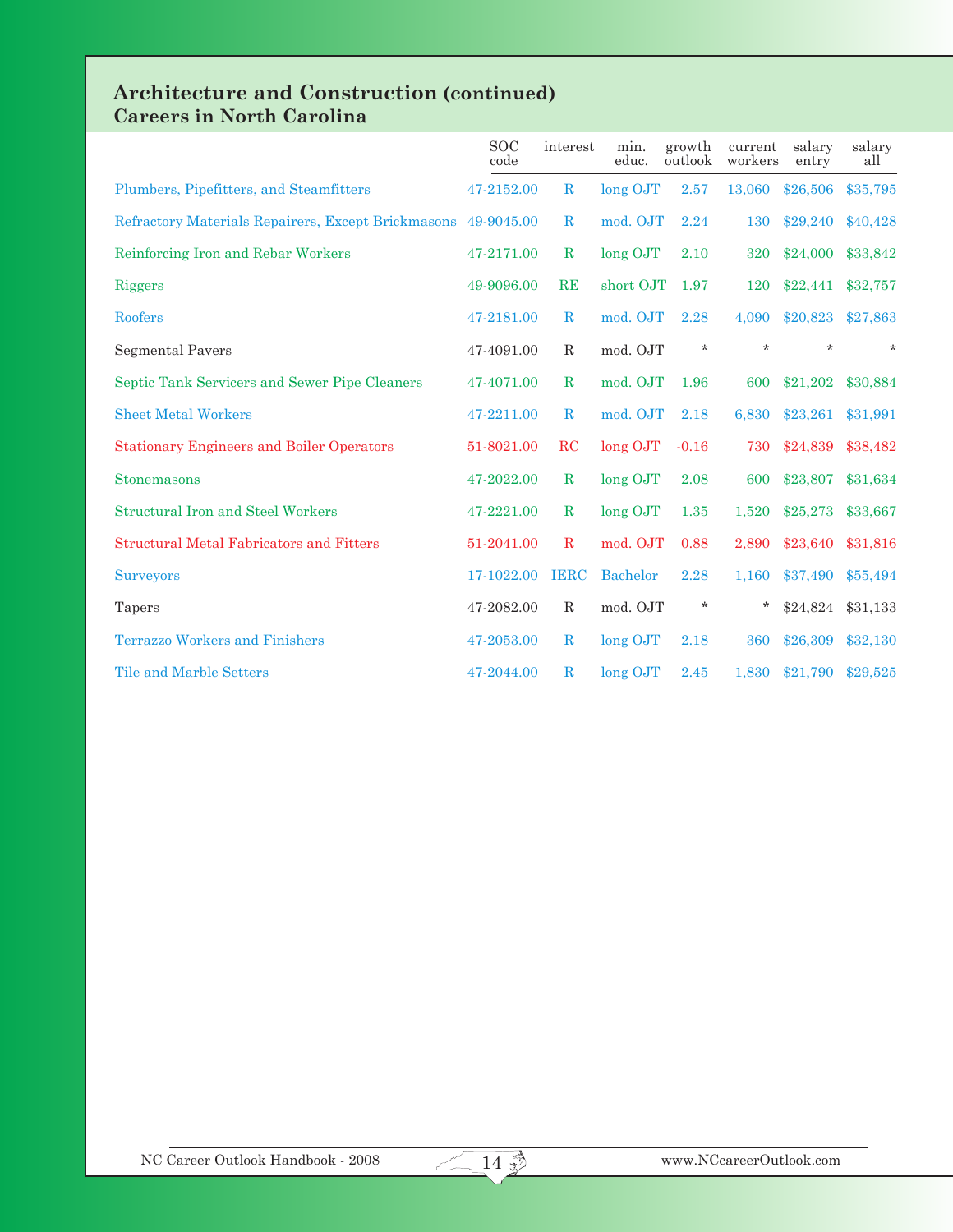|                                                                        | <b>SOC</b><br>code | interest      | min.<br>educ.   | growth<br>outlook | current<br>workers | salary<br>entry   | salary<br>all |
|------------------------------------------------------------------------|--------------------|---------------|-----------------|-------------------|--------------------|-------------------|---------------|
| $\rm{Actors}$                                                          | 27-2011.00         | <b>AES</b>    | long OJT        | $-0.63$           | 370                | $\star$           | $\star$       |
| Artists and Related Workers, all other                                 | 27-1019.99         | *             | long OJT        | 2.48              | <b>160</b>         | \$23,650          | \$56,887      |
| <b>Athletes and Sports Competitors</b>                                 | 27-2021.00         | <b>ERS</b>    | $long$ OJT      | 2.47              | 940                | \$16,519          | \$98,273      |
| Audio and Video Equipment Technicians                                  | 27-4011.00         | $\mathbf{CS}$ | long OJT        | 2.79              | 1,030              | \$23,799          | \$36,202      |
| <b>Bindery Workers</b>                                                 | 51-5011.00         | $\mathbf R$   | short OJT -1.76 |                   | 1,300              | \$17,478          | \$25,693      |
| <b>Bookbinders</b>                                                     | 51-5012.00         | $\mathbf R$   | mod. OJT -0.87  |                   | 120                | \$18,548          | \$24,956      |
| <b>Broadcast News Analysts</b>                                         | 27-3021.00         | <b>ASEI</b>   | Bachelor + 0.00 |                   | 270                | \$28,309          | \$75,229      |
| <b>Broadcast Technicians</b>                                           | 27-4012.00         | RA            | Associate       | 0.65              | 1,030              | \$19,726          | \$34,541      |
| Camera Operators, Television, Video, and<br><b>Motion Picture</b>      | 27-4031.00         | AR            | mod. OJT        | 0.24              | 280                | \$20,951          | \$36,417      |
| Choreographers                                                         | 27-2032.00         | <b>ASE</b>    | work exp.       | 1.10              | 120                | $\star$           | $\ast$        |
| <b>Commercial and Industrial Designers</b>                             | 27-1021.00         | <b>ARE</b>    | Bachelor        | 0.64              | 1,260              | \$28,338          | \$53,083      |
| Costume Attendants                                                     | 39-3092.00         | ARS           | short OJT       | $\ast$            | $\ast$             | $\ast$            | $\ast$        |
| <b>Craft Artists</b>                                                   | 27-1012.00         | *             | long OJT        | 0.34              | 490                | \$18,563          | \$24,789      |
| Dancers                                                                | 27-2031.00         | ARS           | long OJT        | $\ast$            | $\star$            | $\star$           | $\ast$        |
| Designers, all other                                                   | 27-1029.99         | *             | Bachelor        | 1.16              | 190                | \$25,569          | \$45,833      |
| <b>Desktop Publishers</b>                                              | 43-9031.00         | RA            | $1,2$ year      | 0.48              | 1,040              | \$24,621          | \$32,797      |
| Editors                                                                | 27-3041.00         | <b>AES</b>    | Bachelor        | 1.25              | 2,730              | \$28,667          | \$49,608      |
| Entertainers and Performers, Sports and<br>Related Workers, all others | 27-2099.99         | *             | long OJT        | 2.63              | 330                |                   | $\ast$        |
| <b>Fashion Designers</b>                                               | 27-1022.00         | <b>AER</b>    | Bachelor        | $-4.09$           | 250                | \$26,784          | \$57,173      |
| Film and Video Editors                                                 | 27-4032.00         | AE            | <b>Bachelor</b> | 1.60              | 440                | \$26,706 \$41,837 |               |
| Fine Artists, Including Painters, Sculptors,<br>and Illustrators       | 27-1013.00         | AR            | long OJT        | $-0.63$           | 690                | \$22,575          | \$34,770      |
| <b>Floral Designers</b>                                                | 27-1023.00         | <b>ARE</b>    | mod. OJT        | 0.49              | 2,680              | \$15,657          | \$22,602      |
| <b>Graphic Designers</b>                                               | 27-1024.00         | <b>AER</b>    | <b>Bachelor</b> | 0.95              | 6,030              | \$25,692          | \$39,693      |
| <b>Job Printers</b>                                                    | 51-5021.00         | $_{\rm RC}$   | long OJT        | $-0.93$           | 1,390              | \$23,013          | \$33,957      |
| Makeup Artists, Theatrical and Performance                             | 39-5091.00         | AR            | $1,2$ year      | $\ast$            | $\star$            | $\ast$            | $^\star$      |
| Media and Communication Equipment Workers,<br>all other                | 27-4099.99         | *             | mod. OJT        | 1.66              | 470                | \$25,225          | \$50,885      |
| Media and Communication Workers, all other                             | 27-3099.99         | *             | long OJT        | 1.58              | 1,190              | \$26,203          | \$47,119      |
| Multi-Media Artists and Animators                                      | 27-1014.00         | *             | <b>Bachelor</b> | 2.72              | 2,560              | \$32,261          | \$52,094      |

 $\sqrt{15 \frac{3}{2}}$ 

#### **Arts, A/V Technology and Communications Careers in North Carolina**

www.NCcareerOutlook.com NC Career Outlook Handbook - 2008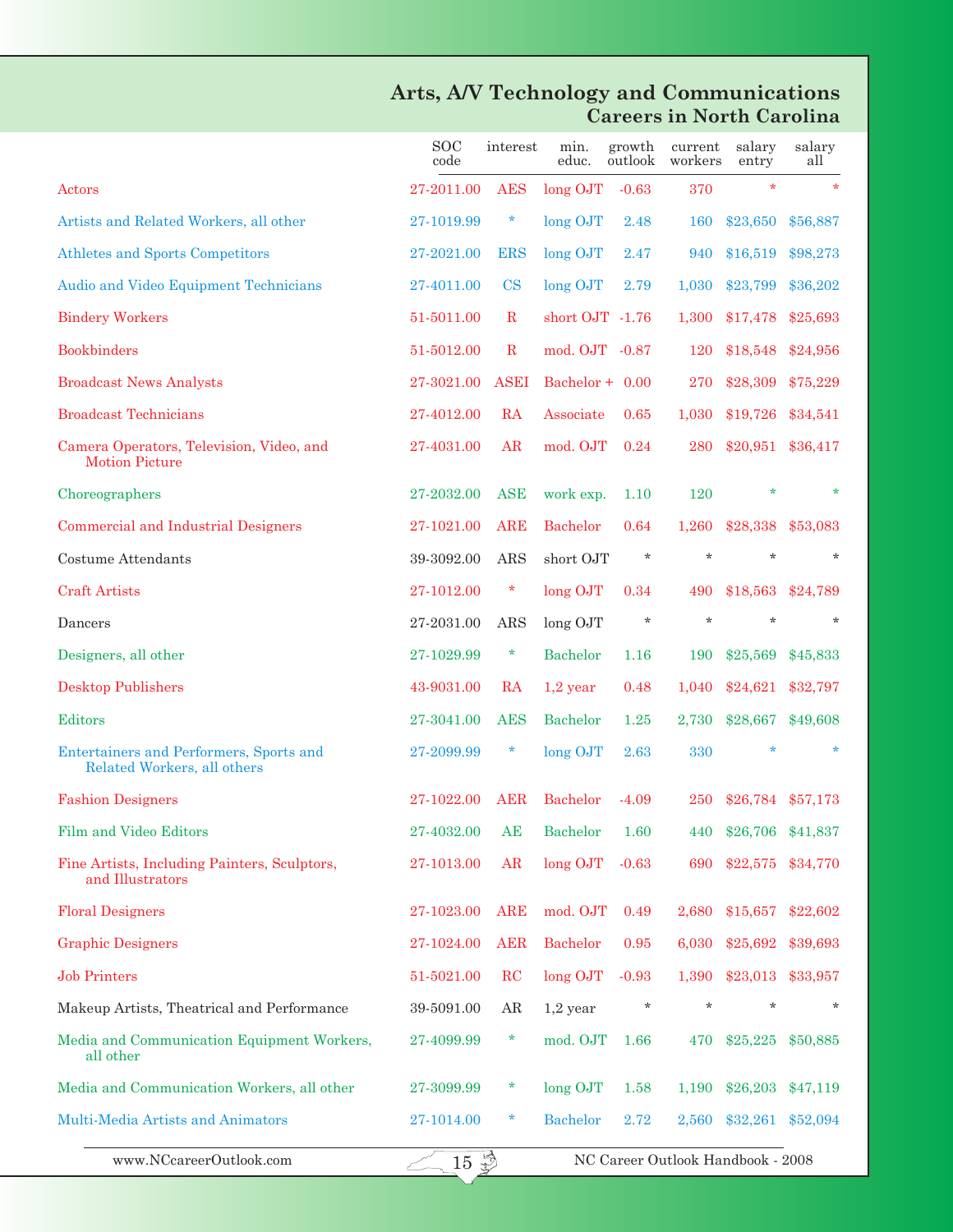#### **Arts, A/V Technology and Communications (continued) Careers in North Carolina**

|                                                  | <b>SOC</b><br>code | interest     | min.<br>educ.      | growth<br>outlook | current<br>workers | salary<br>entry | salary<br>all |
|--------------------------------------------------|--------------------|--------------|--------------------|-------------------|--------------------|-----------------|---------------|
| Music Directors and Composers                    | 27-2041.00         | A            | Bachelor + 1.24    |                   | 530                | \$31,308        | \$69,463      |
| Musicians and Singers                            | 27-2042.00         | $\mathbf{A}$ | $long$ OJT $-3.25$ |                   | 1,200              | ÷               | $\star$       |
| Photographers                                    | 27-4021.00         | AR           | $long$ OJT         | 1.26              | 3,480              | \$18,460        | \$39,584      |
| Prepress Technicians and Workers                 | 51-5022.00         | $\mathbb{R}$ | $long$ OJT $-1.77$ |                   | 1,400              | \$22,746        | \$33,501      |
| <b>Printing Machine Operators</b>                | 51-5023.00         | $\mathbf R$  | mod. OJT -0.51     |                   | 5,700              | \$19,971        | \$31,533      |
| <b>Producers and Directors</b>                   | 27-2012.00         | <b>AES</b>   | Bachelor + $0.15$  |                   | 1,930              | \$24,288        | \$48,782      |
| Proofreaders and Copy Markers                    | 43-9081.00         | $\mathbf C$  | short OJT          | 1.03              | 140                | \$19,451        | \$27,594      |
| Public Address System and Other Announcers       | 27-3012.00         | <b>SAE</b>   | long OJT           | 0.42              | 210                | $\star$         | $\star$       |
| Radio and Television Announcers                  | 27-3011.00         | <b>ASE</b>   | $long$ OJT         | $-1.34$           | 1,430              | \$14,650        | \$29,890      |
| Radio Operators                                  | 27-4013.00         | RC           | mod. OJT           | $\ast$            | $\ast$             | $\ast$          | $\star$       |
| Reporters and Correspondents                     | 27-3022.00         | <b>AIE</b>   | Bachelor + $0.62$  |                   | 1,400              | \$22,092        | \$34,137      |
| Sound Engineering Technicians                    | 27-4014.00         | RAI          | $1,2$ year         | $\ast$            | $\star$            | \$27,360        | \$38,752      |
| Telecommunications Line Installers and Repairers | 49-9052.00         | $\mathbb{R}$ | $long$ OJT         | 1.27              | 5,020              | \$27,137        | \$39,970      |
| Umpires, Referees, and Other Sports Officials    | 27-2023.00         | <b>CRE</b>   | $long$ OJT         | $\star$           | $\ast$             | $\star$         | $\ast$        |
| <b>Writers and Authors</b>                       | 27-3043.00         | A            | Bachelor           | 1.34              | 2,270              | \$29,338        | \$48,887      |

 $\overline{\mathbb{L}^{16} \mathbb{Z}}$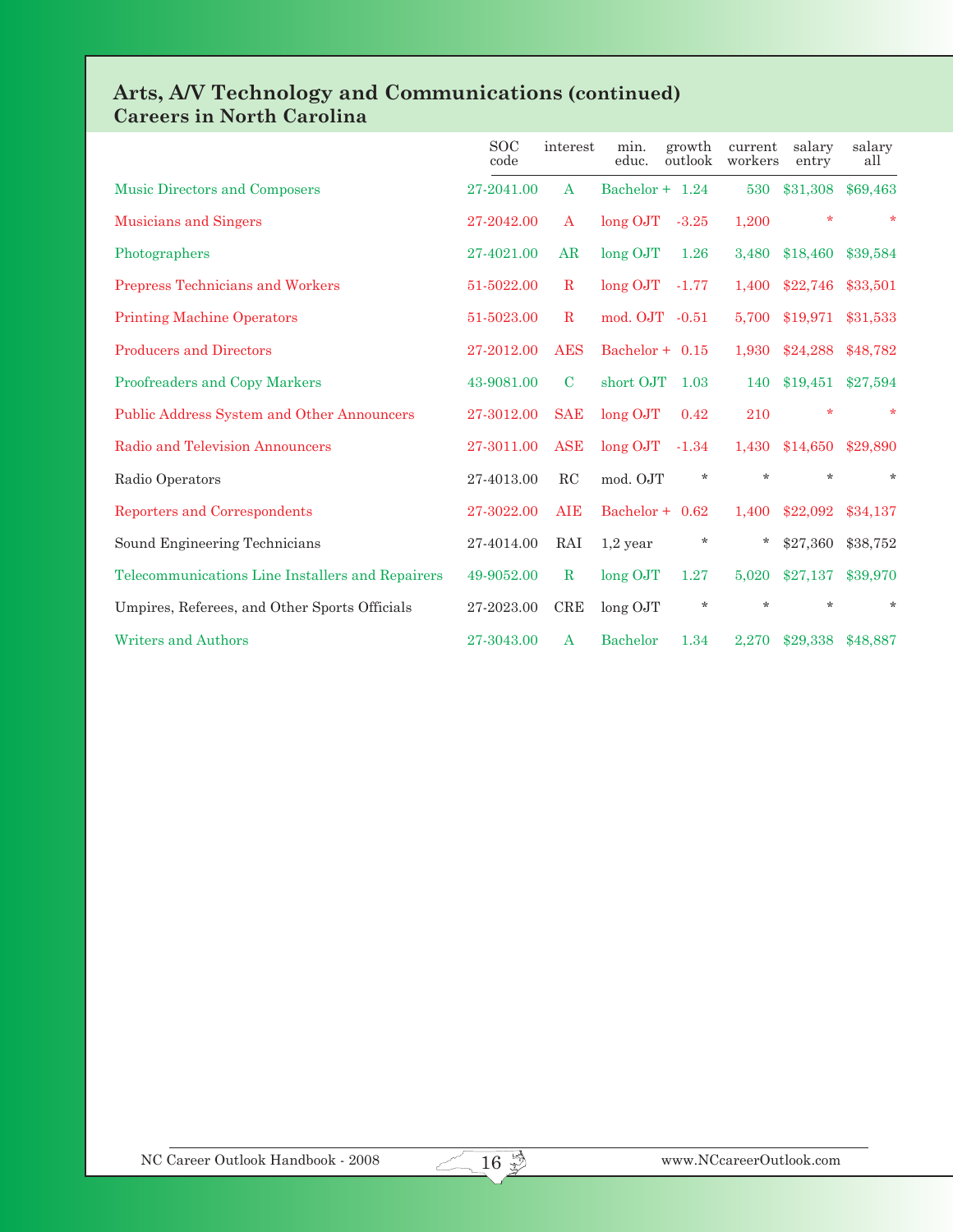#### **Business Management and Administration Careers in North Carolina**

|                                                                                         | <b>SOC</b><br>code | interest    | min.<br>educ.     | growth<br>outlook | current<br>workers | salary<br>entry         | salary<br>all      |
|-----------------------------------------------------------------------------------------|--------------------|-------------|-------------------|-------------------|--------------------|-------------------------|--------------------|
| <b>Accountants and Auditors</b>                                                         | 13-2011.00         | CE          | <b>Bachelor</b>   | 1.64              | 29,710             | \$39,061                | \$59,467           |
| <b>Administrative Services Managers</b>                                                 | 11-3011.00         | <b>ECS</b>  | Bachelor + $1.73$ |                   | 3,700              | \$44,524                | \$69,431           |
| <b>Advertising and Promotions Managers</b>                                              | 11-2011.00         | <b>AES</b>  | Bachelor + $1.32$ |                   | 910                | \$42,986                | \$76,191           |
| <b>Advertising Sales Agents</b>                                                         | 41-3011.00         | <b>ECS</b>  | mod. OJT          | 2.20              | 4,160              | \$24,097                | \$46,689           |
| Agents and Business Managers of Artists,<br>Performers, and Athletes                    | 13-1011.00         | <b>ESAC</b> | Bachelor + $2.14$ |                   | 650                | \$29,242                | \$47,005           |
| <b>Art Directors</b>                                                                    | 27-1011.00         | AE          | Bachelor + $1.07$ |                   | 1,040              | \$34,277                | \$65,478           |
| Bookkeeping, Accounting, and Auditing Clerks                                            | 43-3031.00         | $\mathbf C$ | mod. OJT          | 1.48              | 57,620             | \$22,002                | \$30,700           |
| <b>Budget Analysts</b>                                                                  | 13-2031.00         | CE          | <b>Bachelor</b>   | 1.34              | 790                | \$41,145                | \$59,176           |
| Business Operations Specialists, all other                                              | 13-1199.99         | $\ast$      | <b>Bachelor</b>   | 2.58              | 28,460             | \$34,971                | \$57,760           |
| <b>Chief Executives</b>                                                                 | 11-1011.00         | ECS         | Bachelor +        | $\ast$            |                    | * \$104,509 \$173,396   |                    |
| Communications Equipment Operators, all other                                           | 43-2099.99         | $\ast$      | short OJT         | 1.08              | 50                 | \$27,402                | \$38,434           |
| <b>Compensation and Benefits Managers</b>                                               | 11-3041.00         | <b>ESC</b>  | Bachelor + 1.58   |                   | 1,420              | \$57,091                | \$91,168           |
| Compensation, Benefits, and Job Analysis Specialists 13-1072.00                         |                    | <b>ICES</b> | <b>Bachelor</b>   | 2.23              | 3,880              | \$36,155                | \$51,798           |
| <b>Computer Operators</b>                                                               | 43-9011.00         | CR          | mod. OJT -2.72    |                   | 3,570              | \$26,606                | \$35,851           |
| Correspondence Clerks                                                                   | 43-4021.00         | CE          | short OJT         | 1.85              | 330                | \$20,648                | \$28,263           |
| <b>Couriers and Messengers</b>                                                          | 43-5021.00         | RC          | short OJT         | 0.63              | 2,430              | \$17,143                | \$23,297           |
| <b>Court Reporters</b>                                                                  | 23-2091.00         | <b>ACS</b>  | $1,2$ year        | 3.15              | 320                | \$30,961                | \$43,177           |
| Data Entry Keyers                                                                       | 43-9021.00         | CR          | mod. OJT          | 0.02              | 8,530              | \$19,784                | \$25,408           |
| <b>Driver/Sales Workers</b>                                                             | 53-3031.00         | <b>ERS</b>  | short OJT         | 0.29              | 15,910             | \$14,139                | \$23,802           |
| Employment, Recruitment, and Placement Specialists 13-1071.00                           |                    | <b>SE</b>   | <b>Bachelor</b>   | 2.46              | 6,070              | \$28,085                | \$47,941           |
| <b>Executive Secretaries and Administrative Assistants</b> 43-6011.00                   |                    | CE          | mod. OJT          | 1.86              | 54,610             | \$26,599                | \$36,012           |
| <b>File Clerks</b>                                                                      | 43-4071.00         | $\mathbf C$ | short OJT -4.33   |                   | 3,140              | \$16,329                | \$22,545           |
| <b>Financial Managers</b>                                                               | 11-3031.00         | EC          | Bachelor + 1.39   |                   | 19,610             |                         | \$59,385 \$100,044 |
| First-Line Supervisors/ Managers of Office and<br><b>Administrative Support Workers</b> | 43-1011.00         | <b>ECS</b>  | work exp.         | 1.08              | 40,320             |                         | \$29,780 \$43,637  |
| <b>General and Operations Managers</b>                                                  | 11-1021.00         | *           | Bachelor + 0.42   |                   | 55,280             |                         | \$55,777 \$108,323 |
| Human Resources Assistants, Except Payroll<br>and Timekeeping                           | 43-4161.00         | <b>CES</b>  | short OJT 1.32    |                   |                    | 4,250 \$24,174 \$32,221 |                    |
| Human Resources Managers                                                                | 11-3040.00         | ESC         | *                 | $\ast$            | $\ast$             | $\ast$                  | *                  |
| Human Resources Managers, all other                                                     | 11-3049.99         | $\ast$      | Bachelor + $1.45$ |                   |                    | 1,240 \$57,233 \$93,586 |                    |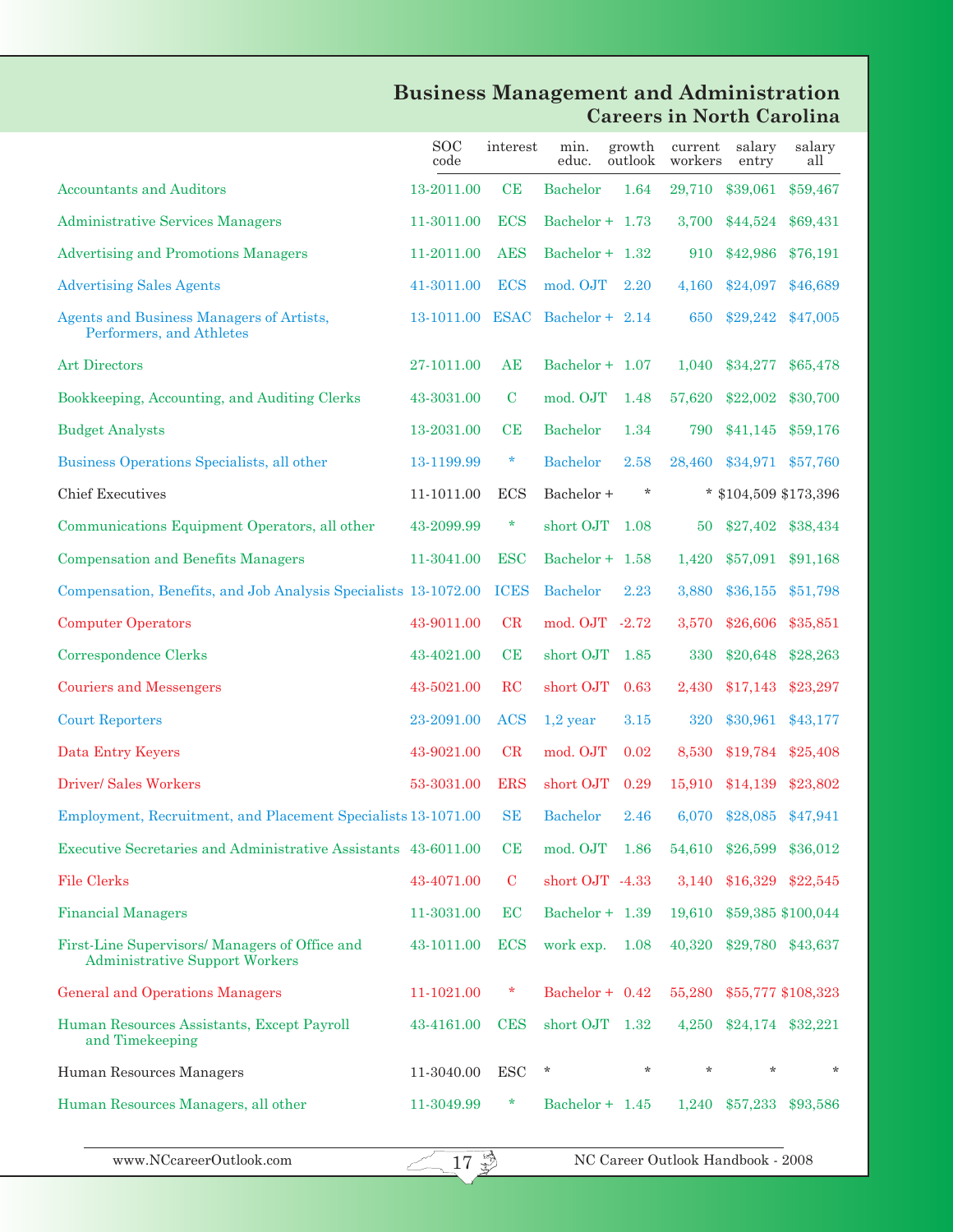# **Business Management and Administration (continued) Careers in North Carolina**

|                                                                          | <b>SOC</b><br>code | interest    | min.<br>educ.      | growth<br>outlook | current<br>workers | salary<br>entry | salary<br>all            |
|--------------------------------------------------------------------------|--------------------|-------------|--------------------|-------------------|--------------------|-----------------|--------------------------|
| Human Resources, Training, and Labor Relations<br>Specialists, all other | 13-1079.99         | *           | <b>Bachelor</b>    | 1.91              | 4,010              | \$37,662        | \$54,517                 |
| Information and Record Clerks, all other                                 | 43-4199.99         | $\ast$      | short $OJT - 0.58$ |                   | 5,580              | \$21,177        | \$31,345                 |
| <b>Legal Secretaries</b>                                                 | 43-6012.00         | CE          | $1,2$ year         | 2.55              | 5,160              | \$23,409        | \$34,596                 |
| Library Assistants, Clerical                                             | 43-4121.00         | CR          | short OJT          | 1.48              | 3,180              | \$15,368        | \$21,398                 |
| Mail Clerks and Mail Machine Operators,<br><b>Except Postal Service</b>  | 43-9051.00         | CR          | short $OJT -1.11$  |                   | 4,550              | \$16,827        | \$23,259                 |
| <b>Management Analysts</b>                                               | 13-1111.00         | <b>CEI</b>  | Bachelor + $1.42$  |                   | 11,430             | \$47,056        | \$78,183                 |
| Managers, all other                                                      | 11-9199.99         | $\ast$      | work exp.          | 1.22              | 23,270             | \$52,824        | \$89,383                 |
| <b>Marketing Managers</b>                                                | 11-2021.00         | EC          | Bachelor + $1.46$  |                   | 4,050              |                 | \$62,995 \$106,588       |
| <b>Medical and Health Services Managers</b>                              | 11-9111.00         | <b>ESI</b>  | Bachelor + $2.26$  |                   | 7,260              | \$55,804        | \$82,716                 |
| <b>Medical Secretaries</b>                                               | 43-6013.00         | CE          | $1,2$ year         | 2.07              | 8,760              | \$21,396        | \$26,937                 |
| <b>New Accounts Clerks</b>                                               | 43-4141.00         | <b>CES</b>  | work $exp. -0.80$  |                   | 1,910              | \$21,757        | \$30,113                 |
| Office and Administrative Support Workers, all other 43-9199.99          |                    | $\ast$      | short OJT -0.65    |                   | 2,830              | \$21,246        | \$30,776                 |
| Office Clerks, General                                                   | 43-9061.00         | $\mathbf C$ | short OJT          | 1.48              | 64,150             | \$16,600        | \$24,180                 |
| Office Machine Operators, Except Computer                                | 43-9071.00         | CR          | short OJT          | 0.90              | 1,810              | \$18,560        | \$25,171                 |
| <b>Operations Research Analysts</b>                                      | 15-2031.00         | ICRE        | Master             | 0.83              | 2,170              | \$46,438        | \$64,516                 |
| Payroll and Timekeeping Clerks                                           | 43-3051.00         | CE          | mod. OJT           | 0.47              | 5,780              | \$23,276        | \$31,605                 |
| <b>Public Relations Managers</b>                                         | 11-2031.00         | $\star$     | Bachelor + 2.02    |                   | 1,850              | \$50,250        | \$84,808                 |
| <b>Public Relations Specialists</b>                                      | 27-3031.00         | <b>EAS</b>  | <b>Bachelor</b>    | 1.92              | 4,640              | \$31,790        | \$50,801                 |
| <b>Purchasing Managers</b>                                               | 11-3061.00         | <b>ECS</b>  | Bachelor + 0.78    |                   | 2,300              | \$55,955        | \$85,317                 |
| Receptionists and Information Clerks                                     | 43-4171.00         | <b>CES</b>  | short OJT 2.38     |                   |                    |                 | 31,500 \$17,313 \$23,353 |
| <b>Sales Managers</b>                                                    | 11-2022.00         | EC          | Bachelor + 1.18    |                   | 13,250             | \$46,475        | \$95,818                 |
| Secretaries, Except Legal, Medical, and Executive                        | 43-6014.00         | <b>CES</b>  | mod. OJT 0.70      |                   | 58,560             | \$20,142        | \$27,508                 |
| <b>Stock Clerks and Order Fillers</b>                                    | 43-5081.00         | CR          | short OJT -0.42    |                   | 47,410             | \$15,960        | \$22,278                 |
| Switchboard Operators, Including Answering Service 43-2011.00            |                    | <b>CRS</b>  | short OJT -0.26    |                   | 5,320              | \$17,830        | \$23,133                 |
| <b>Telephone Operators</b>                                               | 43-2021.00         | <b>CRS</b>  | short OJT -4.47    |                   | 310                | \$18,126        | \$28,756                 |
| <b>Training and Development Managers</b>                                 | 11-3042.00         | <b>ESC</b>  | Bachelor + 1.53    |                   | 660                | \$62,275        | \$94,900                 |
| <b>Training and Development Specialists</b>                              | 13-1073.00         | <b>SEC</b>  | <b>Bachelor</b>    | 1.94              | 6,540              | \$33,111        | \$50,767                 |
| Word Processors and Typists                                              | 43-9022.00         | $\mathbf C$ | mod. OJT           | 0.28              |                    |                 | 1,830 \$21,471 \$29,136  |

 $\overline{\phantom{0}18\frac{1}{2}}$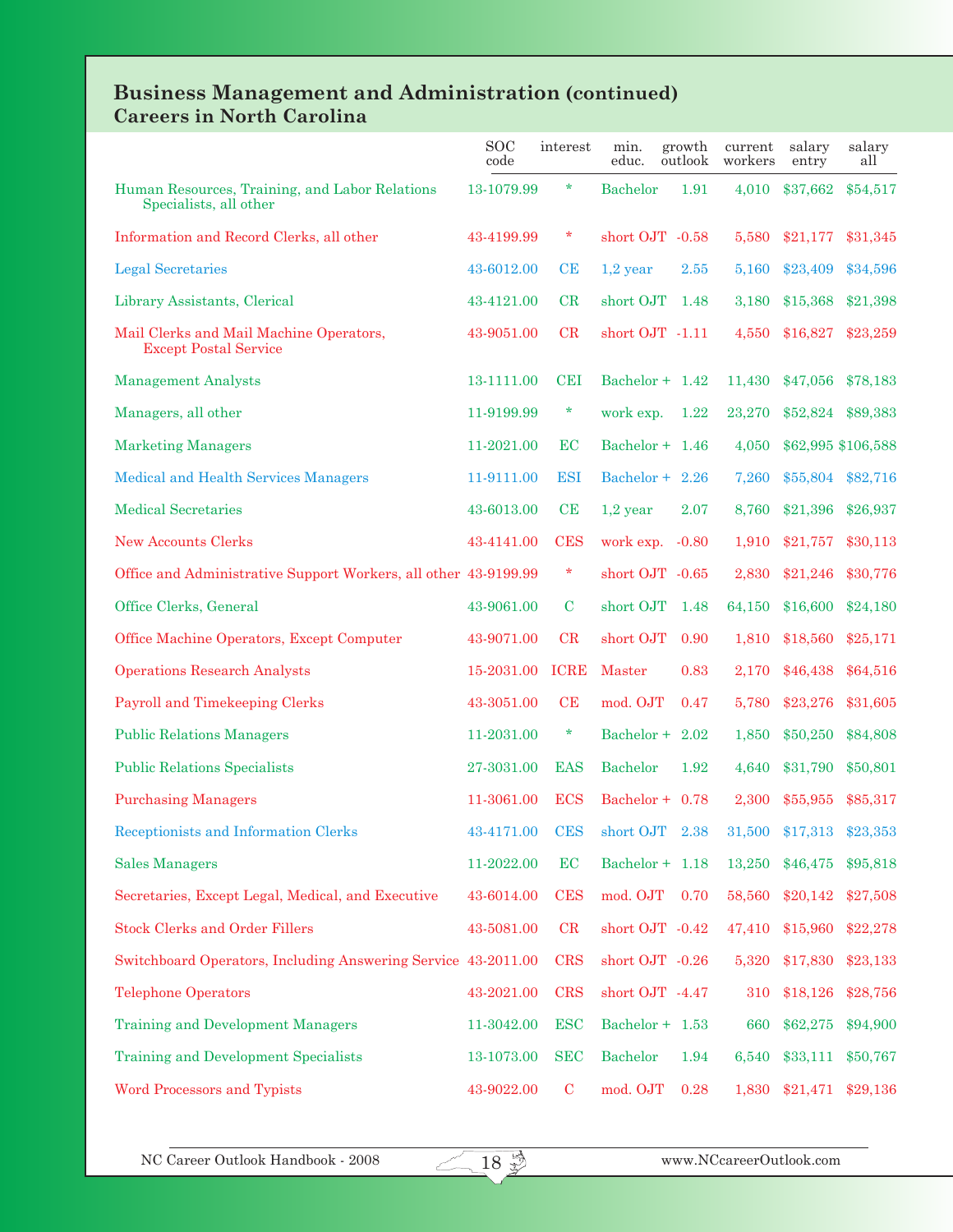# **Education and Training Careers in North Carolina**

|                                                                                | SOC<br>code             | interest      | min.<br>educ.     | growth<br>outlook | current<br>workers | salary<br>entry | salary<br>all |
|--------------------------------------------------------------------------------|-------------------------|---------------|-------------------|-------------------|--------------------|-----------------|---------------|
| Adult Literacy, Remedial Education, and<br><b>GED Teachers and Instructors</b> | 25-3011.00              | <b>SA</b>     | <b>Bachelor</b>   | 2.05              | 3,580              | \$29,283        | \$38,884      |
| Agricultural Sciences Teachers, Postsecondary                                  | 25-1041.00              | <b>IS</b>     | Doctorate         | 2.98              | 240                | $\ast$          |               |
| Anthropology and Archeology Teachers,<br>Postsecondary                         | 25-1061.00              | <b>SIA</b>    | Doctorate         | 3.05              | 90                 | \$42,671        | \$76,334      |
| <b>Architecture Teachers, Postsecondary</b>                                    | 25-1031.00              | *             | Doctorate         | 2.99              | 140                | \$40,792        | \$62,374      |
| Archivists                                                                     | 25-4011.00              | IC            | <b>Bachelor</b>   | 1.49              | 110                | \$27,073        | \$37,913      |
| Area, Ethnic, and Cultural Studies Teachers,<br>Postsecondary                  | 25-1062.00              | <b>SIA</b>    | Doctorate         | 3.01              | 230                | \$35,845        | \$58,908      |
| Art, Drama, and Music Teachers, Postsecondary                                  | 25-1121.00              | <b>ASI</b>    | <b>Master</b>     | 3.13              | 2,230              | \$35,219        | \$53,683      |
| Atmospheric, Earth, Marine, and Space Sciences<br>Teachers, Postsecondary      | 25-1051.00              | *             | Doctorate         | 2.97              | 290                | \$47,276        | \$77,107      |
| <b>Audio-Visual Collections Specialists</b>                                    | 25-9011.00              | $\mathbf{CS}$ | mod. OJT          | $-0.84$           | 90                 | \$25,649        | \$39,101      |
| <b>Biological Science Teachers, Postsecondary</b>                              | 25-1042.00              | <b>IS</b>     | Doctorate         | 3.01              | 1,310              | \$43,981        | \$71,906      |
| <b>Business Teachers, Postsecondary</b>                                        | 25-1011.00              | $\ast$        | <b>Master</b>     | 2.96              | 2,380              | \$41,141        | \$67,173      |
| <b>Chemistry Teachers, Postsecondary</b>                                       | 25-1052.00              | <b>ISR</b>    | Doctorate         | 3.00              | 600                | \$43,129        | \$68,987      |
| Clinical, Counseling, and School Psychologists                                 | 19-3031.00              | <b>IS</b>     | Doctorate         | 2.39              | 3,240              | \$40,677        | \$62,327      |
| <b>Coaches and Scouts</b>                                                      | 27-2022.00              | <b>ERS</b>    | long OJT          | 2.14              | 5,170              | \$18,515        | \$34,572      |
| <b>Communications Teachers, Postsecondary</b>                                  | 25-1122.00              | $\ast$        | Doctorate         | 2.99              | 610                | \$36,172        | \$52,206      |
| <b>Computer Science Teachers, Postsecondary</b>                                | 25-1021.00              | IC            | Doctorate         | 2.94              | 1,330              | \$40,712        | \$61,492      |
| Criminal Justice and Law Enforcement Teachers,<br>Postsecondary                | 25-1111.00              | *             | Doctorate         | 2.95              | 1,240              | \$37,431        | \$47,947      |
| Curators                                                                       | 25-4012.00 AIECS Master |               |                   | 1.74              | 520                | \$25,648        | \$38,764      |
| Economics Teachers, Postsecondary                                              | 25-1063.00              | <b>SIA</b>    | Doctorate         | 3.01              | 320                | \$46,586        | \$86,261      |
| Education Administrators, all other                                            | 11-9039.99              | $\ast$        | Bachelor +        | 1.50              | 930                | \$38,248        | \$62,923      |
| <b>Education Administrators, Elementary and</b><br><b>Secondary School</b>     | 11-9032.00              | <b>SEI</b>    | Bachelor + $1.62$ |                   | 8,000              | \$47,376        | \$66,058      |
| <b>Education Administrators, Postsecondary</b>                                 | 11-9033.00              | <b>ECIS</b>   | Bachelor $+2.23$  |                   | 4,550              | \$43,683        | \$76,521      |
| <b>Education Administrators</b> , Preschool and<br>Child Care Center/ Program  | 11-9031.00              | <b>SEI</b>    | Bachelor + 2.57   |                   | 1,840              | \$27,719        | \$38,569      |
| <b>Education Teachers, Postsecondary</b>                                       | 25-1081.00              | *             | Doctorate         | 3.08              | 1,830              | \$38,662        | \$55,105      |
| Education, Training, & Library Workers, all other                              | 25-9099.99              | $\ast$        | <b>Bachelor</b>   | 1.60              | 2,720              | \$24,962        | \$40,282      |
| Educational, Vocational, and School Counselors                                 | 21-1012.00              | <b>SACE</b>   | Master            | 1.88              | 5,310              | \$33,526        | \$45,337      |
| <b>Elementary School Teachers, Except</b><br><b>Special Education</b>          | 25-2021.00              | <b>SAIC</b>   | <b>Bachelor</b>   | 2.17              | 36,580             | \$29,969        | \$39,671      |
| <b>Engineering Teachers, Postsecondary</b>                                     | 25-1032.00              | <b>IRS</b>    | Doctorate         | 2.98              | 650                | \$52,043        | \$84,120      |
| English Language and Literature Teachers,<br>Postsecondary                     | 25-1123.00              | <b>ASI</b>    | <b>Master</b>     | 3.02              | 2,280              | \$35,521        | \$53,366      |
| <b>Environmental Science Teachers, Postsecondary</b>                           | 25-1053.00              | $\ast$        | Doctorate         | 2.99              | <b>100</b>         | \$38,712        | \$61,440      |
| Foreign Language and Literature Teachers,<br>Postsecondary                     | 25-1124.00              | <b>ASI</b>    | <b>Master</b>     | 3.16              | 1,000              | \$32,814        | \$52,232      |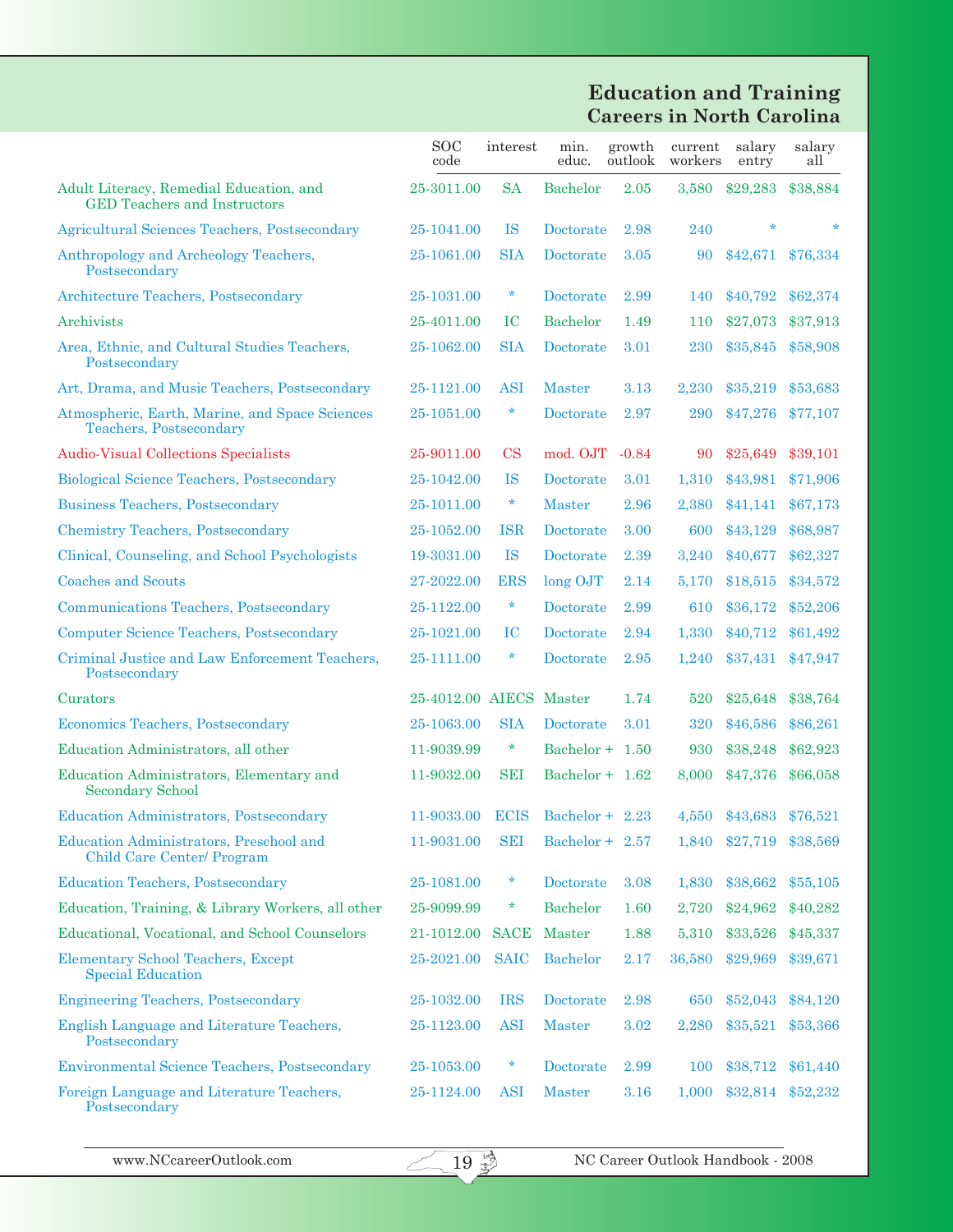#### **Education and Training (continued) Careers in North Carolina**

|                                                                               | <b>SOC</b><br>code | interest    | min.<br>educ.   | growth<br>outlook | current<br>workers | salary<br>entry | salary<br>all      |
|-------------------------------------------------------------------------------|--------------------|-------------|-----------------|-------------------|--------------------|-----------------|--------------------|
| Forestry and Conservation Science Teachers,<br>Postsecondary                  | 25-1043.00         | <b>IS</b>   | Doctorate       | 2.99              | 70                 | \$40,651        | \$63,207           |
| Geography Teachers, Postsecondary                                             | 25-1064.00         | $\ast$      | Doctorate       | 3.13              | <b>110</b>         | \$45,630        | \$61,743           |
| <b>Graduate Teaching Assistants</b>                                           | 25-1191.00         | <b>SCIA</b> | <b>Bachelor</b> | 3.01              | 1,970              | \$19,752        | \$30,032           |
| Health Specialties Teachers, Postsecondary                                    | 25-1071.00         | <b>IS</b>   | <b>Master</b>   | 2.80              | 4,740              | \$39,269        | \$94,357           |
| <b>History Teachers, Postsecondary</b>                                        | 25-1125.00         | SIA         | Doctorate       | 2.99              | 780                | \$38,763        | \$59,956           |
| Home Economics Teachers, Postsecondary                                        | 25-1192.00         | $\ast$      | <b>Master</b>   | 2.94              | <b>200</b>         | \$40,329        | \$54,593           |
| <b>Instructional Coordinators</b>                                             | 25-9031.00         | <b>SIAE</b> | <b>Master</b>   | 2.75              | 3,720              | \$36,719        | \$52,137           |
| Kindergarten Teachers, Except Special Education                               | 25-2012.00         | <b>SAI</b>  | <b>Bachelor</b> | 2.38              | 4,580              | \$27,777        | \$38,080           |
| Law Teachers, Postsecondary                                                   | 25-1112.00         | $\ast$      | Profess.        | 2.97              | 420                |                 | \$45,559 \$103,503 |
| Librarians                                                                    | 25-4021.00         | <b>ACI</b>  | <b>Master</b>   | 1.17              | 4,390              | \$35,524        | \$47,269           |
| Library Science Teachers, Postsecondary                                       | 25-1082.00         | $\ast$      | Doctorate       | 3.00              | 60                 | \$45,474        | \$63,223           |
| Library Technicians                                                           | 25-4031.00         | CS          | short OJT       | 1.66              | 2,940              | \$21,892        | \$29,076           |
| Mathematical Science Teachers, Postsecondary                                  | 25-1022.00         | <b>ICSR</b> | <b>Master</b>   | 2.97              | 1,660              | \$39,215        | \$58,220           |
| Middle School Teachers, Except Special and<br><b>Vocational Education</b>     | 25-2022.00         | <b>SAI</b>  | <b>Bachelor</b> | 1.96              | 20,310             | \$27,876        | \$39,057           |
| Nursing Instructors and Teachers, Postsecondary                               | 25-1072.00         | SI          | Doctorate       | 2.97              | 1,370              | \$42,683        | \$55,490           |
| Philosophy and Religion Teachers, Postsecondary                               | 25-1126.00         | $\ast$      | Doctorate       | 3.01              | 710                | \$39,146        | \$65,149           |
| Physics Teachers, Postsecondary                                               | 25-1054.00         | <b>ISR</b>  | Doctorate       | 3.00              | 370                | \$46,699        | \$76,401           |
| Political Science Teachers, Postsecondary                                     | 25-1065.00         | <b>SIA</b>  | Doctorate       | 2.98              | 520                | \$40,710        | \$72,647           |
| Postsecondary Teachers, all other                                             | 25-1199.99         | $\ast$      | Doctorate       | 2.99              | 2,420              | \$39,583        | \$71,501           |
| <b>Preschool Teachers, Except Special Education</b>                           | 25-2011.00         | <b>SACI</b> | $1,2$ year      | 2.84              | 18,350             | \$15,913        | \$21,173           |
| <b>Psychology Teachers, Postsecondary</b>                                     | 25-1066.00         | <b>SIA</b>  | Doctorate       | 2.99              | 900                | \$40,488        | \$60,169           |
| Recreation and Fitness Studies Teachers,<br>Postsecondary                     | 25-1193.00         | $\ast$      | <b>Master</b>   | $3.02\,$          | 790                | \$35,097        | \$50,945           |
| Secondary School Teachers, Except Special and<br><b>Vocational Education</b>  | 25-2031.00         | <b>SAI</b>  | <b>Bachelor</b> | 1.44              | 21.100             | \$31,187        | \$41,516           |
| Social Sciences Teachers, Postsecondary, all other                            | 25-1069.99         | *           | Doctorate       | 2.97              | <b>150</b>         |                 |                    |
| Social Work Teachers, Postsecondary                                           | 25-1113.00         | $\ast$      | Doctorate       | 3.01              | 330                | \$42,232        | \$57,830           |
| Sociology Teachers, Postsecondary                                             | 25-1067.00         | <b>SIA</b>  | Doctorate       | 2.99              | 570                | \$38,081        | \$58,902           |
| Special Education Teachers, Middle School                                     | 25-2042.00         | <b>SAI</b>  | <b>Bachelor</b> | 2.40              | 2,950              | \$29,782        | \$40,439           |
| Special Education Teachers, Preschool,<br>Kindergarten, and Elementary School | 25-2041.00         | <b>SAI</b>  | <b>Bachelor</b> | 2.72              | 7,500              | \$30,975        | \$40,795           |
| Special Education Teachers, Secondary School                                  | 25-2043.00         | <b>SAI</b>  | <b>Bachelor</b> | 1.69              | 2,630              | \$31,378        | \$41,309           |
| <b>Teacher Assistants</b>                                                     | 25-9041.00         | <b>SC</b>   | short OJT       | 1.81              | 37,010             | \$16,369        | \$19,381           |
| Teachers and Instructors, All Other                                           | 25-3099.99         | $\ast$      | <b>Bachelor</b> | 1.62              | 21,120             | \$17,622        | \$27,586           |
| Vocational Education Teachers, Middle School                                  | 25-2023.00         | <b>SAI</b>  | Bachelor +      | 0.36              | 1,350              | \$31,186        | \$42,943           |
| <b>Vocational Education Teachers, Postsecondary</b>                           | 25-1194.00         | <b>SRE</b>  | work exp.       | 2.86              | 5,700              | \$33,226        | \$45,394           |
| Vocational Education Teachers, Secondary School                               | 25-2032.00         | <b>SAI</b>  | Bachelor + 0.40 |                   | 4,170              | \$33,272        | \$44,316           |

 $20 \cancel{3}$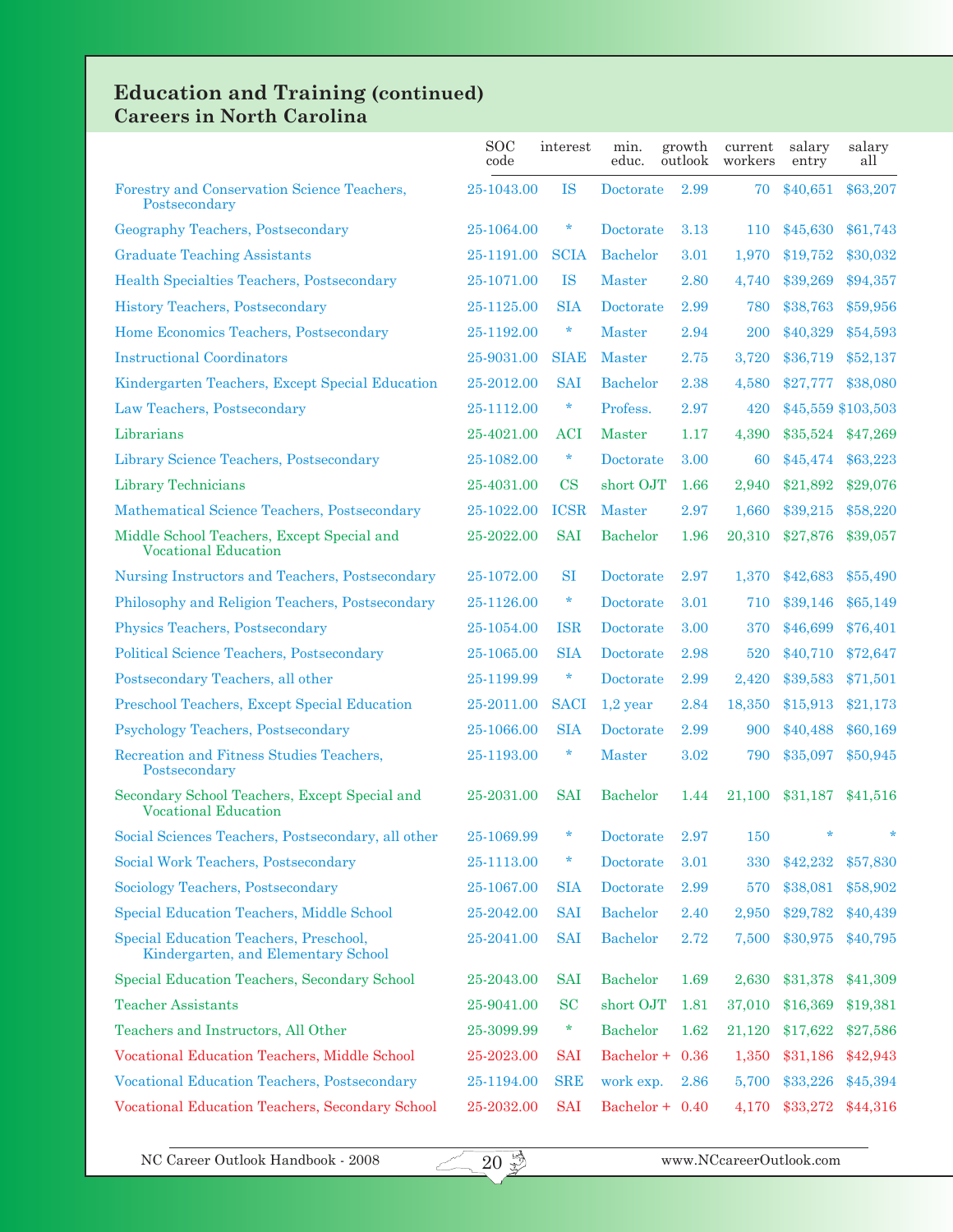# **Postsecondary Education Requirements for all NC Jobs**

4-year (or more) college 1-2 year college OJT (on-the-job training) Past work experience

The charts on this page illustrate the minimum postsecondary education/ training requirements for all jobs in North Carolina projected to 2016. This data includes only jobs that have a regular paycheck and does not include independent contractors and business owners.



| Education    | 2006<br>2016 |      |            |      | 2006 - 2016 Annual Average |      |                |      |                 |      |  |  |
|--------------|--------------|------|------------|------|----------------------------|------|----------------|------|-----------------|------|--|--|
| Level *      | Employment % |      | Employment | $\%$ | Growth                     | $\%$ | Replacements % |      | <b>Openings</b> | $\%$ |  |  |
| Bachelor     | 484,558      | 11.3 | 592,450    | 11.9 | 10,853                     | 14.6 | 9,284          | 9.9  | 20,137          | 12.0 |  |  |
| Bach+work    | 181,757      | 4.2  | 203,955    | 4.1  | 2,300                      | 3.1  | 3,905          | 4.2  | 6,205           | 3.7  |  |  |
| Master       | 83,354       | 1.9  | 107,760    | 2.2  | 2,445                      | 3.3  | 1,509          | 1.6  | 3,954           | 2.4  |  |  |
| Doctorate    | 25,259       | 0.6  | 33,529     | 0.7  | 829                        | 1.1  | 474            | 0.5  | 1,303           | 0.8  |  |  |
| Professional | 48,810       | 1.1  | 61,545     | 1.2  | 1,276                      | 1.7  | 891            | 0.9  | 2,167           | 1.3  |  |  |
| $1,2$ year   | 188,813      | 4.4  | 228,797    | 4.6  | 4,076                      | 5.5  | 3,447          | 3.7  | 7,523           | 4.5  |  |  |
| Associate    | 170,472      | 4.0  | 216,467    | 4.4  | 4,610                      | 6.2  | 3,333          | 3.5  | 7,943           | 4.7  |  |  |
| Short OJT    | 1,484,493    | 34.7 | 1,710,346  | 34.5 | 24,298                     | 32.7 | 40,398         | 43.0 | 64,696          | 38.5 |  |  |
| Mod. OJT     | 832,747      | 19.4 | 926,263    | 18.7 | 11,815                     | 15.9 | 15,099         | 16.1 | 26,914          | 16.0 |  |  |
| Long OJT     | 290,922      | 6.8  | 323,566    | 6.5  | 4,623                      | 6.2  | 6,467          | 6.9  | 11,090          | 6.6  |  |  |
| Work exp.    | 491,182      | 11.5 | 559,386    | 11.3 | 7,080                      | 9.5  | 9,164          | 9.8  | 16,244          | 9.7  |  |  |
| Total        | 4,282,367    |      | 4,964,064  |      | 74,205                     |      | 93,971         |      | 168,176         |      |  |  |
| all 4-year   | 823,738      | 19.2 | 999,239    | 20.1 | 17,703                     | 23.9 | 16,063         | 17.1 | 33,766          | 20.1 |  |  |
| all 1-2 year | 359,285      | 8.4  | 445,264    | 9.0  | 8,686                      | 11.7 | 6,780          | 7.2  | 15,466          | 9.2  |  |  |
| all OJT      | 2,608,162    | 60.9 | 2,960,175  | 59.6 | 40,736                     | 54.9 | 61,964         | 65.9 | 102,700         | 61.1 |  |  |

\* Education levels are defined on page 9.

*NC Employment Security Commission (www.ncesc.com)*

#### Table Notes:

The left side of this table shows the number and percentage of jobs in NC based on the usual minimum education/training requirements. Included are the 2006 data and the employment projections for 2016.

*2006-2016 Annual Average Growth* is the projected total number of *new* positions added each year from 2006 to 2016. A high number indicates an expansion in the number of jobs due to industry growth.

*2006-2016 Annual Average Replacements* is the number of *existing* positions that are projected to become available each year from 2006 to 2016. A high number indicates increased retirements or high job turnover.

*2006-2016 Annual Average Openings* is the projected average number of annual job openings in each education category from 2006 to 2016.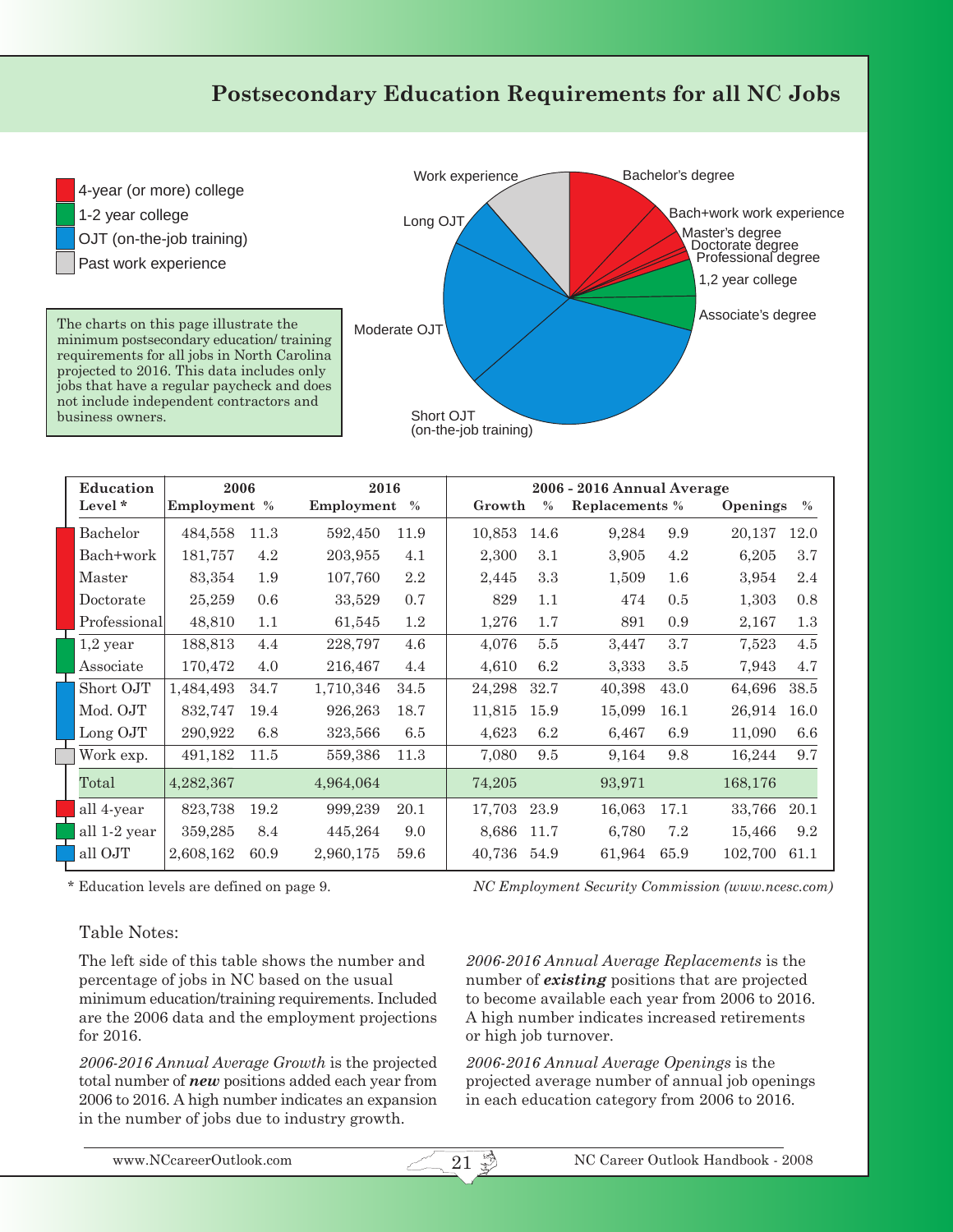#### **Finance Careers in North Carolina**

|                                                                 | <b>SOC</b><br>code | interest     | min.<br>educ.   | growth<br>outlook | current<br>workers | salary<br>entry | salary<br>all |
|-----------------------------------------------------------------|--------------------|--------------|-----------------|-------------------|--------------------|-----------------|---------------|
| Actuaries                                                       | 15-2011.00         | <b>CIR</b>   | Bachelor + 1.76 |                   | 280                | \$51,995        | \$89,711      |
| <b>Bill and Account Collectors</b>                              | 43-3011.00         | CE           | short OJT       | 2.24              | 9,210              | \$21,693        | \$30,871      |
| <b>Brokerage Clerks</b>                                         | 43-4011.00         | CE           | mod. OJT        | 1.15              | 1,430              | \$28,320        | \$36,735      |
| Claims Adjusters, Examiners, and Investigators                  | 13-1031.00         | <b>CEI</b>   | long OJT        | 1.56              | 6,170              | \$33,281        | \$52,737      |
| <b>Credit Analysts</b>                                          | 13-2041.00         | CE           | <b>Bachelor</b> | 0.64              | 2,870              | \$37,997        | \$68,938      |
| Credit Authorizers, Checkers, and Clerks                        | 43-4041.00         | CE           | short OJT       | $-0.91$           | 1,540              | \$25,098        | \$33,044      |
| <b>Financial Analysts</b>                                       | 13-2051.00         | <b>ICE</b>   | <b>Bachelor</b> | 2.64              | 7,430              | \$49,420        | \$71,103      |
| Financial Specialists, all other                                | 13-2099.99         | $\ast$       | <b>Bachelor</b> | 1.36              | 6,160              | \$39,320        | \$62,935      |
| <b>Insurance Appraisers, Auto Damage</b>                        | 13-1032.00         | $_{\rm CRE}$ | long OJT        | 1.76              | 390                | \$38,923        | \$50,835      |
| <b>Insurance Claims and Policy Processing Clerks</b>            | 43-9041.00         | CE           | mod. OJT        | 0.19              | 5,690              | \$24,217        | \$33,268      |
| <b>Insurance Sales Agents</b>                                   | 41-3021.00         | <b>ESC</b>   | <b>Bachelor</b> | 1.91              | 11,550             | \$23,170        | \$51,195      |
| <b>Insurance Underwriters</b>                                   | 13-2053.00         | <b>CEI</b>   | <b>Bachelor</b> | 1.09              | 2,920              | \$34,587        | \$54,793      |
| Loan Interviewers and Clerks                                    | 43-4131.00         | CE           | short OJT -0.04 |                   | 6,250              | \$23,520        | \$30,554      |
| Loan Officers                                                   | 13-2072.00         | <b>ESC</b>   | <b>Bachelor</b> | 1.27              | 11,630             | \$33,561        | \$52,371      |
| <b>Personal Financial Advisors</b>                              | 13-2052.00         | <b>SEC</b>   | <b>Bachelor</b> | 3.09              | 5,730              | \$40,976        | \$67,075      |
| Securities, Commodities, and Financial<br>Services Sales Agents | 41-3031.00         | <b>ECS</b>   | <b>Bachelor</b> | 1.89              | 5,340              | \$43,650        | \$88,551      |
| <b>Tax Preparers</b>                                            | 13-2082.00         | CE           | mod. OJT        | $-1.81$           | 2,600              | \$16,027        | \$28,641      |
| <b>Tellers</b>                                                  | 43-3071.00         | CE           | short OJT       | 2.30              | 15,530             | \$20,490        | \$23,703      |
| Title Examiners, Abstractors, and Searchers                     | 23-2093.00         | CE           | mod. OJT        | 1.91              | 590                | \$30,269        | \$44,213      |

 $223$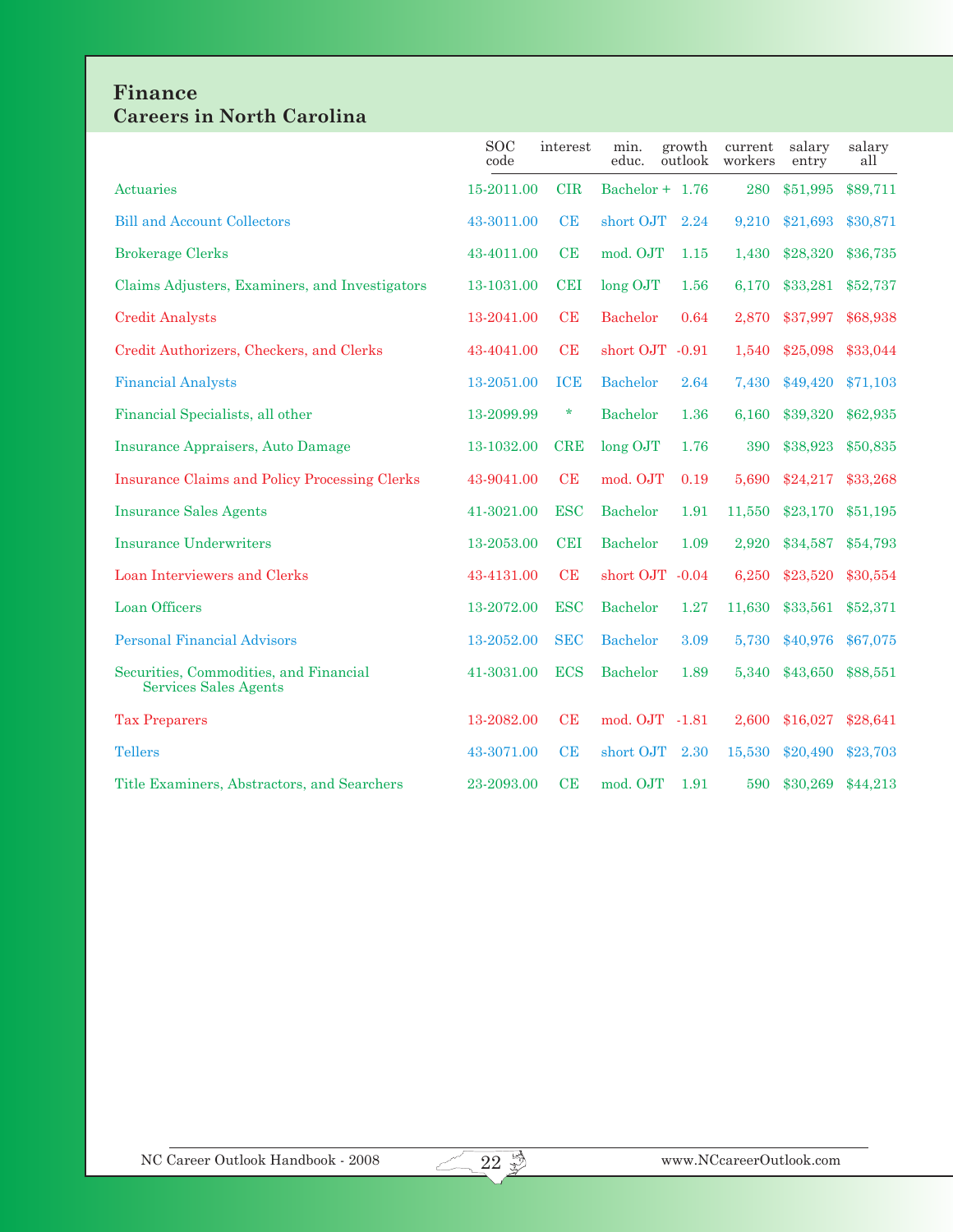### **Government and Public Administration Careers in North Carolina**

|                                                                                                 | <b>SOC</b><br>code                                    | interest    | min.<br>educ.                     | growth<br>outlook | current<br>workers | salary<br>entry | salary<br>all     |  |
|-------------------------------------------------------------------------------------------------|-------------------------------------------------------|-------------|-----------------------------------|-------------------|--------------------|-----------------|-------------------|--|
| Air Crew Members                                                                                | 55-3011.00                                            | $\star$     | $\star$                           | $\star$           | $\star$            | $\star$         | $\star$           |  |
| Air Crew Officers                                                                               | 55-1011.00                                            | *           | $\ast$                            | $\ast$            | *                  | $\ast$          | $\ast$            |  |
| Aircraft Launch and Recovery Officers                                                           | 55-1012.00                                            | *           | $\star$                           | $\star$           | *                  | $\ast$          | $\ast$            |  |
| Aircraft Launch and Recovery Specialists                                                        | 55-3012.00                                            | *           | $\star$                           | $\star$           | $\ast$             | $\ast$          | $\star$           |  |
| Appraisers and Assessors of Real Estate                                                         | 13-2021.00                                            | CЕ          | $1,2$ year                        | 1.67              | 2.340              | \$29,659        | \$49,978          |  |
| Armored Assault Vehicle Crew Members                                                            | 55-3013.00                                            | *           | $\ast$                            | $\star$           | $\ast$             | $\star$         | *.                |  |
| Armored Assault Vehicle Officers                                                                | 55-1013.00                                            | *           | $\ast$                            | $\ast$            | *                  | $\ast$          | $\ast$            |  |
| Artillery and Missile Crew Members                                                              | 55-3014.00                                            | *           | $\ast$                            | $\ast$            | $\star$            | $\ast$          | $\ast$            |  |
| Artillery and Missile Officers                                                                  | 55-1014.00                                            | *           | $\ast$                            | $\ast$            | *                  | $\ast$          | $\ast$            |  |
| Command and Control Center Officers                                                             | 55-1015.00                                            | *           | $\ast$                            | $\ast$            | *                  | $\ast$          | *.                |  |
| Command and Control Center Specialists                                                          | 55-3015.00                                            | *           | $\ast$                            | $\ast$            | *                  | $\ast$          | $\ast$            |  |
| Compliance Officers, Except Agriculture,<br>Construction, Health and Safety, and Transportation | 13-1041.00                                            | C           | long OJT                          | 1.13              | 4,670              | \$32,067        | \$48,517          |  |
| Court, Municipal, and License Clerks                                                            | 43-4031.00                                            | CЕ          | short OJT                         | 1.81              | 1,680              | \$22,627        | \$30,308          |  |
| Economists                                                                                      | 19-3011.00                                            | IEC         | Master                            | 1.39              | 340                | \$49,367        | \$73,213          |  |
| <b>Eligibility Interviewers, Government Programs</b>                                            | 43-4061.00                                            | <b>CSE</b>  | mod. OJT                          | 0.56              | 9,270              | \$26,505        | \$32,019          |  |
| <b>Financial Examiners</b>                                                                      | 13-2061.00                                            | <b>ESC</b>  | <b>Bachelor</b>                   | 1.28              | 730                | \$53,593        | \$86,044          |  |
| First-Line Supervisors/Managers of<br>Air Crew Members                                          | 55-2011.00                                            | $\ast$      | $\star$                           | *                 | $\ast$             | $\star$         | $\ast$            |  |
| First-Line Supervisors/Managers of<br>All Other Tactical Operations Specialists                 | 55-2013.00                                            | *           | $\star$                           | $\star$           | *                  | $\ast$          | *                 |  |
| First-Line Supervisors/Managers of Weapons<br>Specialists/Crew Members                          | 55-2012.00                                            | *           | $\ast$                            | $\ast$            | *                  | $\ast$          | $\ast$            |  |
| Infantry                                                                                        | 55-3016.00                                            | *           | $\ast$                            | $\ast$            | *                  | $\ast$          | *                 |  |
| <b>Infantry Officers</b>                                                                        | 55-1016.00                                            | *           | $\star$                           | $\star$           | $\ast$             | $\ast$          | $\ast$            |  |
| Interviewers, Except Eligibility and Loan                                                       | 43-4111.00                                            | CSE         | short OJT                         | 1.32              | 5,860              | \$20,013        | \$26,013          |  |
| Legislators                                                                                     | 11-1031.00                                            | *           | Bachelor +                        |                   |                    |                 | *                 |  |
| Meter Readers, Utilities                                                                        | 43-5041.00 CR short OJT -0.74 1,670 \$20,498 \$27,264 |             |                                   |                   |                    |                 |                   |  |
| <b>Postal Service Clerks</b>                                                                    | 43-5051.00                                            | CR          | short OJT                         | 0.86              | 2,180              | \$36,464        | \$42,229          |  |
| <b>Postal Service Mail Carriers</b>                                                             | 43-5052.00                                            | CR          | short OJT                         | 0.46              | 10,040             | \$34,720        | \$43,700          |  |
| Postal Service Mail Sorters, Processors, and<br><b>Processing Machine Operators</b>             | 43-5053.00                                            | ×           | short OJT                         | 0.46              | 4,530              | \$29,432        | \$39,884          |  |
| Postmasters and Mail Superintendents                                                            | 11-9131.00                                            | <b>ECS</b>  | work exp.                         | 0.46              | 700                | \$46,944        | \$60,075          |  |
| Radar and Sonar Technicians                                                                     | 55-3017.00                                            | *           | $\ast$                            | $\star$           | $\star$            | $\ast$          |                   |  |
| <b>Special Forces</b>                                                                           | 55-3018.00                                            | *           | $\ast$                            | $\ast$            | *                  | *               | *                 |  |
| <b>Special Forces Officers</b>                                                                  | 55-1017.00                                            | *           | $\ast$                            | $\ast$            | *.                 | $\ast$          | *                 |  |
| <b>Statistical Assistants</b>                                                                   | 43-9111.00                                            | C           | mod. OJT                          | 2.05              | 250                | \$22,410        | \$32,515          |  |
| Tax Examiners, Collectors, and Revenue Agents                                                   | 13-2081.00                                            | CE          | <b>Bachelor</b>                   | 1.16              | 1,720              | \$29,050        | \$45,127          |  |
| <b>Transportation Inspectors</b>                                                                | 53-6051.00                                            | $_{\rm RC}$ | work exp.                         | 2.61              | 390                | \$35,323        | \$54,430          |  |
| <b>Urban and Regional Planners</b>                                                              | 19-3051.00                                            | IE          | <b>Master</b>                     | 1.65              | 1,360              |                 | \$38,880 \$52,346 |  |
| www.NCcareerOutlook.com                                                                         | 23                                                    | S           | NC Career Outlook Handbook - 2008 |                   |                    |                 |                   |  |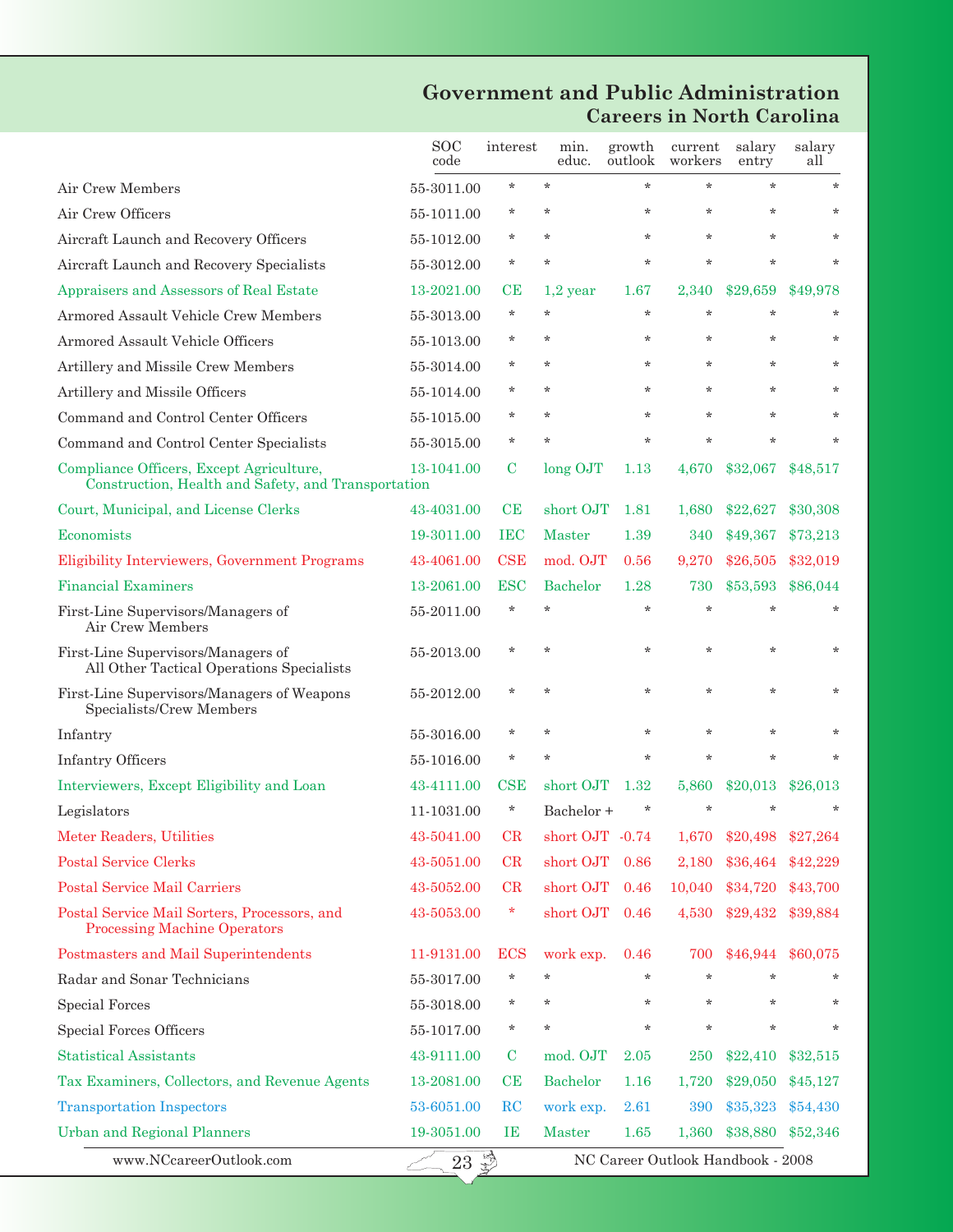# **Health Science Careers in North Carolina**

|                                                               | <b>SOC</b><br>code        | interest     | min.<br>educ.   | growth<br>outlook | current<br>workers | salary<br>entry | salary<br>all             |
|---------------------------------------------------------------|---------------------------|--------------|-----------------|-------------------|--------------------|-----------------|---------------------------|
| Anesthesiologists                                             | 29-1061.00                | <b>IRS</b>   | Profess.        | 2.43              | 1,280              |                 | * $$178,674$              |
| <b>Athletic Trainers</b>                                      | 29-9091.00                | <b>SREI</b>  | <b>Bachelor</b> | 2.94              | 280                | \$28,726        | \$38,169                  |
| Audiologists                                                  | 29-1121.00                | <b>SIR</b>   | <b>Master</b>   | 1.80              | 330                | \$45,963        | \$58,755                  |
| <b>Biomedical Engineers</b>                                   | 17-2031.00                | $\ast$       | <b>Bachelor</b> | 3.28              | 570                | \$50,489        | \$74,841                  |
| Cardiovascular Technologists and Technicians                  | 29-2031.00                | <b>IRS</b>   | Associate       | 2.61              | 1,220              | \$37,468        | \$50,315                  |
| Chiropractors                                                 | 29-1011.00 IRSAE Profess. |              |                 | 2.81              | 1,020              |                 | \$61,390 \$110,391        |
| <b>Dental Assistants</b>                                      | 31-9091.00                | <b>SRE</b>   | mod. OJT        | 3.13              | 7,110              | \$26,114        | \$33,679                  |
| Dental Hygienists                                             | 29-2021.00                | <b>SCRE</b>  | Associate       | 3.21              | 4,800              | \$47,962        | \$60,290                  |
| <b>Dental Laboratory Technicians</b>                          | 51-9081.00                | $\mathbf{R}$ | $long$ OJT      | 1.01              | 1,370              | \$24,663        | \$34,143                  |
| Dentists, All Other Specialists                               | 29-1029.99                | $\ast$       | Profess.        | $\ast$            | $\ast$             |                 | \$82,395 \$152,030        |
| Dentists, General                                             | 29-1021.00                | <b>IRS</b>   | Profess.        | 1.48              | 3,220              |                 | $*$ \$178,182             |
| Diagnostic Medical Sonographers                               | 29-2032.00                | $\ast$       | Associate       | 2.62              | 1,480              | \$48,149        | \$58,671                  |
| Dietetic Technicians                                          | 29-2051.00                | <b>SRI</b>   | mod. OJT        | 1.55              | 450                | \$18,154        | \$25,981                  |
| Dietitians and Nutritionists                                  | 29-1031.00                | <b>IESR</b>  | Bachelor        | 1.32              | 1,600              | \$34,999        | \$46,232                  |
| Epidemiologists                                               | 19-1041.00                | <b>IRS</b>   | <b>Master</b>   | 2.11              | 130                | \$51,876        | \$70,263                  |
| <b>Family and General Practitioners</b>                       | 29-1062.00                | <b>IESR</b>  | Profess.        | 2.08              |                    |                 | 5,800 \$117,333 \$171,340 |
| Health Diagnosing and Treating Practitioners,<br>all other    | 29-1199.99                | $\ast$       | Bachelor        | 1.67              | 1,460              | \$49,236        | \$70,176                  |
| <b>Health Educators</b>                                       | 21-1091.00                | <b>SEIA</b>  | <b>Master</b>   | 2.44              | 1,570              | \$32,831        | \$46,434                  |
| Health Technologists and Technicians, all other               | 29-2099.99                | $\ast$       | $1,2$ year      | 2.90              | 1,790              | \$28,583        | \$44,641                  |
| Healthcare Practitioners & Technical Workers,<br>all other    | 29-9099.99                | $\ast$       | $1,2$ year      | 2.59              | 2,680              | \$28,759        | \$41,736                  |
| Healthcare Support Workers, all other                         | 31-9099.99                | $\ast$       | short OJT       | 2.54              | 10,160             | \$19,445        | \$25,758                  |
| <b>Home Health Aides</b>                                      | 31-1011.00                | SR           | short OJT       | 3.32              | 72,130             | \$16,382        | \$19,656                  |
| Internists, General                                           | 29-1063.00                | <b>IESR</b>  | Profess.        | 2.10              | 1,330              |                 | $*$ \$190,952             |
| Licensed Practical and Licensed Vocational Nurses             | 29-2061.00                | <b>SRI</b>   | $1,2$ year      | 1.92              | 16,190             | \$31,182        | \$37,904                  |
| Medical and Clinical Laboratory Technicians                   | 29-2012.00                | <b>RIC</b>   | Associate       | 1.99              | 4,690              | \$26,288        | \$35,248                  |
| Medical and Clinical Laboratory Technologists                 | 29-2011.00                | IR           | <b>Bachelor</b> | 1.50              | 5,050              | \$35,272        | \$47,499                  |
| <b>Medical Assistants</b>                                     | 31-9092.00                | <b>SCR</b>   | mod. OJT        | 4.08              | 9,420              | \$20,951        | \$26,769                  |
| <b>Medical Equipment Preparers</b>                            | 31-9093.00                | RC           | short OJT       | 2.03              | 1,550              | \$21,312        | \$26,789                  |
| Medical Records and Health Information Technicians 29-2071.00 |                           | CR           | Associate       | 2.62              | 5,130              | \$20,642        | \$28,501                  |
| Medical Scientists, Except Epidemiologists                    | 19-1042.00                | <b>IRS</b>   | Doctorate       | 3.67              | 2,660              | \$47,391        | \$80,910                  |
| <b>Medical Transcriptionists</b>                              | 31-9094.00                | $\ast$       | $1,2$ year      | 1.96              | 2,970              | \$25,702        | \$32,096                  |
| Mental Health and Substance Abuse Social Workers              | 21-1023.00                | <b>SIA</b>   | <b>Master</b>   | 4.34              | 3,460              | \$31,035        | \$40,215                  |
| Nuclear Medicine Technologists                                | 29-2033.00                | IR           | Associate       | 1.86              | 620                | \$50,642        | \$59,667                  |

 $243$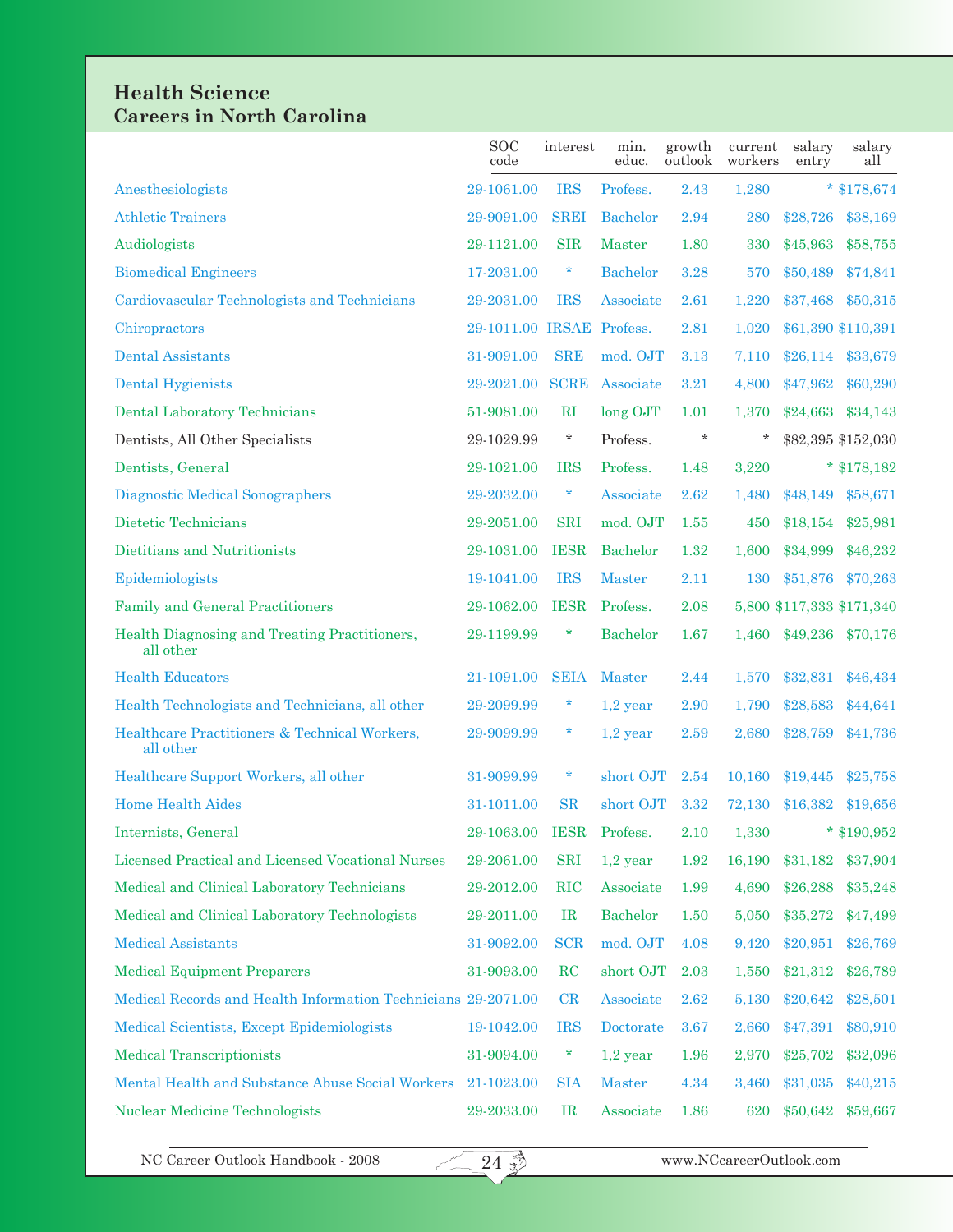#### **Health Science (continued) Careers in North Carolina**

|                                          | <b>SOC</b><br>code        | interest    | min.<br>educ.   | growth<br>outlook | current<br>workers | salary<br>entry                   | salary<br>all           |
|------------------------------------------|---------------------------|-------------|-----------------|-------------------|--------------------|-----------------------------------|-------------------------|
| Nursing Aides, Orderlies, and Attendants | 31-1012.00                | <b>SRE</b>  | short OJT       | 2.67              | 21,780             | \$18,342                          | \$22,859                |
| Obstetricians and Gynecologists          | 29-1064.00                | <b>IESR</b> | Profess.        | 2.79              | 750                | $\ast$                            |                         |
| Occupational Therapist Aides             | 31-2012.00                | <b>SR</b>   | short OJT       | 1.77              | 180                | \$19,687                          | \$31,795                |
| Occupational Therapist Assistants        | 31-2011.00                | SR          | Associate       | 2.81              | 790                | \$27,443                          | \$42,932                |
| Occupational Therapists                  | 29-1122.00                | <b>SRIA</b> | <b>Bachelor</b> | 2.83              | 2,450              | \$46,174                          | \$63,456                |
| <b>Ophthalmic Laboratory Technicians</b> | 51-9083.00                | $\mathbf R$ | mod. OJT        | 0.99              | 240                | \$21,019                          | \$28,307                |
| Opticians, Dispensing                    | 29-2081.00                | <b>ECRS</b> | long OJT        | 2.24              | 1,530              | \$24,351                          | \$34,814                |
| Optometrists                             | 29-1041.00                | <b>IRSE</b> | Profess.        | 2.93              | 860                |                                   | \$71,246 \$125,098      |
| Oral and Maxillofacial Surgeons          | 29-1022.00 IRSAE Profess. |             |                 | 1.47              | 300                |                                   | * $$182,808$            |
| Orthodontists                            | 29-1023.00                | <b>IRS</b>  | Profess.        | 1.42              | 280                |                                   | $*$ \$192,456           |
| Orthotists and Prosthetists              | 29-2091.00                | <b>SIR</b>  | <b>Bachelor</b> | 1.98              | 150                |                                   | \$27,078 \$44,215       |
| Pediatricians, General                   | 29-1065.00                | <b>IESR</b> | Profess.        | 1.92              |                    |                                   | 990 \$112,380 \$159,392 |
| Pharmacists                              | 29-1051.00                | <b>ICRE</b> | Profess.        | 2.74              | 7,440              |                                   | \$81,379 \$102,477      |
| <b>Pharmacy Aides</b>                    | 31-9095.00                | $\ast$      | short OJT       | $-0.55$           | 1,070              | \$16,049                          | \$19,316                |
| <b>Pharmacy Technicians</b>              | 29-2052.00                | <b>CRI</b>  | mod. OJT        | 3.57              | 9,700              | \$18,083                          | \$24,697                |
| <b>Physical Therapist Aides</b>          | 31-2022.00                | SR          | short OJT       | 3.15              | 780                | \$18,829                          | \$23,541                |
| <b>Physical Therapist Assistants</b>     | 31-2021.00                | SR          | Associate       | 3.97              | 2,020              | \$35,634                          | \$45,669                |
| <b>Physical Therapists</b>               | 29-1123.00                | <b>SRI</b>  | <b>Master</b>   | 3.29              | 4,160              | \$55,318                          | \$71,388                |
| <b>Physician Assistants</b>              | 29-1071.00                | <b>ISAR</b> | <b>Bachelor</b> | $3.50\,$          | 2,990              | \$65,785                          | \$78,759                |
| Physicians and Surgeons, all other       | 29-1069.99                | $\ast$      | Profess.        | 2.43              | 7,530              |                                   | \$56,762 \$153,764      |
| Podiatrists                              | 29-1081.00                | <b>SIER</b> | Profess.        | 2.50              | 160                |                                   | \$84,593 \$138,394      |
| Prosthodontists                          | 29-1024.00                | <b>IRS</b>  | *               | *                 | $\star$            | *                                 |                         |
| <b>Psychiatric Aides</b>                 | 31-1013.00                | S           | short OJT       | 3.37              | 490                | \$19,459                          | \$24,455                |
| <b>Psychiatric Technicians</b>           | 29-2053.00                | SR          | mod. OJT        | 2.87              |                    |                                   | 910 \$19,719 \$26,226   |
| Psychiatrists                            | 29-1066.00                | <b>IAS</b>  | Profess.        | 2.86              |                    |                                   | 420 \$115,173 \$167,314 |
| <b>Radiation Therapists</b>              | 29-1124.00                | <b>SRIC</b> | Associate       | 2.88              | 350                | \$52,720                          | \$66,608                |
| Radiologic Technologists and Technicians | 29-2034.00                | RI          | Associate       | 2.09              | 6,730              | \$38,492                          | \$49,044                |
| <b>Recreational Therapists</b>           | 29-1125.00                | <b>SAR</b>  | <b>Bachelor</b> | 0.66              | 420                | \$29,032                          | \$37,958                |
| <b>Registered Nurses</b>                 | 29-1111.00                | <b>SIR</b>  | Associate       | 2.79              | 79,330             | \$43,269                          | \$55,920                |
| <b>Respiratory Therapists</b>            | 29-1126.00                | <b>IRSA</b> | Associate       | 2.59              | 3,140              | \$39,582                          | \$47,825                |
| <b>Respiratory Therapy Technicians</b>   | 29-2054.00                | ×           | $1,2$ year      | 0.77              | 470                | \$29,025                          | \$39,012                |
| Speech-Language Pathologists             | 29-1127.00                | <b>SIR</b>  | Master          | 1.83              | 3,480              | \$43,602                          | \$61,431                |
| <b>Surgeons</b>                          | 29-1067.00                | <b>IRSA</b> | Profess.        | 2.09              | 1,410              |                                   |                         |
| <b>Surgical Technologists</b>            | 29-2055.00                | <b>RSC</b>  | $1,2$ year      | 2.93              | 2,860              | \$28,452                          | \$35,731                |
| Therapists, all other                    | 29-1129.99                | $\ast$      | <b>Bachelor</b> | 1.86              | 560                |                                   | \$35,738 \$49,466       |
| www.NCcareerOutlook.com                  | $25 \n32$                 |             |                 |                   |                    | NC Career Outlook Handbook - 2008 |                         |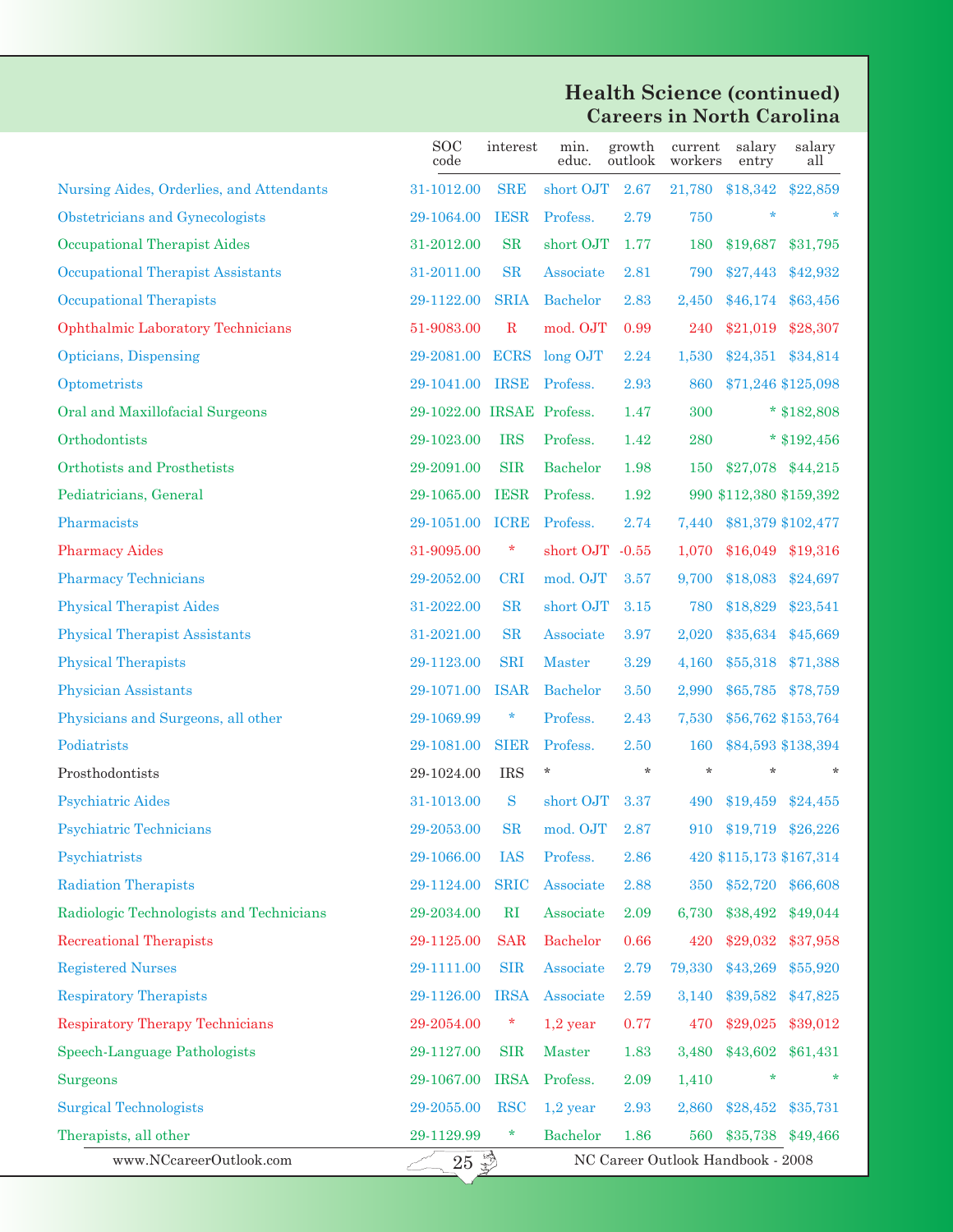#### **Hospitality and Tourism Careers in North Carolina**

|                                                                              | <b>SOC</b><br>code | interest    | min.<br>educ. | growth<br>outlook | current<br>workers      | salary<br>entry          | salary<br>all |
|------------------------------------------------------------------------------|--------------------|-------------|---------------|-------------------|-------------------------|--------------------------|---------------|
| <b>Amusement and Recreation Attendants</b>                                   | 39-3091.00         | <b>RCE</b>  | short OJT     | 2.27              | 10,300                  | \$14,152                 | \$16,871      |
| <b>Animal Trainers</b>                                                       | 39-2011.00         | <b>SRE</b>  | mod. OJT      | 0.22              | 450                     | \$16,413                 | \$25,085      |
| Baggage Porters and Bellhops                                                 | 39-6011.00         | <b>ERS</b>  | short OJT     | 0.41              | 1,600                   | \$16,695                 | \$27,210      |
| <b>Bakers</b>                                                                | 51-3011.00         | $\mathbf R$ | $long$ OJT    | 1.19              | 2,990                   | \$16,379                 | \$21,552      |
| <b>Bartenders</b>                                                            | 35-3011.00         | <b>ESR</b>  | short OJT     | 2.53              | 8,820                   | \$14,181                 | \$18,314      |
| Building Cleaning Workers, all other                                         | 37-2019.99         | *           | short OJT     | 2.38              | 260                     | \$17,292                 | \$26,840      |
| Chefs and Head Cooks                                                         | 35-1011.00         | ER          | work exp.     | 1.64              | 2,840                   | \$22,152                 | \$36,620      |
| <b>Combined Food Preparation and Serving</b><br>Workers, Including Fast Food | 35-3021.00         | $\mathbf R$ | short OJT     | 2.36              | 98,620                  | \$14,143                 | \$15,758      |
| Concierges                                                                   | 39-6012.00         | *           | mod. OJT      | 0.89              | 160                     | \$16,282                 | \$20,004      |
| Cooks, all other                                                             | 35-2019.99         | $\ast$      | mod. OJT      | $\ast$            | *                       | \$15,039                 | \$18,403      |
| Cooks, Fast Food                                                             | 35-2011.00         | $\mathbf R$ | short OJT     | 1.55              | 5,610                   | \$14,109                 | \$16,532      |
| Cooks, Institution and Cafeteria                                             | 35-2012.00         | <b>RCS</b>  | mod. OJT      | 1.84              | 8,180                   | \$15,818                 | \$20,523      |
| Cooks, Private Household                                                     | 35-2013.00         | $\ast$      | long OJT      | $\star$           | $\star$                 | $\star$                  | $\ast$        |
| Cooks, Restaurant                                                            | 35-2014.00         | <b>REA</b>  | long OJT      | 2.18              | 26,260                  | \$15,316                 | \$20,312      |
| Cooks, Short Order                                                           | 35-2015.00         | RE          | short OJT     | 1.39              | 6,550                   | \$14,166                 | \$17,603      |
| Counter Attendants, Cafeteria, Food Concession,<br>and Coffee Shop           | 35-3022.00         | <b>RSE</b>  | short OJT     | 1.60              | 10,020                  | \$14,142                 | \$16,390      |
| Dining Room and Cafeteria Attendants and<br><b>Bartender Helpers</b>         | 35-9011.00         | <b>RES</b>  | short OJT     | 2.01              | 7,780                   | \$14,155                 | \$16,054      |
| Dishwashers                                                                  | 35-9021.00         | $\mathbf R$ | short OJT     | 1.89              | 12,350                  | \$14,172                 | \$16,394      |
| Entertainment Attendants and Related Workers,<br>all other                   | 39-3099.99         | *           | mod. OJT      | 2.76              | 1,110                   | \$16,245                 | \$19,365      |
| First-Line Supervisors/ Managers of Food<br>Preparation and Serving Workers  | 35-1012.00         | ER          | work exp.     | 1.88              |                         | 28,720 \$19,494 \$28,455 |               |
| First-Line Supervisors/ Managers of Housekeeping<br>and Janitorial Workers   | 37-1011.00         | ERC         | work exp.     | 1.66              | 8,910                   | \$20,707                 | \$32,608      |
| Food Preparation and Serving Related Workers,<br>all other                   | 35-9099.99         | *           | short OJT     | 1.52              | 280                     | \$14,511                 | \$18,802      |
| <b>Food Preparation Workers</b>                                              | 35-2021.00         | $\mathbf R$ | short OJT     | 2.20              | 30,860                  | \$14,216                 | \$17,284      |
| Food Servers, Nonrestaurant                                                  | 35-3041.00         | <b>SRE</b>  | short OJT     | 1.51              | 3,300                   | \$14,909                 | \$19,003      |
| <b>Food Service Managers</b>                                                 | 11-9051.00         | <b>ECS</b>  | work exp.     | 1.25              | 10,930                  | \$33,488                 | \$50,740      |
| Gaming and Sports Book Writers and Runners                                   | 39-3012.00         | EC          | $1,2$ year    | 0.00              | 180                     | \$14,274                 | \$14,594      |
| Gaming Cage Workers                                                          | 43-3041.00         | *           | short OJT     | $\ast$            | $\star$                 | $\ast$                   | $\ast$        |
| NC Career Outlook Handbook - 2008                                            | $\overline{26}$ D  |             |               |                   | www.NCcareerOutlook.com |                          |               |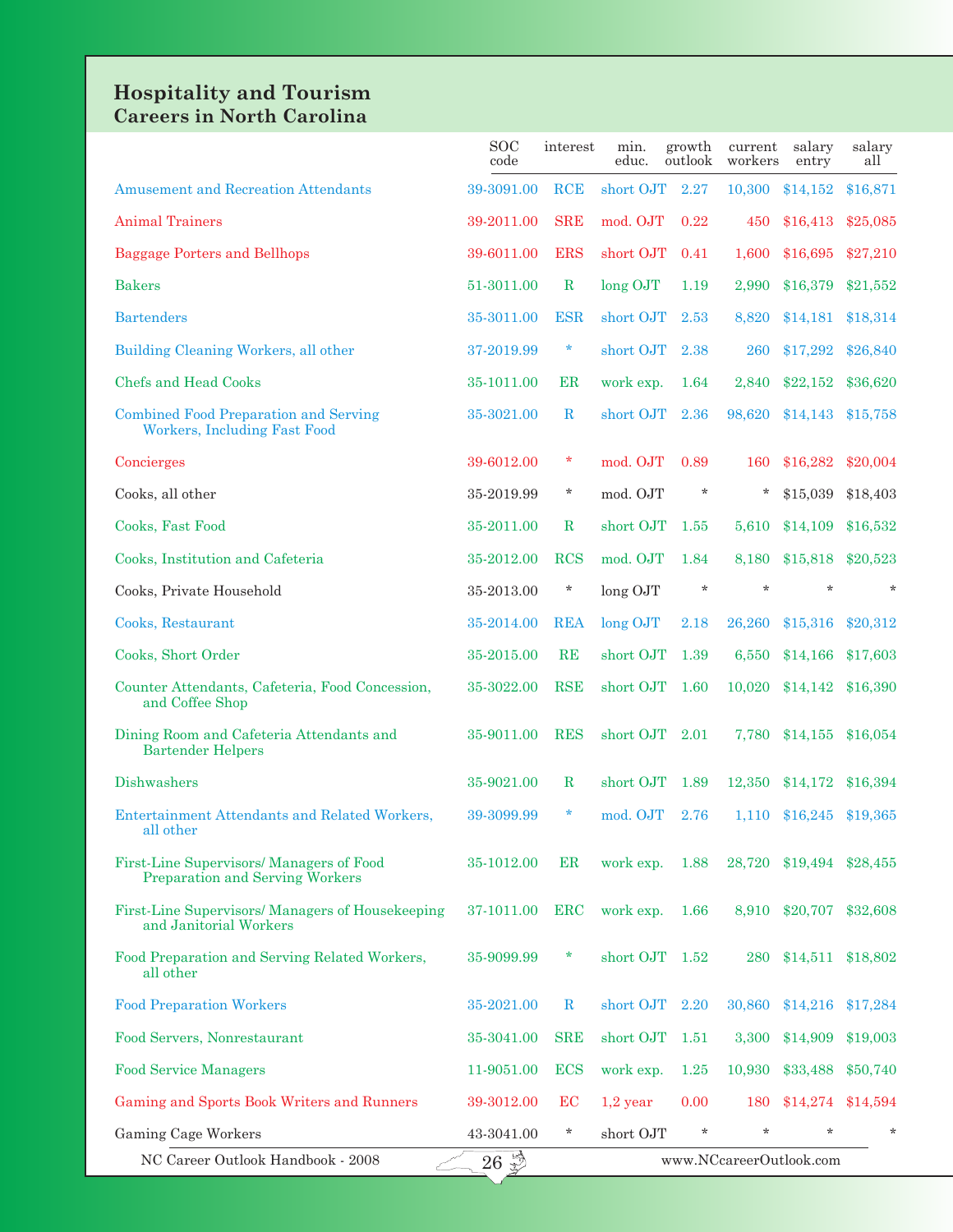# **Hospitality and Tourism (continued) Careers in North Carolina**

|                                                                                          | <b>SOC</b><br>code | interest     | min.<br>educ.   | growth<br>outlook | current<br>workers | salary<br>entry | salary<br>all |
|------------------------------------------------------------------------------------------|--------------------|--------------|-----------------|-------------------|--------------------|-----------------|---------------|
| Gaming Change Persons and Booth Cashiers                                                 | 41-2012.00         | $\ast$       | short OJT       | $\star$           | $\star$            | $\star$         | $\star$       |
| <b>Gaming Dealers</b>                                                                    | 39-3011.00         | EC           | $1,2$ year      | $\ast$            | *                  | \$14,126        | \$15,557      |
| Gaming Managers                                                                          | 11-9071.00         | EC           | work exp.       | $\ast$            | $\star$            | $\ast$          | $\ast$        |
| Gaming Service Workers, all other                                                        | 39-3019.99         | $\ast$       | mod. OJT        | $\ast$            | $\star$            | $\star$         | *             |
| <b>Gaming Supervisors</b>                                                                | 39-1011.00         | EC           | work exp.       | $\ast$            | $\star$            | $\star$         | $\star$       |
| Hosts and Hostesses, Restaurant, Lounge, and<br>Coffee Shop                              | 35-9031.00         | <b>ESR</b>   | short OJT       | 2.16              | 13,300             | \$14,213        | \$16,242      |
| Hotel, Motel, and Resort Desk Clerks                                                     | 43-4081.00         | <b>CES</b>   | short OJT       | 1.76              | 7,990              | \$16,037        | \$19,514      |
| <b>Interpreters and Translators</b>                                                      | 27-3091.00         | <b>ASIC</b>  | long OJT        | 3.02              | 1,160              | \$21,821        | \$31,420      |
| Janitors and Cleaners, Except Maids and<br>Housekeeping Cleaners                         | 37-2011.00         | $\mathbb{R}$ | short OJT       | 1.83              | 51,770             | \$15,272        | \$19,916      |
| <b>Lodging Managers</b>                                                                  | 11-9081.00         | <b>ECS</b>   | work exp.       | 1.24              | 3,780              | \$29,148        | \$44,168      |
| Maids and Housekeeping Cleaners                                                          | 37-2012.00         | $\mathbf R$  | short OJT       | 1.62              | 34,000             | \$14,316        | \$17,610      |
| <b>Meeting and Convention Planners</b>                                                   | 13-1121.00         | <b>ECS</b>   | Bachelor        | 1.93              | 1,040              | \$28,326        | \$41,116      |
| <b>Motion Picture Projectionists</b>                                                     | 39-3021.00         | $\mathbf R$  | short OJT -0.12 |                   | 320                | \$14,488        | \$17,343      |
| Museum Technicians and Conservators                                                      | 25-4013.00         | <b>ARI</b>   | Master          | 0.96              | 240                | \$26,742        | \$36,210      |
| <b>Recreation Workers</b>                                                                | 39-9032.00         | <b>SAR</b>   | Bachelor        | 1.52              | 6,200              | \$15,579        | \$23,837      |
| Reservation and Transportation Ticket Agents and<br><b>Travel Clerks</b>                 | 43-4181.00         | <b>CES</b>   | short OJT       | 0.13              | 4,290              | \$23,809        | \$33,092      |
| <b>Self-Enrichment Education Teachers</b>                                                | 25-3021.00         | <b>SA</b>    | work exp.       | 2.95              | 4,150              | \$21,988        | \$35,910      |
| <b>Set and Exhibit Designers</b>                                                         | 27-1027.00         | AR           | <b>Bachelor</b> | $-0.22$           | 230                | \$25,137        | \$49,453      |
| Slot Key Persons                                                                         | 39-1012.00         | *            | $1,2$ year      | $\ast$            | $\star$            |                 | *             |
| Tour Guides and Escorts                                                                  | 39-6021.00         | SE           | mod. OJT        | 1.68              | 630                | \$15,715        | \$19,774      |
| <b>Transportation Attendants, Except Flight</b><br><b>Attendants and Baggage Porters</b> | 39-6032.00         | ES           | short OJT       | 1.20              | 160                | \$18,379        | \$25,376      |
| <b>Travel Agents</b>                                                                     | 41-3041.00         |              | $ESCA$ 1,2 year | $-0.83$           | 1,550              | \$23,835        | \$34,077      |
| <b>Travel Guides</b>                                                                     | 39-6022.00         | <b>ESA</b>   | mod. OJT        | $\ast$            | *                  | \$25,916        | \$47,832      |
| Ushers, Lobby Attendants, and Ticket Takers                                              | 39-3031.00         | <b>SCE</b>   | short OJT       | 1.54              | 1,780              | \$14,124        | \$15,080      |
| <b>Waiters and Waitresses</b>                                                            | 35-3031.00         | <b>SECR</b>  | short OJT       | 2.11              | 68,470             | \$14,167        | \$16,666      |

 $273$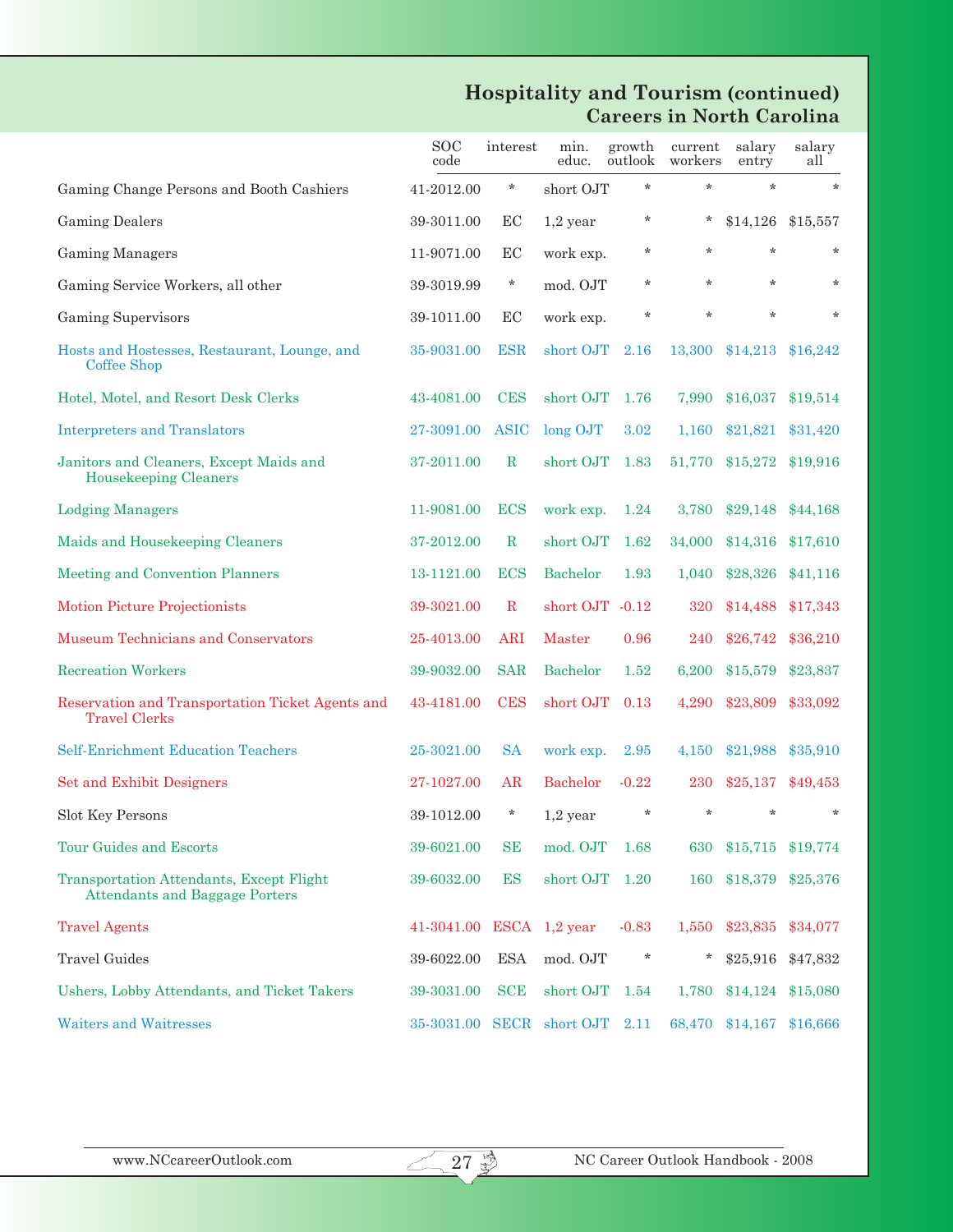# **Human Services Careers in North Carolina**

|                                                                        | <b>SOC</b><br>code | interest    | min.<br>educ.   | growth<br>outlook | current<br>workers      | salary<br>entry | salary<br>all     |
|------------------------------------------------------------------------|--------------------|-------------|-----------------|-------------------|-------------------------|-----------------|-------------------|
| <b>Barbers</b>                                                         | 39-5011.00         | <b>RSE</b>  | $1,2$ year      | $\star$           | $\star$                 | $\star$         | $\ast$            |
| <b>Child Care Workers</b>                                              | 39-9011.00         | S           | short OJT       | 2.00              | 19,610                  | \$14,420        | \$19,025          |
| Child, Family, and School Social Workers                               | 21-1021.00         | <b>SAE</b>  | <b>Bachelor</b> | 2.25              | 9,040                   | \$31,200        | \$40,919          |
| Clergy                                                                 | 21-2011.00         | <b>SAE</b>  | Profess.        | 2.40              | 19,290                  | \$32,897        | \$48,072          |
| Community and Social Service Specialists, other                        | 21-1099.99         | $\ast$      | <b>Bachelor</b> | 2.49              | 1,770                   | \$26,737        | \$37,939          |
| Counselors, all other                                                  | 21-1019.99         | *           | Master          | 1.02              | 100                     | \$23,046        | \$36,324          |
| Directors, Religious Activities and Education                          | 21-2021.00         | <b>SEA</b>  | <b>Bachelor</b> | 2.49              | 4,260                   | \$33,311        | \$60,590          |
| Embalmers                                                              | 39-4011.00         | RC          | $1,2$ year      | 0.83              | 90                      | \$28,149        | \$42,213          |
| First-Line Supervisors/ Managers of Personal<br><b>Service Workers</b> | 39-1021.00         | <b>ECRS</b> | work exp.       | 1.73              | 5,510                   | \$19,489        | \$32,980          |
| <b>Fitness Trainers and Aerobics Instructors</b>                       | 39-9031.00         | <b>SRE</b>  | $1,2$ year      | 2.54              | 5,220                   | \$17,399        | \$29,082          |
| <b>Funeral Attendants</b>                                              | 39-4021.00         | <b>SER</b>  | short OJT       | 0.80              | 1,470                   | \$15,641        | \$21,351          |
| <b>Funeral Directors</b>                                               | 11-9061.00         | <b>ESC</b>  | Associate       | 0.68              | 1,480                   | \$27,793        | \$56,183          |
| Hairdressers, Hairstylists, and Cosmetologists                         | 39-5012.00         | <b>EAS</b>  | $1,2$ year      | 2.84              | 12,830                  | \$14,575        | \$27,305          |
| Industrial-Organizational Psychologists                                | 19-3032.00         | <b>IEAS</b> | Master          | $\star$           | $\star$                 | $\star$         | $\ast$            |
| Laundry and Dry-Cleaning Workers                                       | 51-6011.00         | $\mathbf R$ | mod. OJT        | 0.87              | 5,860                   | \$14,380        | \$17,910          |
| Loan Counselors                                                        | 13-2071.00         | <b>ESC</b>  | Bachelor        | 0.79              | 810                     | \$27,023        | \$33,016          |
| Locker Room, Coatroom, and Dressing Room<br>Attendants                 | 39-3093.00         | SE          | short OJT       | 2.50              | 130                     | \$17,201        | \$22,310          |
| Manicurists and Pedicurists                                            | 39-5092.00         | <b>ESR</b>  | $1,2$ year      | 3.78              | 730                     | \$16,589        | \$25,430          |
| Marriage and Family Therapists                                         | 21-1013.00         | $\ast$      | Master          | 3.51              | 200                     | \$39,807        | \$53,285          |
| <b>Massage Therapists</b>                                              | 31-9011.00         | $\ast$      | $1,2$ year      | 2.90              | 2,340                   | \$19,931        | \$39,442          |
| Medical and Public Health Social Workers                               | 21-1022.00         | <b>SIA</b>  | <b>Bachelor</b> | 3.34              | 3,330                   | \$32,600        | \$41,787          |
| <b>Mental Health Counselors</b>                                        | 21-1014.00         | <b>SIA</b>  | <b>Master</b>   | 4.35              | 2,050                   | \$27,496        | \$39,393          |
| Personal and Home Care Aides                                           | 39-9021.00         | $_{\rm SR}$ | short OJT       | 5.80              | 18,350                  | \$15,756        | \$18,394          |
| Personal Care and Service Workers, all other                           | 39-9099.99         | $\ast$      | short OJT -0.89 |                   | 1,580                   | \$14,321        | \$17,078          |
| Pressers, Textile, Garment, and Related Materials                      | 51-6021.00         | $\mathbf R$ | short OJT       | 0.21              | 3,190                   | \$15,339        | \$19,309          |
| Property, Real Estate, and Community Association<br><b>Managers</b>    | 11-9141.00         | EC          | <b>Bachelor</b> | 0.61              | 4,850                   | \$40,732        | \$76,114          |
| Psychologists, all other                                               | 19-3039.99         | *           | Master          | 1.10              | 220                     |                 | \$48,246 \$73,213 |
| <b>Rehabilitation Counselors</b>                                       | 21-1015.00         | $\ast$      | <b>Master</b>   | 3.11              | 3,940                   | \$21,667        | \$31,831          |
| Religious Workers, all other                                           | 21-2099.99         | *           | <b>Bachelor</b> | 2.49              | 9,030                   | \$18,810        | \$28,184          |
| <b>Residential Advisors</b>                                            | 39-9041.00         | SС          | mod. OJT        | 2.94              | 1,170                   | \$14,123        | \$21,130          |
| Shampooers                                                             | 39-5093.00         | $\ast$      | short OJT       | $\ast$            | *                       | \$15,750        | \$19,396          |
| Skin Care Specialists                                                  | 39-5094.00         | $\ast$      | $1,2$ year      | 3.91              | 790                     | \$16,681        | \$33,320          |
| <b>Social and Community Service Managers</b>                           | 11-9151.00         | <b>SEA</b>  | <b>Bachelor</b> | 3.33              | 2,670                   | \$34,532        | \$52,353          |
| Social and Human Service Assistants                                    | 21-1093.00         | <b>SC</b>   | mod. OJT        | 5.22              | 12,550                  | \$19,890        | \$26,263          |
| Social Scientists and Related Workers, all other                       | 19-3099.99         | *           | Master          | 1.73              | 1,790                   | \$31,589        | \$48,593          |
| Social Workers, all other                                              | 21-1029.99         | $\ast$      | <b>Bachelor</b> | 2.77              | 550                     | \$29,800        | \$46,362          |
| Sociologists                                                           | 19-3041.00         | IAS         | Master          | 1.92              | 120                     | \$28,317        | \$49,587          |
| Substance Abuse and Behavioral Disorder<br>Counselors                  | 21-1011.00         | <b>SIA</b>  | <b>Master</b>   | 3.99              | 1,160                   | \$25,774        | \$36,323          |
| Tailors, Dressmakers, and Custom Sewers                                | 51-6052.00         | $\mathbf R$ | long OJT        | 0.38              | 1,360                   | \$16,724        | \$22,810          |
| NC Career Outlook Handbook - 2008                                      | $\overline{28}$ D  |             |                 |                   | www.NCcareerOutlook.com |                 |                   |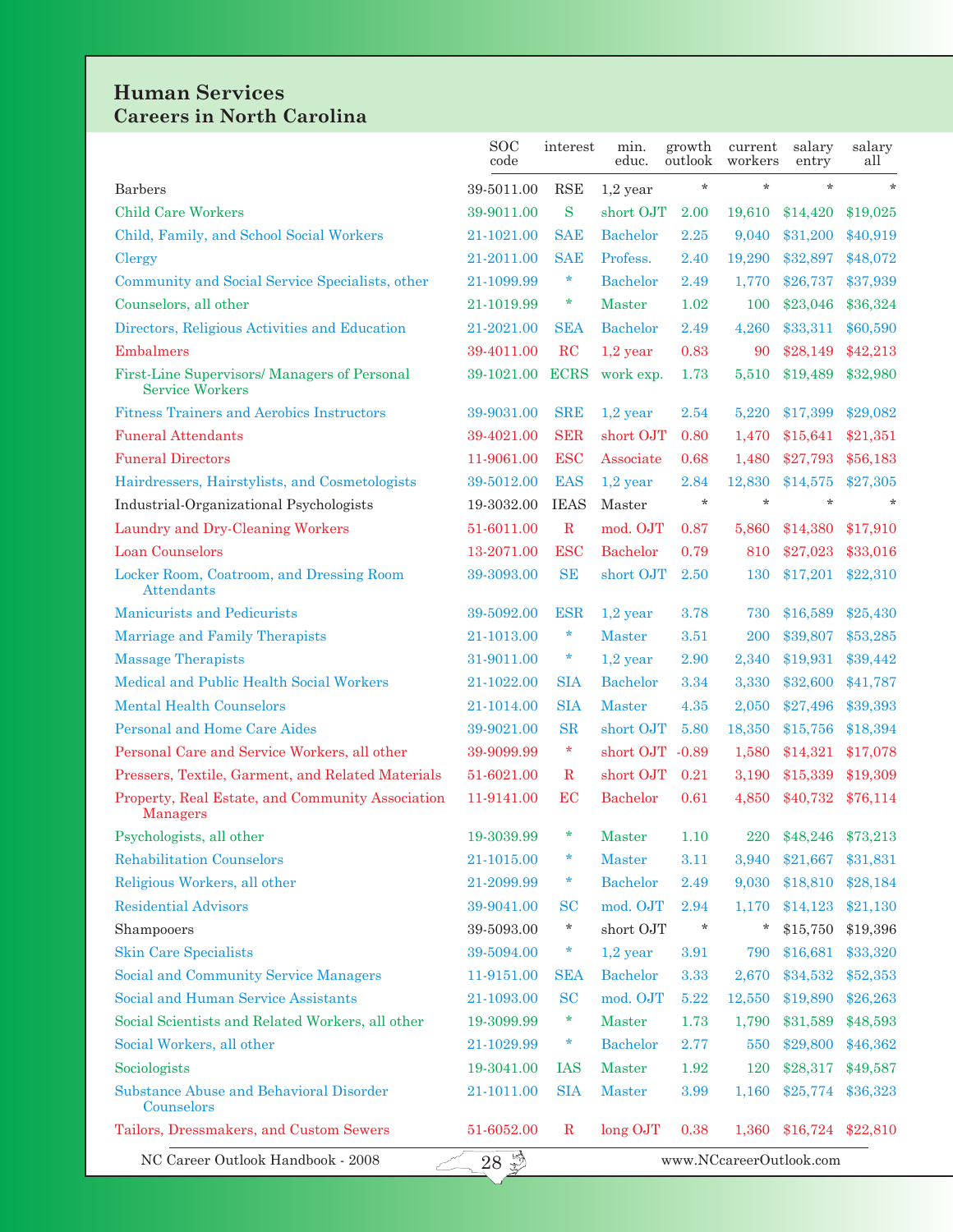#### **Information Technology Careers in North Carolina**

|                                                            | SOC.<br>code | interest    | min.<br>educ.     | growth<br>outlook | current<br>workers | salary<br>entry | salary<br>all      |
|------------------------------------------------------------|--------------|-------------|-------------------|-------------------|--------------------|-----------------|--------------------|
| Computer and Information Systems Managers                  | 11-3021.00   | <b>ECIR</b> | Bachelor $+$ 1.52 |                   | 9,290              |                 | \$74,308 \$110,353 |
| <b>Computer Programmers</b>                                | 15-1021.00   | <b>IRC</b>  | <b>Bachelor</b>   | $-0.51$           | 11,680             | \$46.104        | \$73,864           |
| <b>Computer Software Engineers, Applications</b>           | 15-1031.00   | <b>IRC</b>  | <b>Bachelor</b>   | 3.90              | 11,370             | \$58,056        | \$85,019           |
| Computer Software Engineers, Systems Software              | 15-1032.00   | <b>IRC</b>  | <b>Bachelor</b>   | 2.53              | 9,630              | \$62,671        | \$90,435           |
| Computer Specialists, all other                            | 15-1099.99   | $\ast$      | Associate         | 1.45              | 3,010              | \$43,973        | \$69,589           |
| <b>Computer Support Specialists</b>                        | 15-1041.00   | <b>CIR</b>  | Associate         | 1.58              | 15,850             | \$29,442        | \$44,370           |
| <b>Computer Systems Analysts</b>                           | 15-1051.00   | <b>ICR</b>  | <b>Bachelor</b>   | 2.61              | 14,900             | \$49,510        | \$74,714           |
| Database Administrators                                    | 15-1061.00   | <b>ICR</b>  | <b>Bachelor</b>   | 2.37              | 2,830              | \$46,636        | \$68,903           |
| Network and Computer Systems Administrators                | 15-1071.00   | <b>IRC</b>  | <b>Bachelor</b>   | 2.49              | 7,500              | \$42,798        | \$64,733           |
| <b>Network Systems and Data Communications</b><br>Analysts | 15-1081.00   | IR          | <b>Bachelor</b>   | 4.17              | 7,140              | \$43,149        | \$67,101           |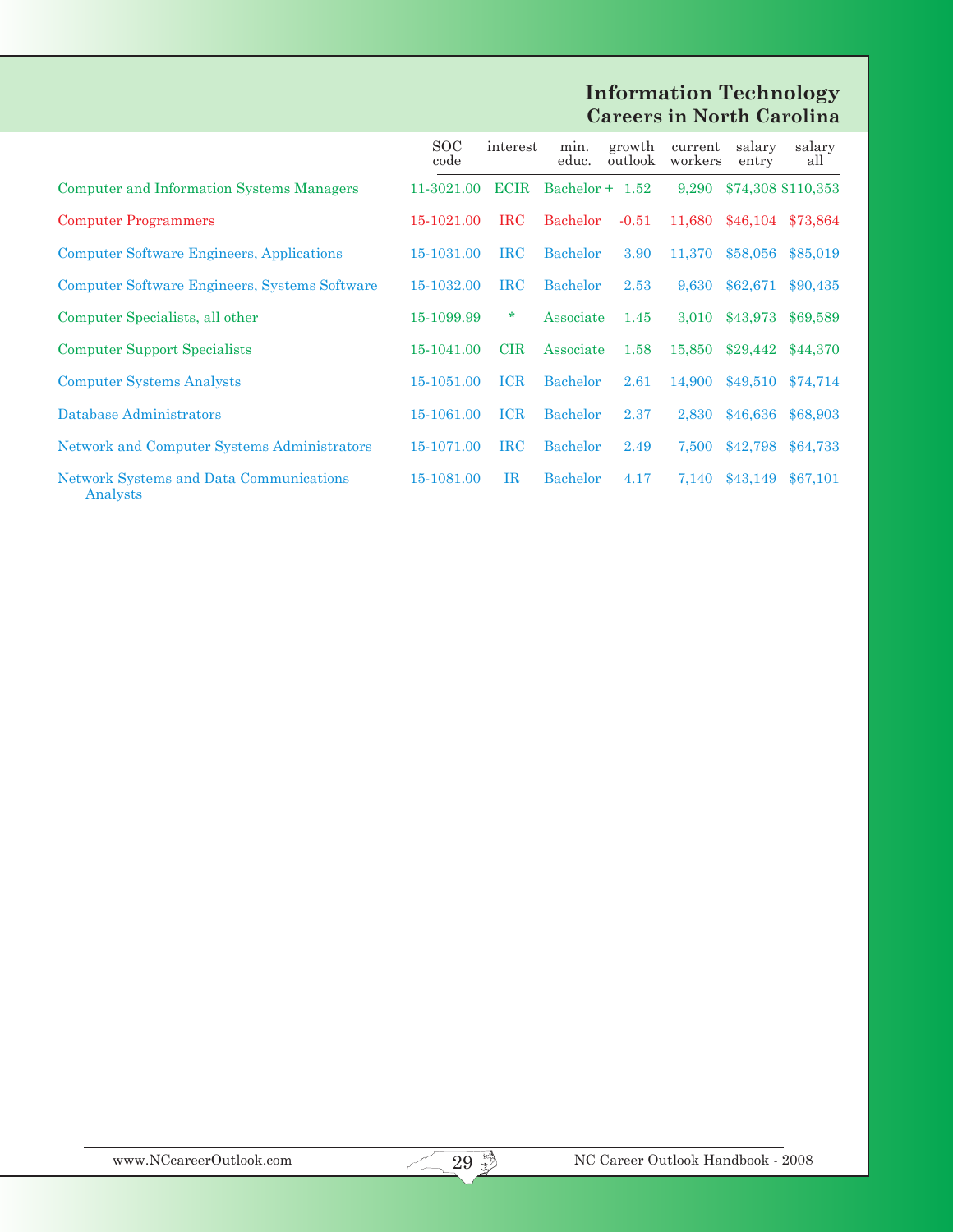#### **Law, Public Safety, Corrections and Security Careers in North Carolina**

|                                                                                     | <b>SOC</b><br>code | interest    | min.<br>educ.   | growth<br>outlook | current<br>workers      | salary<br>entry | salary<br>all      |
|-------------------------------------------------------------------------------------|--------------------|-------------|-----------------|-------------------|-------------------------|-----------------|--------------------|
| Administrative Law Judges, Adjudicators, and<br>Hearing Officers                    | 23-1021.00         | ESCI        | Bachelor +      | $\star$           | $\star$                 | $\star$         | $\star$            |
| <b>Animal Control Workers</b>                                                       | 33-9011.00         | <b>SR</b>   | mod. OJT        | 1.78              | 590                     | \$20,108        | \$27,660           |
| Arbitrators, Mediators, and Conciliators                                            | 23-1022.00         | <b>ESCI</b> | Bachelor +      | 1.00              | 110                     | \$29,119        | \$43,170           |
| <b>Bailiffs</b>                                                                     | 33-3011.00         | <b>SEC</b>  | mod. OJT        | 1.81              | 290                     | \$24,577        | \$30,960           |
| Correctional Officers and Jailers                                                   | 33-3012.00         | <b>RS</b>   | mod. OJT        | 1.85              | 18.100                  | \$27,929        | \$30,886           |
| <b>Crossing Guards</b>                                                              | 33-9091.00         | <b>SRC</b>  | short OJT       | 0.93              | 540                     | \$16,505        | \$22,715           |
| Detectives and Criminal Investigators                                               | 33-3021.00         | <b>ES</b>   | work exp.       | 2.50              | 2,790                   | \$33,270        | \$47,374           |
| <b>Emergency Management Specialists</b>                                             | 13-1061.00         | $\ast$      | work exp.       | 1.18              | 490                     | \$33,839        | \$46,238           |
| <b>Emergency Medical Technicians and Paramedics</b>                                 | 29-2041.00         | SRI         | $1,2$ year      | 1.95              | 8,040                   | \$21,436        | \$29,419           |
| <b>Fire Fighters</b>                                                                | 33-2011.00         | <b>RS</b>   | long OJT        | 1.75              | 8,050                   | \$22,428        | \$32,883           |
| Fire Inspectors and Investigators                                                   | 33-2021.00         | CR          | work exp.       | $\ast$            | *                       | \$33,371        | \$44,443           |
| First-Line Supervisors/ Managers of<br><b>Correctional Officers</b>                 | 33-1011.00         | $\ast$      | work exp.       | 1.68              | 900                     | \$33,073        | \$43,575           |
| First-Line Supervisors/ Managers of<br>Fire Fighting and Prevention Workers         | 33-1021.00         | <b>RES</b>  | work exp.       | 1.78              | 2,040                   | \$39,316        | \$54,697           |
| First-Line Supervisors/ Managers of<br><b>Police and Detectives</b>                 | 33-1012.00         | <b>ESR</b>  | work exp.       | 1.76              | 3,690                   | \$40,702        | \$56,158           |
| First-Line Supervisors/ Managers,<br>Protective Service Workers, all others         | 33-1099.99         | $\ast$      | work exp.       | 1.67              | 1,880                   | \$29,809        | \$44,539           |
| <b>Forensic Science Technicians</b>                                                 | 19-4092.00         | <b>ICR</b>  | Associate       | 2.92              | 550                     | \$27,772        | \$37,691           |
| Forest Fire Inspectors and Prevention Specialists                                   | 33-2022.00         | RCEI        | work exp.       | *                 | $\star$                 | $\star$         | $\ast$             |
| Gaming Surveillance Officers and<br>Gaming Investigators                            | 33-9031.00         | $\ast$      | mod. OJT        | $\ast$            | $\ast$                  | $\ast$          | $\ast$             |
| Judges, Magistrate Judges, and Magistrates                                          | 23-1023.00         | ES          | Bachelor +      | $\ast$            | $\ast$                  | $\ast$          |                    |
| Law Clerks                                                                          | 23-2092.00         | <b>ECSI</b> | <b>Bachelor</b> | 1.17              | 320                     | \$21,779        | \$40,980           |
| Lawyers                                                                             | 23-1011.00         | <b>ECIS</b> | Profess.        | 2.19              | 13,280                  |                 | \$50,699 \$103,611 |
| Legal Support Workers, all other                                                    | 23-2099.99         | *           | <b>Bachelor</b> | 1.56              | 890                     | \$22,468        | \$38,996           |
| Lifeguards, Ski Patrol, and Other Recreational<br><b>Protective Service Workers</b> | 33-9092.00         | <b>RS</b>   | short OJT       | 2.27              | 3,280                   | \$14,399        | \$17,426           |
| Paralegals and Legal Assistants                                                     | 23-2011.00         | <b>ECS</b>  | Associate       | 3.28              | 7,840                   | \$27,121        | \$38,201           |
| <b>Parking Enforcement Workers</b>                                                  | 33-3041.00         | CR          | short OJT       | 1.75              | 80                      | \$19,024        | \$25,532           |
| Police and Sheriff's Patrol Officers                                                | 33-3051.00         | <b>RSEC</b> | long OJT        | 1.59              | 18,120                  | \$29,287        | \$39,506           |
| Police, Fire, and Ambulance Dispatchers                                             | 43-5031.00         | <b>SC</b>   | mod. OJT        | 1.88              | 3,170                   | \$22,572        | \$28,683           |
| Private Detectives and Investigators                                                | 33-9021.00         | <b>ESR</b>  | work exp.       | 2.21              | 1,640                   | \$25,061        | \$41,788           |
| Probation Officers and Correctional Treatment<br><b>Specialists</b>                 | 21-1092.00         | <b>SC</b>   | <b>Bachelor</b> | 1.06              | 3,150                   | \$32,318        | \$36,169           |
| Protective Service Workers, all other                                               | 33-9099.99         | $\ast$      | short OJT       | 1.95              | 1,990                   | \$19,273        | \$31,821           |
| <b>Security Guards</b>                                                              | 33-9032.00         | <b>SEC</b>  | short OJT       | 1.95              | 24,350                  | \$16,132        | \$23,153           |
| Transit and Railroad Police                                                         | 33-3052.00         | <b>ESR</b>  | long OJT        | $\ast$            | *                       | $\star$         | $\ast$             |
| NC Career Outlook Handbook - 2008                                                   | $\overline{30}$ D  |             |                 |                   | www.NCcareerOutlook.com |                 |                    |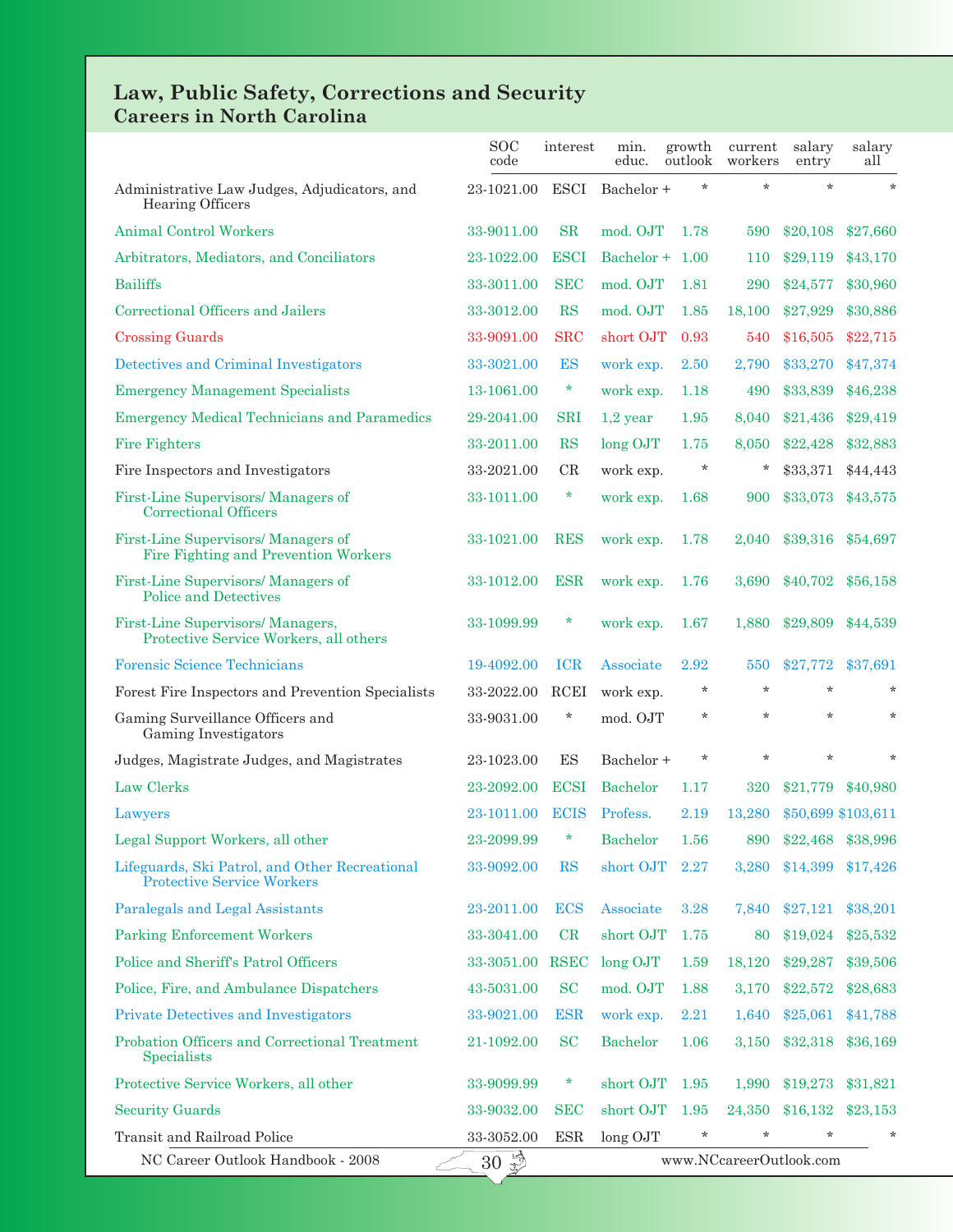#### **Manufacturing Careers in North Carolina**

|                                                                                            | <b>SOC</b><br>code | interest    | min.<br>educ.   | growth<br>outlook | current<br>workers | salary<br>entry | salary<br>all |
|--------------------------------------------------------------------------------------------|--------------------|-------------|-----------------|-------------------|--------------------|-----------------|---------------|
| Aircraft Structure, Surfaces, Rigging, and<br>Systems Assemblers                           | 51-2011.00         | R           | long OJT        | $\ast$            | *                  | \$33,986        | \$39,878      |
| Assemblers and Fabricators, all other                                                      | 51-2099.99         | $\mathbf R$ | mod. OJT        | 1.06              | 5,020              | \$16,692        | \$30,817      |
| <b>Boilermakers</b>                                                                        | 47-2011.00         | R           | $long$ OJT      | 2.25              | 250                | \$26,907        | \$40,878      |
| Cabinetmakers and Bench Carpenters                                                         | 51-7011.00         | R           | $long$ OJT      | $-3.41$           | 6,380              | \$19,093        | \$27,174      |
| Camera and Photographic Equipment Repairers                                                | 49-9061.00         | $\mathbf R$ | mod. OJT        | $-0.63$           | 80                 | \$29,111        | \$40,040      |
| <b>Cementing and Gluing Machine Operators</b><br>and Tenders                               | 51-9191.00         | R           | mod. OJT -0.93  |                   | 1,290              | \$19,182        | \$26,413      |
| <b>Chemical Equipment Operators and Tenders</b>                                            | 51-9011.00         | $\mathbf R$ | mod. OJT -0.10  |                   | 2,750              | \$33,540        | \$42,513      |
| <b>Chemical Plant and System Operators</b>                                                 | 51-8091.00         | $_{\rm RC}$ | $long$ OJT      | $-2.09$           | 1,930              | \$33,576        | \$41,886      |
| Cleaning, Washing, and Metal Pickling Equipment<br><b>Operators and Tenders</b>            | 51-9192.00         | $\mathbf R$ | mod. OJT -0.97  |                   | 370                | \$17,001        | \$20,743      |
| Coating, Painting, and Spraying Machine Setters,<br>Operators, and Tenders                 | 51-9121.00         | $\mathbf R$ | mod. OJT -1.45  |                   | 5,700              | \$21,073        | \$28,232      |
| Coil Winders, Tapers, and Finishers                                                        | 51-2021.00         | $\mathbf R$ | short OJT -3.24 |                   | 960                | \$21,778        | \$29,083      |
| Coin, Vending, and Amusement Machine Servicers<br>and Repairers                            | 49-9091.00         | R           | mod. OJT        | 0.45              | 1,230              | \$20,844        | \$30,345      |
| Computer, Automated Teller, and Office Machine<br>Repairers                                | 49-2011.00         | $_{\rm RC}$ | $1,2$ year      | 0.52              | 6,100              | \$26,086        | \$38,232      |
| Computer-Controlled Machine Tool Operators,<br><b>Metal and Plastic</b>                    | 51-4011.00         | $\mathbf R$ | mod. OJT        | 1.34              | 4,480              | \$25,432        | \$32,468      |
| Cooling and Freezing Equipment Operators<br>and Tenders                                    | 51-9193.00         | $\mathbf R$ | mod. OJT        | $\ast$            |                    | \$19,788        | \$26,438      |
| Crushing, Grinding, and Polishing Machine Setters,<br>Operators, and Tenders               | 51-9021.00         | R           | mod. OJT -1.24  |                   | 1,080              | \$20,235        | \$27,067      |
| Cutters and Trimmers, Hand                                                                 | 51-9031.00         | R           | short OJT -3.63 |                   | 2,290              | \$20,110        | \$29,413      |
| Cutting and Slicing Machine Setters, Operators,<br>and Tenders                             | 51-9032.00         | R           | mod. OJT -1.78  |                   | 4,750              | \$22,174        | \$39,225      |
| Cutting, Punching, and Press Machine Setters,<br>Operators, and Tenders, Metal and Plastic | 51-4031.00         | R           | mod. OJT        | 0.47              | 7.830              | \$17,709        | \$26,235      |
| Drilling and Boring Machine Tool Setters,<br>Operators, and Tenders, Metal and Plastic     | 51-4032.00         | $\mathbf R$ | mod. OJT -1.69  |                   | 820                | \$25,474        | \$32,826      |
| Electric Motor, Power Tool, and Related Repairers                                          | 49-2092.00         | R           | $1,2$ year      | 0.04              | 930                | \$22,572        | \$32,834      |
| <b>Electrical and Electronic Equipment Assemblers</b>                                      | 51-2022.00         | R           | $short\ OJT$    | $-2.40$           | 6,220              | \$20,637        | \$29,896      |
| <b>Electrical and Electronics Repairers, Commercial</b><br>and Industrial Equipment        | 49-2094.00         | $\mathbf R$ | $1,2$ year      | 0.70              | 3,030              | \$32,689        | \$45,995      |
| <b>Electromechanical Equipment Assemblers</b>                                              | 51-2023.00         | $\mathbf R$ | short OJT       | 0.43              | 2,650              | \$19,532        | \$26,485      |
| Electronic Home Entertainment Equipment<br><b>Installers and Repairers</b>                 | 49-2097.00         | R           | $1,2$ year      | 1.34              | 1,370              | \$21,389        | \$28,905      |
| <b>Engine and Other Machine Assemblers</b>                                                 | 51-2031.00         | R           | short OJT       | 0.33              | 1,000              | \$23,213        | \$36,495      |
| <b>Etchers and Engravers</b>                                                               | 51-9194.00         | $\mathbf R$ | long OJT        | $-1.61$           | 710                | \$19,719        | \$27,345      |
| Extruding and Drawing Machine Setters, Operators,<br>and Tenders, Metal and Plastic        | 51-4021.00         | $\mathbf R$ | mod. OJT -0.25  |                   | 3,900              | \$21,424        | \$29,168      |

 $\sqrt{312}$ 

www.NCcareerOutlook.com  $\overline{31}$  NC Career Outlook Handbook - 2008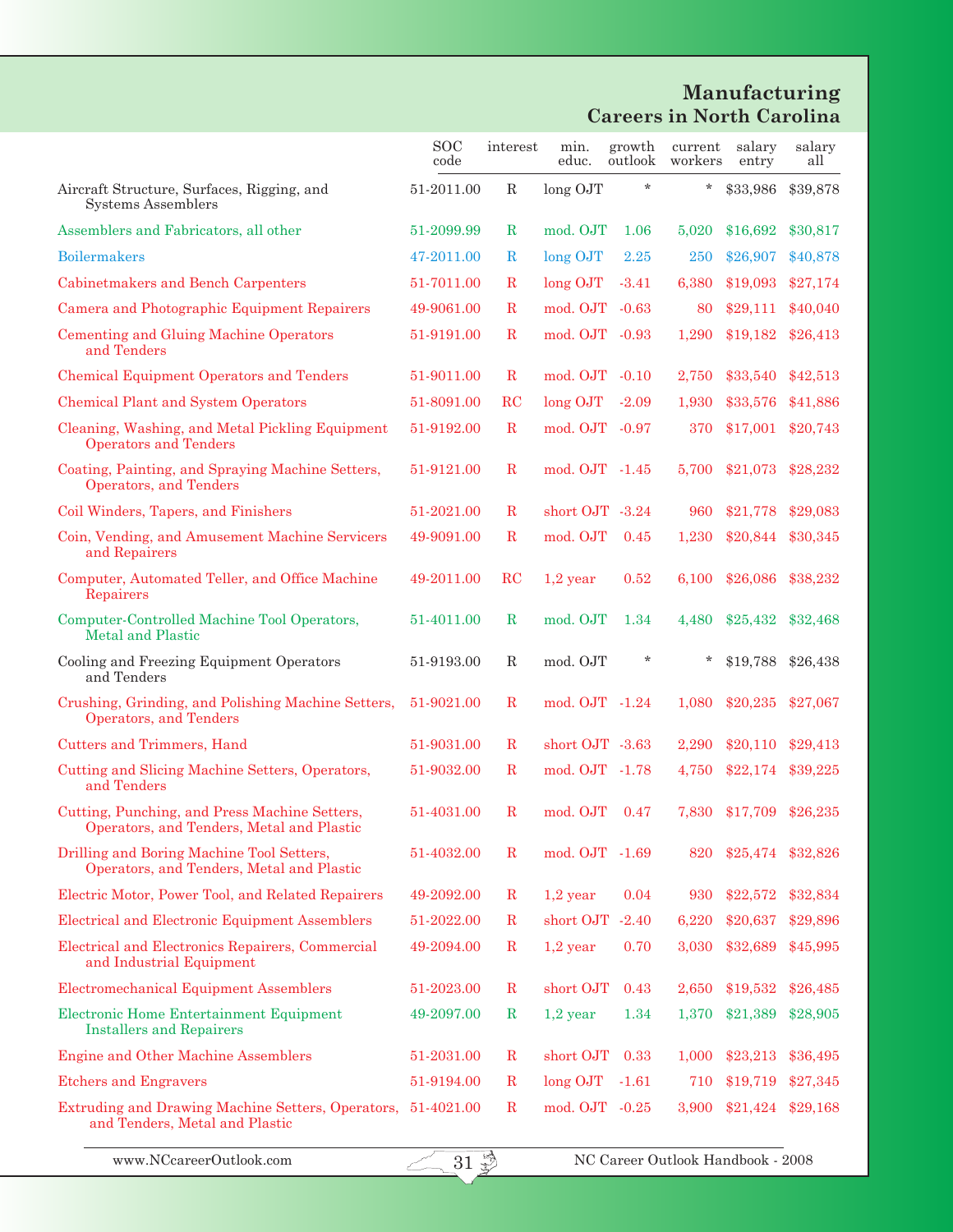#### **Manufacturing (continued) Careers in North Carolina**

|                                                                                                              | <b>SOC</b><br>code | interest     | min.<br>educ.      | growth<br>outlook | current<br>workers | salary<br>entry | salary<br>all         |
|--------------------------------------------------------------------------------------------------------------|--------------------|--------------|--------------------|-------------------|--------------------|-----------------|-----------------------|
| Extruding and Forming Machine Setters, Operators,<br>and Tenders, Synthetic and Glass Fibers                 | 51-6091.00         | $\mathbf R$  | mod. OJT -2.98     |                   | 1,140              | \$21,696        | \$30,271              |
| Extruding, Forming, Pressing, and Compacting<br>Machine Setters, Operators, and Tenders                      | 51-9041.00         | $\mathbf R$  | mod. OJT -1.44     |                   | 4,690              | \$20,923        | \$30,211              |
| <b>Fabric and Apparel Patternmakers</b>                                                                      | 51-6092.00         | $_{\rm RC}$  | $long$ OJT         | $-5.91$           | 770                | \$21,530        | \$32,179              |
| Fabric Menders, Except Garment                                                                               | 49-9093.00         | $\mathbf R$  | mod. OJT -3.39     |                   | 120                | \$16,092        | \$18,451              |
| <b>Fiberglass Laminators and Fabricators</b>                                                                 | 51-2091.00         | $\mathbf R$  | mod. OJT           | 1.70              | 1,400              | \$19,611        | \$25,863              |
| First-Line Supervisors/Managers of Mechanics,<br>Installers, and Repairers                                   | 49-1011.00         | $_{\rm ERC}$ | work exp.          | 1.16              | 18,150             | \$37,309        | \$54,461              |
| First-Line Supervisors/ Managers of Production<br>and Operating Workers                                      | 51-1011.00         | <b>ERC</b>   | work $exp. -0.74$  |                   | 27,900             | \$31,573        | \$47,902              |
| Forging Machine Setters, Operators, and Tenders,<br><b>Metal and Plastic</b>                                 | 51-4022.00         | $\mathbf R$  | mod. OJT -2.12     |                   | 1,150              | \$22,834        | \$31,449              |
| <b>Foundry Mold and Coremakers</b>                                                                           | 51-4071.00         | $\mathbf R$  | mod. OJT           | 0.25              | 120                | \$21,964        | \$33,898              |
| Furnace, Kiln, Oven, Drier, and Kettle Operators<br>and Tenders                                              | 51-9051.00         | $\mathbf R$  | mod. OJT -1.39     |                   | 1,470              | \$21,511        | \$31,482              |
| <b>Furniture Finishers</b>                                                                                   | 51-7021.00         | $\mathbf R$  | $long$ OJT         | $-4.55$           | 3,560              | \$19,983        | \$25,497              |
| Grinding and Polishing Workers, Hand                                                                         | 51-9022.00         | $\mathbb{R}$ | mod. OJT -0.66     |                   | 1,570              | \$18,773        | \$25,417              |
| Grinding, Lapping, Polishing, and Buffing Machine<br>Tool Setters, Operators, and Tenders, Metal and Plastic | 51-4033.00         | $\mathbf R$  | mod. OJT -0.71     |                   | 2,290              | \$22,342        | \$30,207              |
| Heat Treating Equipment Setters, Operators, and<br>Tenders, Metal and Plastic                                | 51-4191.00         | $\mathbf R$  | mod. OJT 0.44      |                   | 650                | \$22,727        | \$31,979              |
| Helpers--Production Workers                                                                                  | 51-9198.00         | $\mathbf R$  | short OJT -0.10    |                   | 21,800             | \$16,785        | \$22,405              |
| Home Appliance Repairers                                                                                     | 49-9031.00         | $\mathbf R$  | long OJT           | 0.24              | 1,750              | \$23,678        | \$30,587              |
| <b>Industrial Engineering Technicians</b>                                                                    | 17-3026.00         | IC           | Associate          | 1.47              | 2,050              | \$33,587        | \$50,644              |
| <b>Industrial Machinery Mechanics</b>                                                                        | 49-9041.00         | $\mathbf R$  | long OJT           | 0.41              | 8,870              | \$26,566        | \$37,326              |
| <b>Industrial Production Managers</b>                                                                        | 11-3051.00         | EC           | Bachelor           | $-0.69$           | 6,080              | \$50,846        | \$78,516              |
| Inspectors, Testers, Sorters, Samplers, and Weighers 51-9061.00                                              |                    | $_{\rm RC}$  | mod. OJT           | $-1.21$           | 20,980             | \$19,347        | \$29,007              |
| Jewelers and Precious Stone and Metal Workers                                                                | 51-9071.00         | $\mathbf R$  | $1,2$ year $-0.13$ |                   |                    |                 | 670 \$21,260 \$35,158 |
| Lathe and Turning Machine Tool Setters, Operators, 51-4034.00<br>and Tenders, Metal and Plastic              |                    | $\rm R$      | mod. OJT -1.63     |                   | 2,390              | \$25,800        | \$32,847              |
| Lay-Out Workers, Metal and Plastic                                                                           | 51-4192.00         | $_{\rm RC}$  | mod. OJT           | *                 | *                  | \$27,212        | \$32,149              |
| <b>Locksmiths and Safe Repairers</b>                                                                         | 49-9094.00         | $\mathbf R$  | mod. OJT           | 2.25              | 710                | \$18,832        | \$29,397              |
| Machine Feeders and Offbearers                                                                               | 53-7063.00         | $\mathbf R$  | short OJT -1.74    |                   | 7,060              | \$17,402        | \$24,412              |
| Machinists                                                                                                   | 51-4041.00         | $\rm RI$     | $long$ OJT         | 1.33              | 12,240             | \$22,598        | \$33,812              |
| Maintenance and Repair Workers, General                                                                      | 49-9042.00         | $\mathbf R$  | mod. OJT           | 0.92              | 45,180             | \$23,115        | \$33,897              |
| Maintenance Workers, Machinery                                                                               | 49-9043.00         | $\mathbf R$  | short OJT -1.30    |                   | 3,300              | \$23,780        | \$36,775              |
| Material Moving Workers, all other                                                                           | 53-7199.99         | $\mathbb R$  | mod. OJT           | 1.90              | 340                | \$16,880        | \$21,220              |
| Mechanical Engineering Technicians                                                                           | 17-3027.00         | $\rm RI$     | Associate          | 1.17              | 1,020              | \$33,779        | \$51,529              |
| Medical Appliance Technicians                                                                                | 51-9082.00         | $\rm RI$     | long OJT           | 1.57              | 380                |                 | \$27,006 \$37,612     |

 $\sqrt{32 \cancel{3}}$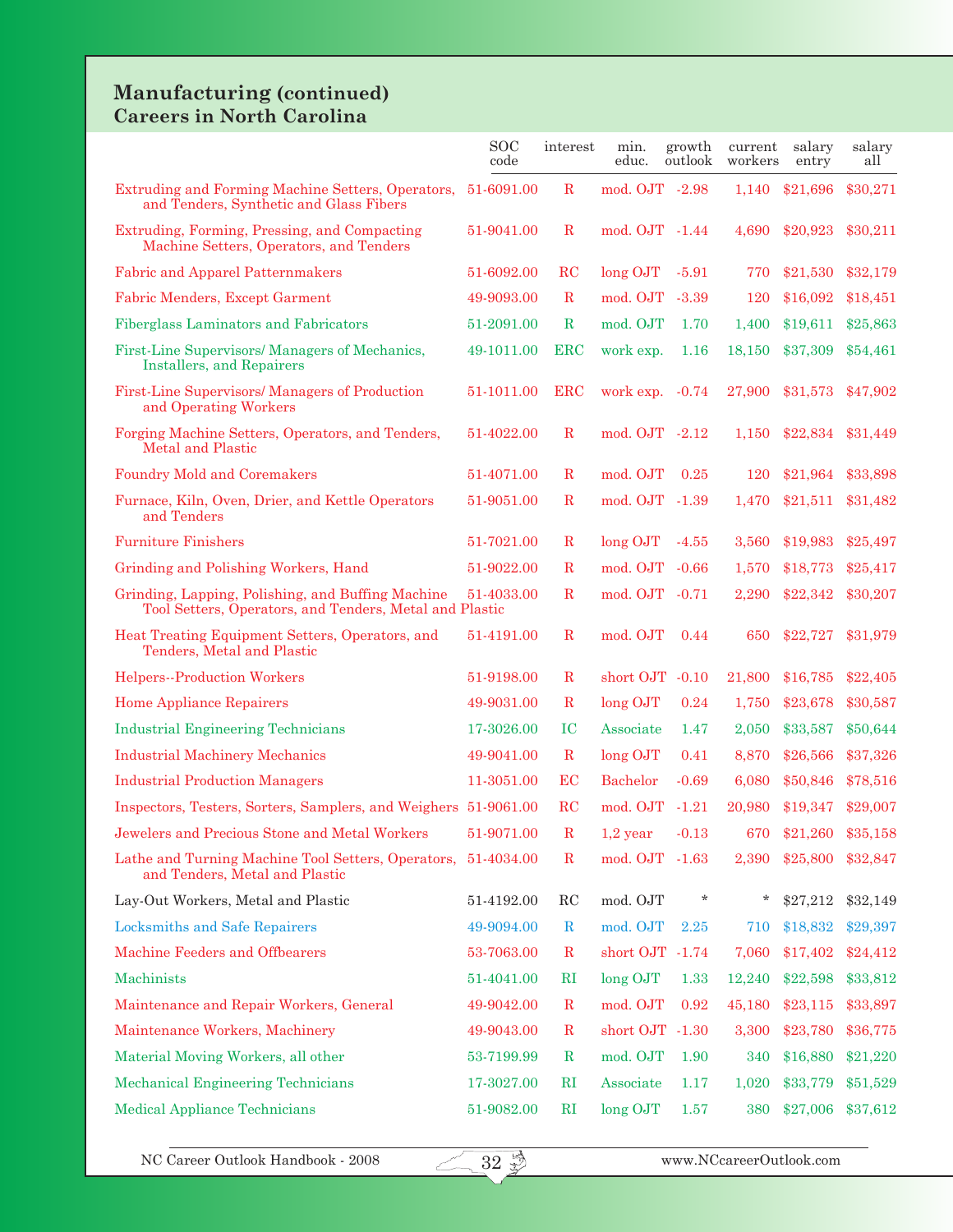#### **Manufacturing (continued) Careers in North Carolina**

|                                                                                                | <b>SOC</b><br>code | interest    | min.<br>educ.      | growth<br>outlook | current<br>workers | salary<br>entry   | salary<br>all |
|------------------------------------------------------------------------------------------------|--------------------|-------------|--------------------|-------------------|--------------------|-------------------|---------------|
| <b>Medical Equipment Repairers</b>                                                             | 49-9062.00         | $\mathbf R$ | Associate          | 2.50              | 550                | \$31,066          | \$45,392      |
| Metal Workers and Plastic Workers, all other                                                   | 51-4199.99         | R           | mod. OJT -1.04     |                   | 240                | \$24,550          | \$39,908      |
| Metal-Refining Furnace Operators and Tenders                                                   | 51-4051.00         | $_{\rm R}$  | mod. OJT           | 0.72              | 280                | \$24,159          | \$38,205      |
| Milling and Planing Machine Setters, Operators,<br>and Tenders, Metal and Plastic              | 51-4035.00         | R           | mod. OJT -1.28     |                   | 1,080              | \$22,252          | \$30,094      |
| Millwrights                                                                                    | 49-9044.00         | R           | $long$ OJT         | 1.91              | 1,560              | \$27,887          | \$38,447      |
| Mixing and Blending Machine Setters, Operators,<br>and Tenders                                 | 51-9023.00         | R           | mod. OJT           | $-0.72$           | 5,410              | \$21,128          | \$30,317      |
| Model Makers, Metal and Plastic                                                                | 51-4061.00         | $\mathbf R$ | mod. OJT           | 0.04              | 240                | \$30,006          | \$35,749      |
| Model Makers, Wood                                                                             | 51-7031.00         | $\mathbf R$ | $long$ OJT         | $-7.27$           | 250                | \$22,261          | \$30,086      |
| Molders, Shapers, and Casters, Except Metal<br>and Plastic                                     | 51-9195.00         | RA          | mod. OJT           | $-0.63$           | 1,350              | \$17,670          | \$26,790      |
| Molding, Coremaking, and Casting Machine<br>Setters, Operators, and Tenders, Metal and Plastic | 51-4072.00         | $\mathbf R$ | mod. OJT -0.78     |                   | 6,000              | \$19,624          | \$28,105      |
| Multiple Machine Tool Setters, Operators, and<br>Tenders, Metal and Plastic                    | 51-4081.00         | R           | mod. OJT           | 2.36              | 3,240              | \$23,828          | \$36,023      |
| Musical Instrument Repairers and Tuners                                                        | 49-9063.00         | RA          | long OJT           | *                 | *                  | \$28,829          | \$37,450      |
| <b>Nuclear Power Reactor Operators</b>                                                         | 51-8011.00         | RC          | long OJT           | $-0.44$           | 210                | \$56,029          | \$61,154      |
| Numerical Tool and Process Control Programmers                                                 | 51-4012.00         | <b>RCI</b>  | long OJT           | $-0.28$           | 290                | \$32,238          | \$42,625      |
| Occupational Health and Safety Specialists                                                     | 29-9011.00         | <b>SEI</b>  | <b>Bachelor</b>    | 1.18              | 1,120              | \$39,870          | \$56,600      |
| Occupational Health and Safety Technicians                                                     | 29-9012.00         | $\ast$      | $1,2$ year         | 0.40              | 220                | \$32,006          | \$46,479      |
| Outdoor Power Equipment and Other Small<br><b>Engine Mechanics</b>                             | 49-3053.00         | $_{\rm R}$  | mod. OJT           | 1.50              | 1,440              | \$21,627          | \$27,466      |
| Packaging and Filling Machine Operators and Tenders51-9111.00                                  |                    | $_{\rm R}$  | short OJT          | 0.10              | 18,520             | \$16,607          | \$27,110      |
| Painters, Transportation Equipment                                                             | 51-9122.00         | $_{\rm R}$  | mod. OJT           | 1.09              | 1,450              | \$25,919          | \$39,460      |
| Painting, Coating, and Decorating Workers                                                      | 51-9123.00         | R           | short OJT          | 0.53              | 1,310              | \$16,898          | \$22,817      |
| Paper Goods Machine Setters, Operators, and Tenders51-9196.00                                  |                    | R           | mod. OJT           | 0.28              | 3,600              | \$19,343          | \$28,582      |
| Patternmakers, Metal and Plastic                                                               | 51-4062.00         | $_{\rm R}$  | mod. OJT           | *                 | $^\star$           | \$21,069 \$31,256 |               |
| Patternmakers, Wood                                                                            | 51-7032.00         | $\mathbf R$ | $long$ OJT $-7.98$ |                   | 260                | \$19,656          | \$27,680      |
| <b>Photographic Process Workers</b>                                                            | 51-9131.00         | $\mathbf R$ | mod. OJT -4.61     |                   | 1,000              | \$14,708          | \$23,556      |
| Photographic Processing Machine Operators                                                      | 51-9132.00         | $\mathbf R$ | short OJT -6.36    |                   | 1,620              | \$15,733          | \$19,870      |
| Plant and System Operators, all other                                                          | 51-8099.99         | $\mathbf R$ | $long$ OJT $-2.02$ |                   | 700                | \$41,106          | \$46,355      |
| Plating and Coating Machine Setters, Operators,<br>and Tenders, Metal and Plastic              | 51-4193.00         | $\mathbf R$ | mod. OJT -0.66     |                   | 1,620              | \$21,841          | \$29,187      |
| Pourers and Casters, Metal                                                                     | 51-4052.00         | $\mathbf R$ | mod. OJT           | 1.73              | 360                | \$23,073          | \$31,193      |
| <b>Power Distributors and Dispatchers</b>                                                      | 51-8012.00         | $_{\rm RC}$ | long OJT           | $-1.22$           | 100                | \$35,870          | \$52,930      |
| <b>Power Plant Operators</b>                                                                   | 51-8013.00         | $\mathbf R$ | long OJT           | $-0.98$           | 680                | \$38,677          | \$53,750      |
| Precision Instrument and Equipment Repairers,<br>all other                                     | 49-9069.99         | $\mathbf R$ | long OJT           | 1.82              | 490                | \$31,795          | \$49,659      |
| Production Workers, all other                                                                  | 51-9199.99         | *           | mod. OJT           | 0.85              | 2,850              | \$17,977          | \$27,308      |

 $\sqrt{333}$ 

www.NCcareerOutlook.com NC Career Outlook Handbook - 2008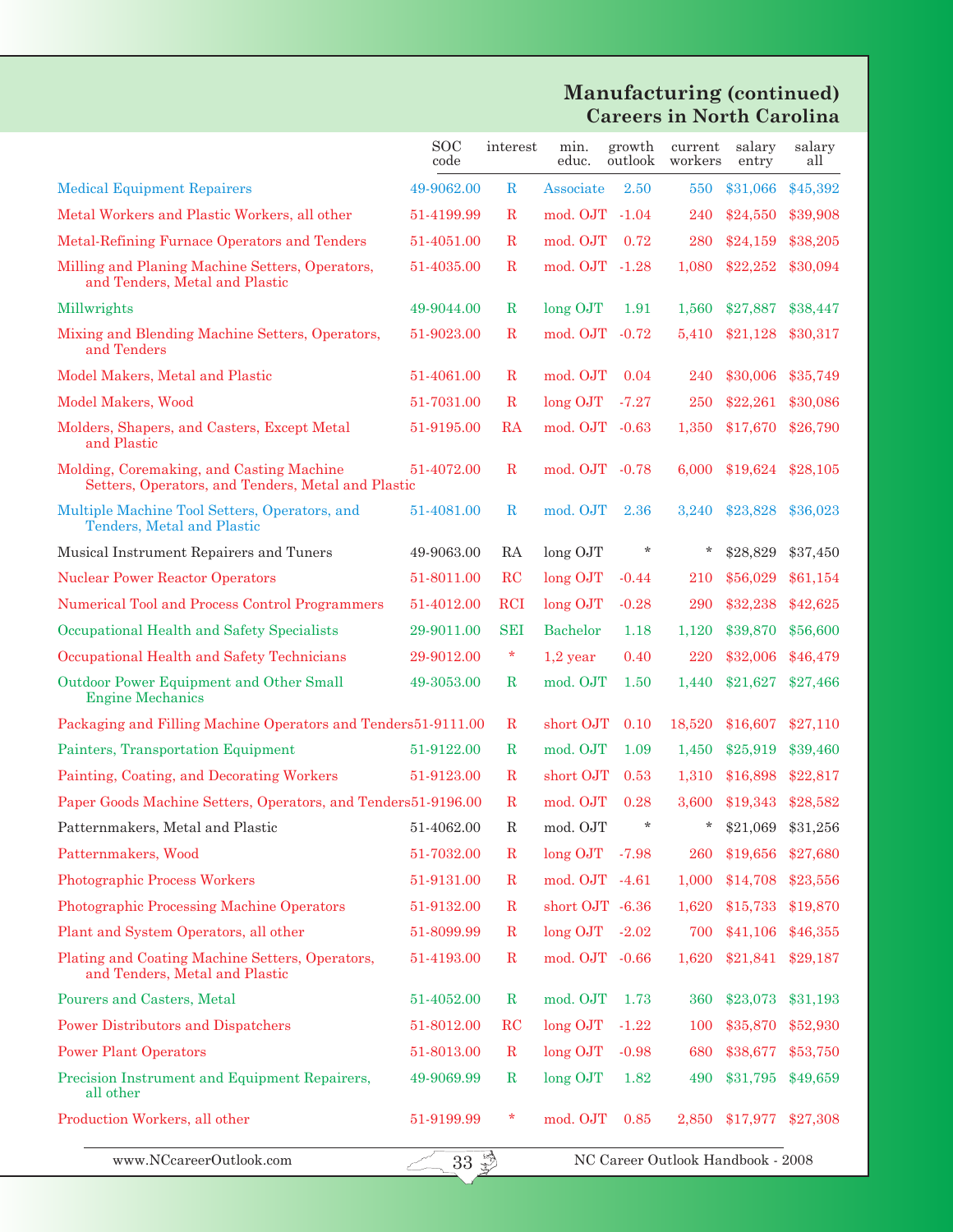#### **Manufacturing (continued) Careers in North Carolina**

|                                                                                                        | <b>SOC</b><br>code | interest    | min.<br>educ.   | growth<br>outlook | current<br>workers | salary<br>entry | salary<br>all |
|--------------------------------------------------------------------------------------------------------|--------------------|-------------|-----------------|-------------------|--------------------|-----------------|---------------|
| Production, Planning, and Expediting Clerks                                                            | 43-5061.00         | CE          | short OJT -0.18 |                   | 7,240              | \$25,111        | \$37,013      |
| Purchasing Agents, Except Wholesale, Retail,<br>and Farm Products                                      | 13-1023.00         | EC          | work exp.       | 0.38              | 7,920              | \$34,205        | \$51,487      |
| Radio Mechanics                                                                                        | 49-2021.00         | $\mathbf R$ | $1,2$ year      | $\ast$            | *                  | \$28,487        | \$35,453      |
| Rolling Machine Setters, Operators, and Tenders,<br><b>Metal and Plastic</b>                           | 51-4023.00         | R           | mod. OJT        | 0.60              | 900                | \$21,436        | \$28,829      |
| Security and Fire Alarm Systems Installers                                                             | 49-2098.00         | R           | $1,2$ year      | 2.41              | 1,800              | \$26,748        | \$36,191      |
| Semiconductor Processors                                                                               | 51-9141.00         | R           | Associate       | $\ast$            | $\star$            | $\ast$          | $\ast$        |
| Separating, Filtering, Clarifying, Precipitating, and<br>Still Machine Setters, Operators, and Tenders | 51-9012.00         | $\mathbf R$ | mod. OJT        | 1.43              | 1,920              | \$32,765        | \$43,236      |
| Sewers, Hand                                                                                           | 51-6051.00         | R           | short OJT -1.77 |                   | 970                | \$15,904        | \$21,290      |
| <b>Sewing Machine Operators</b>                                                                        | 51-6031.00         | R           | mod. OJT -5.00  |                   | 14,220             | \$15,744        | \$22,840      |
| Shoe and Leather Workers and Repairers                                                                 | 51-6041.00         | R           | $long$ OJT      | $-3.05$           | 590                | \$16,234        | \$20,015      |
| Shoe Machine Operators and Tenders                                                                     | 51-6042.00         | $\mathbf R$ | mod. OJT        | $\ast$            | $\star$            | $\star$         | $\star$       |
| <b>Team Assemblers</b>                                                                                 | 51-2092.00         | $\mathbf R$ | mod. OJT        | 0.79              | 60,050             | \$17,902        | \$26,030      |
| Telecommunications Equipment Installers and<br>Repairers, Except Line Installers                       | 49-2022.00         | $\mathbf R$ | long OJT        | $-0.66$           | 4,610              | \$38,866        | \$51,493      |
| <b>Textile Bleaching and Dyeing Machine Operators</b><br>and Tenders                                   | 51-6061.00         | $\mathbf R$ | mod. OJT -4.88  |                   | 4,770              | \$18,816        | \$23,996      |
| Textile Cutting Machine Setters, Operators,<br>and Tenders                                             | 51-6062.00         | R           | mod. OJT -4.81  |                   | 2,240              | \$18,470        | \$25,447      |
| Textile Knitting and Weaving Machine Setters,<br>Operators, and Tenders                                | 51-6063.00         | $\mathbf R$ | $long$ OJT      | -5.89             | 9,540              | \$18,598        | \$24,561      |
| Textile Winding, Twisting, and Drawing Out<br>Machine Setters, Operators, and Tenders                  | 51-6064.00         | $\mathbf R$ | mod. OJT -5.38  |                   | 10,030             | \$18,372        | \$22,455      |
| Textile, Apparel, and Furnishings Workers, all other                                                   | 51-6099.99         | $\mathbf R$ | short OJT -5.30 |                   | 1,350              | \$15,930        | \$22,010      |
| Timing Device Assemblers, Adjusters, and<br>Calibrators                                                | 51-2093.00         | RC          | mod. OJT        | *                 | *                  | \$20,256        | \$23,825      |
| <b>Tire Builders</b>                                                                                   | 51-9197.00         | R           | mod. OJT -1.46  |                   | 1,580              | $\ast$          |               |
| <b>Tool and Die Makers</b>                                                                             | 51-4111.00         | $\mathbf R$ | long OJT        | 0.10              | 2,080              | \$29,840        | \$39,967      |
| Tool Grinders, Filers, and Sharpeners                                                                  | 51-4194.00         | $\mathbf R$ | mod. OJT -1.45  |                   | 710                | \$20,263        | \$29,412      |
| Upholsterers                                                                                           | 51-6093.00         | $\mathbf R$ | long OJT        | $-5.98$           | 8,290              | \$23,465        | \$33,789      |
| <b>Watch Repairers</b>                                                                                 | 49-9064.00         | $\mathbf R$ | long OJT        | $\ast$            | $\star$            | $\star$         | $\star$       |
| Weighers, Measurers, Checkers, and Samplers,<br>Recordkeeping                                          | 43-5111.00         | CR          | short OJT -1.79 |                   | 3,020              | \$17,729        | \$24,631      |
| Welders, Cutters, Solderers, and Brazers                                                               | 51-4121.00         | $\mathbf R$ | long OJT        | 1.71              | 9,100              | \$24,327        | \$33,093      |
| Welding, Soldering, and Brazing Machine Setters,<br>Operators, and Tenders                             | 51-4122.00         | $\mathbf R$ | mod. OJT        | 1.40              | 1,400              | \$24,763        | \$30,941      |
| Woodworkers, all other                                                                                 | 51-7099.99         | $\mathbf R$ | mod. OJT        | 0.35              | 340                | \$24,047        | \$30,288      |
| Woodworking Machine Setters, Operators, and<br>Tenders, Except Sawing                                  | 51-7042.00         | $\mathbf R$ | mod. OJT -1.05  |                   | 6,530              | \$18,884        | \$25,308      |

 $\sqrt{34 \cancel{3}}$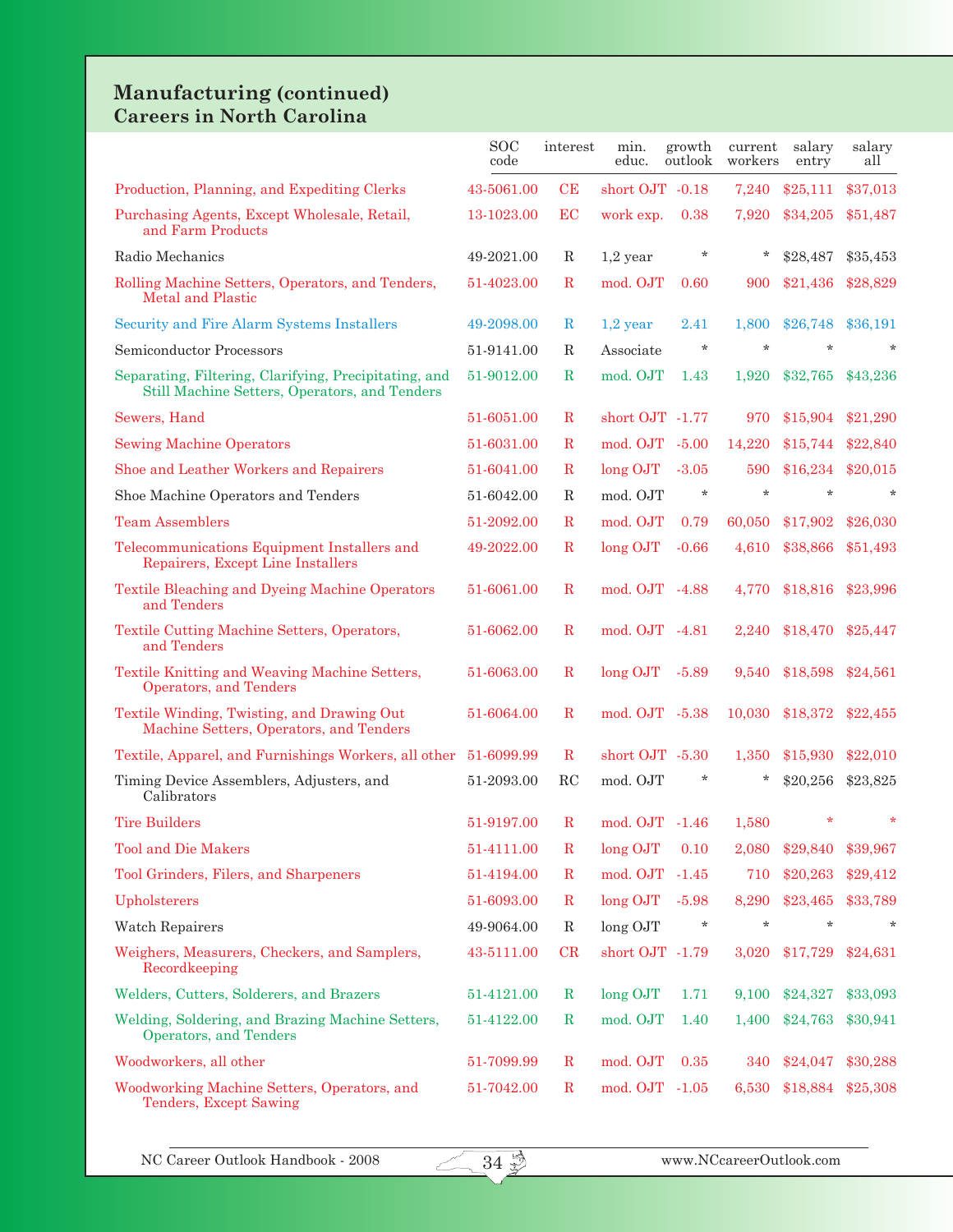# **Marketing Careers in North Carolina**

|                                                                                                 | <b>SOC</b><br>code       | interest      | min.<br>educ.          | growth<br>outlook | $\it current$<br>workers | salary<br>entry | salary<br>all |
|-------------------------------------------------------------------------------------------------|--------------------------|---------------|------------------------|-------------------|--------------------------|-----------------|---------------|
| Cashiers                                                                                        | 41-2011.00               | <b>CER</b>    | short OJT 0.41 100,250 |                   |                          | \$14,137        | \$17,070      |
| <b>Counter and Rental Clerks</b>                                                                | 41-2021.00               | <b>CER</b>    | short OJT              | 1.91              | 13,560                   | \$14,807        | \$22,295      |
| <b>Customer Service Representatives</b>                                                         | 43-4051.00               | <b>CES</b>    | mod. OJT               | 2.48              | 70,040                   | \$20,674        | \$30,187      |
| Demonstrators and Product Promoters                                                             | 41-9011.00               | <b>ERS</b>    | mod. OJT               | 2.58              | 3,250                    | \$17,010        | \$27,680      |
| Door-To-Door Sales Workers, News and<br>Street Vendors, and Related Workers                     | 41-9091.00               | <b>ECS</b>    | short OJT              | 1.52              | 1,070                    | \$15,009        | \$25,851      |
| First-Line Supervisors/ Managers of Non-Retail<br><b>Sales Workers</b>                          | 41-1012.00               | <b>ECS</b>    | work exp.              | 0.74              | 16,950                   | \$36,685        | \$72,741      |
| First-Line Supervisors/ Managers of Retail<br><b>Sales Workers</b>                              | 41-1011.00               | <b>ECS</b>    | work exp.              | 0.94              | 71,000                   | \$21,819        | \$35,539      |
| <b>Market Research Analysts</b>                                                                 | 19-3021.00               | IEC           | Master                 | 1.43              | 4,360                    | \$39,612        | \$66,724      |
| Merchandise Displayers and Window Trimmers                                                      | 27-1026.00               | <b>ARE</b>    | mod. OJT               | 1.38              | 1,650                    | \$16,251        | \$25,863      |
| Models                                                                                          | 41-9012.00               | <b>AES</b>    | mod. OJT               | 2.01              | 130                      | \$13,905        | \$22,734      |
| <b>Order Clerks</b>                                                                             | 43-4151.00               | CE            | short OJT -3.26        |                   | 5,790                    | \$19,494        | \$28,015      |
| <b>Parking Lot Attendants</b>                                                                   | 53-6021.00               | RE            | short OJT              | 0.40              | 1,940                    | \$14,533        | \$18,775      |
| Parts Salespersons                                                                              | 41-2022.00               | <b>ERCS</b>   | mod. OJT               | 0.32              | 7,690                    | \$18,748        | \$28,422      |
| Procurement Clerks                                                                              | 43-3061.00               | $\mathcal{C}$ | short OJT              | $\ast$            | *                        | \$26,443        | \$35,179      |
| <b>Real Estate Brokers</b>                                                                      | 41-9021.00               | $\ast$        | work exp.              | 0.79              | 12,270                   | \$24,907        | \$48,709      |
| Real Estate Sales Agents                                                                        | 41-9022.00               | <b>ECS</b>    | $1,2$ year             | 1.71              | 12,370                   | \$27,715        | \$62,800      |
| Retail Salespersons                                                                             | 41-2031.00               | ES            | short OJT              |                   | 1.62 135,150             | \$15,251        | \$23,243      |
| Sales and Related Workers, all other                                                            | 41-9099.99               | *             | mod. OJT               | 1.99              | 3,510                    | \$18,652        | \$36,217      |
| <b>Sales Engineers</b>                                                                          | 41-9031.00               | ERI           | <b>Bachelor</b>        | $-0.05$           | 1,660                    | \$46,379        | \$73,740      |
| Sales Representatives, Services, all other                                                      | 41-3099.99               | *             | mod. OJT               | 2.28              | 13,580                   | \$28,906        | \$55,003      |
| Sales Representatives, Wholesale and<br>Manufacturing, Except Technical and Scientific Products | 41-4012.00 ESCR mod. OJT |               |                        | 1.31              | 43,490                   | \$27,621        | \$52,997      |
| Sales Representatives, Wholesale and<br>Manufacturing, Technical and Scientific Products        | 41-4011.00               | <b>ERS</b>    | mod. OJT               | 1.75              | 13,500                   | \$32,836        | \$61,586      |
| <b>Service Station Attendants</b>                                                               | 53-6031.00               | <b>REC</b>    | short OJT              | 2.59              | 2,190                    | \$14,316        | \$18,116      |
| Telemarketers                                                                                   | 41-9041.00               | <b>ECS</b>    | short OJT              | 0.15              | 3,560                    | \$17,229        | \$23,010      |
| Wholesale and Retail Buyers, Except Farm Products 13-1022.00                                    |                          | <b>ECS</b>    | work exp.              | 0.42              | 2,970                    | \$29,557        | \$48,718      |

 $\sqrt{35 \cancel{3}}$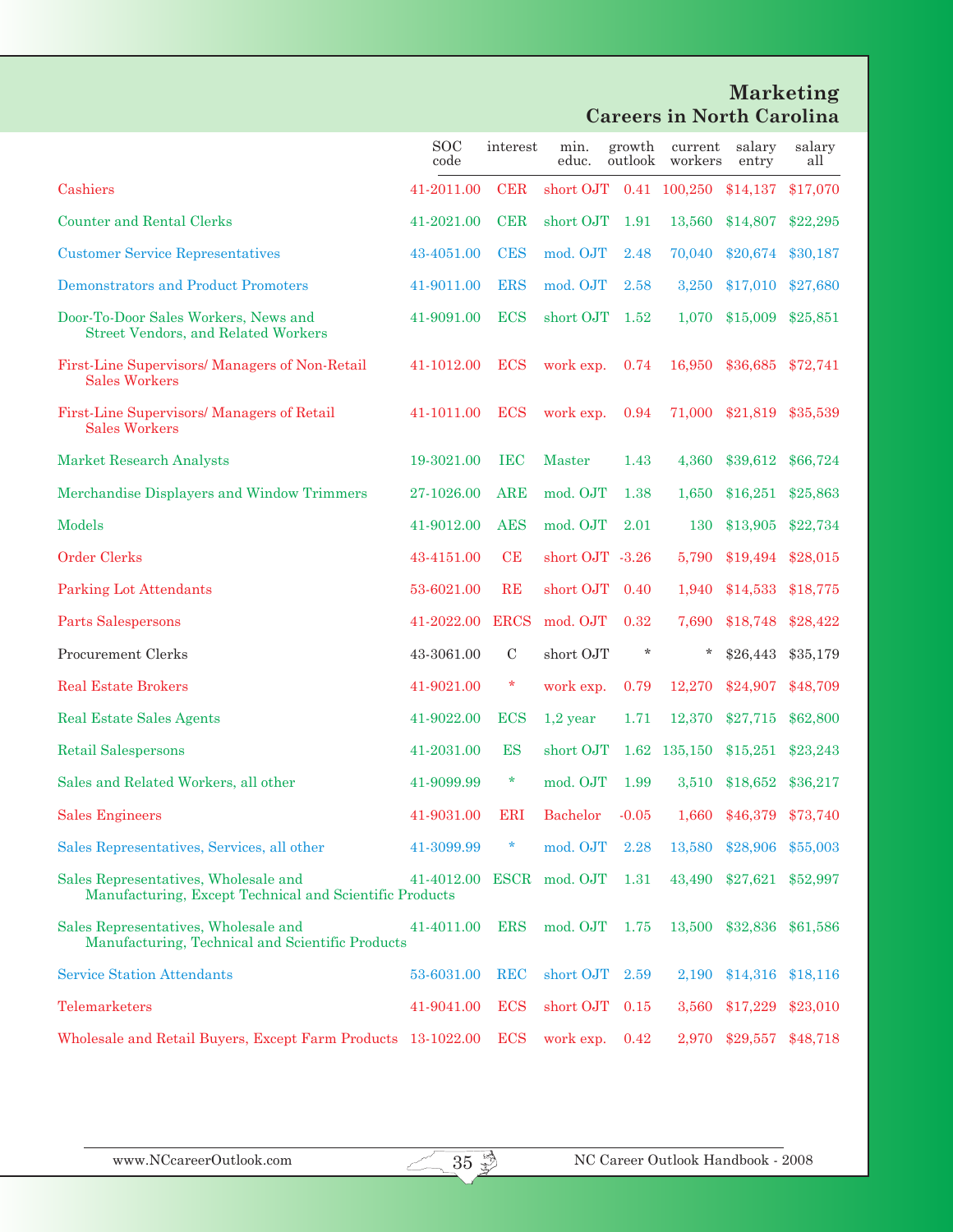#### **Science, Technology, Engineering and Mathematics Careers in North Carolina**

|                                                                               | <b>SOC</b><br>code | interest      | min.<br>educ.     | growth<br>outlook | current<br>workers      | salary<br>entry | salary<br>all      |
|-------------------------------------------------------------------------------|--------------------|---------------|-------------------|-------------------|-------------------------|-----------------|--------------------|
| <b>Aerospace Engineers</b>                                                    | 17-2011.00         | <b>IRC</b>    | <b>Bachelor</b>   | 2.52              | 500                     | \$59,130        | \$75,301           |
| Agricultural and Food Science Technicians                                     | 19-4011.00         | <b>RIC</b>    | Associate         | 1.97              | 790                     | \$25,319        | \$35,169           |
| Agricultural Engineers                                                        | 17-2021.00         | <b>IRC</b>    | Bachelor          | $\ast$            | *                       | \$53,327        | \$79,772           |
| Anthropologists and Archeologists                                             | 19-3091.00         | IA            | Master            | $\ast$            | *                       | \$32,842        | \$48,695           |
| Architectural and Civil Drafters                                              | 17-3011.00         | $_{\rm RC}$   | $1,2$ year        | 0.73              | 2,830                   | \$31,695        | \$44,058           |
| Astronomers                                                                   | 19-2011.00         | <b>IRC</b>    | Doctorate         | $\star$           | $\star$                 | $\ast$          | $\ast$             |
| Atmospheric and Space Scientists                                              | 19-2021.00         | IR            | <b>Bachelor</b>   | 0.79              | 160                     | \$57,169        | \$85,518           |
| Biological Scientists, all other                                              | 19-1029.99         | $\ast$        | <b>Bachelor</b>   | 1.93              | 1,320                   | \$50,780        | \$73,550           |
| <b>Biological Technicians</b>                                                 | 19-4021.00         | <b>RIC</b>    | Associate         | 2.44              | 3,320                   | \$28,472        | \$40,606           |
| <b>Chemical Engineers</b>                                                     | 17-2041.00         | IR            | <b>Bachelor</b>   | 1.02              | 680                     | \$55,352        | \$78,823           |
| <b>Chemical Technicians</b>                                                   | 19-4031.00         | <b>RIC</b>    | Associate         | 0.43              | 1,870                   | \$28,148        | \$38,557           |
| Chemists                                                                      | 19-2031.00         | <b>IRC</b>    | <b>Bachelor</b>   | 1.61              | 3,610                   | \$40,973        | \$63,949           |
| Computer and Information Scientists, Research                                 | 15-1011.00         | *             | Doctorate         | 2.13              | 360                     | \$52,412        | \$90,666           |
| <b>Computer Hardware Engineers</b>                                            | 17-2061.00         | <b>IRC</b>    | <b>Bachelor</b>   | 1.84              | 1,470                   | \$59,639        | \$90,740           |
| <b>Conservation Scientists</b>                                                | 19-1031.00         | IR            | <b>Bachelor</b>   | 1.18              | 390                     | \$34,281        | \$52,854           |
| Drafters, all other                                                           | 17-3019.99         | $\ast$        | $1,2$ year        | 1.27              | 350                     | \$31,771        | \$55,625           |
| Electrical and Electronic Engineering Technicians                             | 17-3023.00         | $\rm RI$      | Associate         | 0.85              | 3,580                   | \$35,961        | \$49,679           |
| <b>Electrical and Electronics Drafters</b>                                    | 17-3012.00         | <b>RCI</b>    | $1,2$ year        | 1.11              | 800                     | \$35,880        | \$50,341           |
| <b>Electrical Engineers</b>                                                   | 17-2071.00         | IR            | <b>Bachelor</b>   | 0.96              | 2,670                   | \$49,952        | \$75,291           |
| Electro-Mechanical Technicians                                                | 17-3024.00         | $\mathbf R$   | Associate         | $-0.25$           | 240                     | \$33,623        | \$43,471           |
| Electronics Engineers, Except Computer                                        | 17-2072.00         | $_{\rm IR}$   | <b>Bachelor</b>   | 0.41              | 2,570                   | \$57,227        | \$80,964           |
| <b>Engineering Managers</b>                                                   | 11-9041.00         | <b>EIRC</b>   | Bachelor + $1.45$ |                   | 6,040                   |                 | \$76,651 \$112,804 |
| Engineering Technicians, Except Drafters, all other                           | 17-3029.99         | *             | Associate         | 1.42              | 1,120                   | \$28,528        | \$50,374           |
| Engineers, all other                                                          | 17-2199.99         | $\ast$        | <b>Bachelor</b>   | 1.91              | 1,810                   | \$50,943        | \$75,342           |
| <b>Environmental Scientists and Specialists,</b><br><b>Including Health</b>   | 19-2041.00         | $_{\rm IR}$   | <b>Master</b>     | 2.19              | 3,120                   | \$36,266        | \$53,686           |
| Geographers                                                                   | 19-3092.00         | IR            | Master            | *                 | *                       | \$54,516        | \$66,099           |
| Geoscientists, Except Hydrologists and Geographers                            | 19-2042.00         | <b>IRC</b>    | <b>Master</b>     | 2.97              | 390                     | \$33,937        | \$60,810           |
| Health and Safety Engineers, Except Mining<br>Safety Engineers and Inspectors | 17-2111.00         | $_{\rm{IRC}}$ | <b>Bachelor</b>   | 0.91              | 690                     | \$47,798        | \$66,357           |
| Historians                                                                    | 19-3093.00         | IA            | Master            | *                 | *                       | \$31,747        | \$44,332           |
| NC Career Outlook Handbook - 2008                                             | $\overline{36}$ D  |               |                   |                   | www.NCcareerOutlook.com |                 |                    |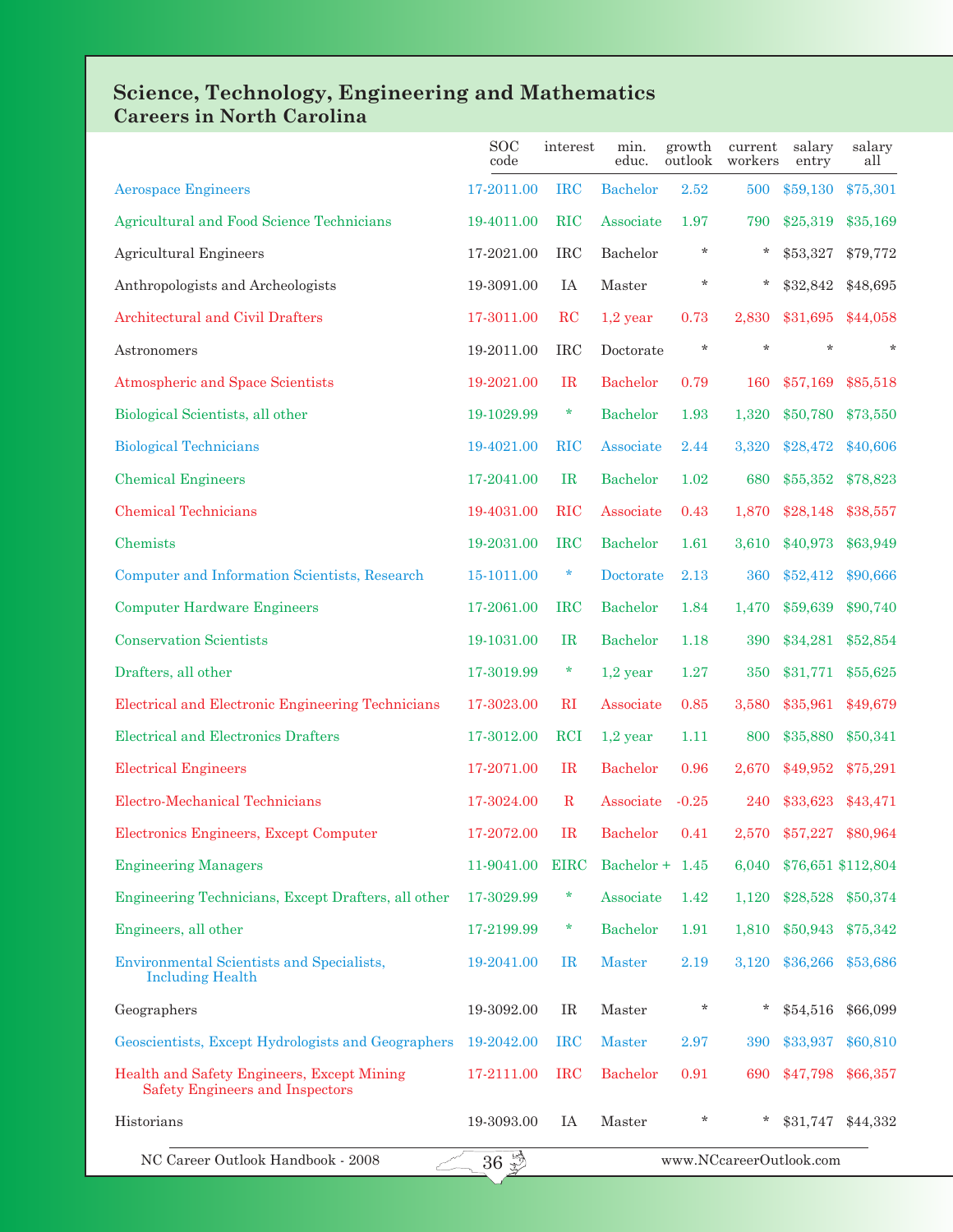# **Science, Technology, Engineering and Mathematics (continued) Careers in North Carolina**

|                                                                       | <b>SOC</b><br>code | interest     | min.<br>educ.   | growth<br>outlook | current<br>workers | salary<br>entry       | salary<br>all      |
|-----------------------------------------------------------------------|--------------------|--------------|-----------------|-------------------|--------------------|-----------------------|--------------------|
| Hydrologists                                                          | 19-2043.00         | <b>IRC</b>   | <b>Master</b>   | 0.91              | 170                | \$44,058              | \$56,749           |
| <b>Industrial Engineers</b>                                           | 17-2112.00         | <b>EIRC</b>  | Bachelor        | 1.98              | 6,170              | \$48,182              | \$67,798           |
| Life Scientists, all other                                            | 19-1099.99         | $\ast$       | <b>Bachelor</b> | 2.77              | 920                | \$46,473              | \$67,726           |
| Life, Physical, and Social Science Technicians,<br>all other          | 19-4099.99         | $\ast$       | Associate       | 1.97              | 3,150              | \$29,865              | \$38,664           |
| Marine Engineers and Naval Architects                                 | 17-2121.00         | $\mathbf{R}$ | Bachelor        | $\star$           | $\star$            | $\star$               | $\ast$             |
| <b>Materials Engineers</b>                                            | 17-2131.00         | IR           | <b>Bachelor</b> | 0.46              | 450                | \$54,658              | \$71,400           |
| Materials Scientists                                                  | 19-2032.00         | $_{\rm IR}$  | <b>Bachelor</b> | 1.56              | 230                | \$59,166              | \$88,771           |
| Mathematical Science Occupations, all other                           | 15-2099.99         | $\star$      | Master          | $\ast$            | $\star$            | *                     | *                  |
| Mathematical Technicians                                              | 15-2091.00         | ICR          | Bachelor        | $\ast$            | $\star$            | *                     | $\ast$             |
| Mathematicians                                                        | 15-2021.00         | <b>ICA</b>   | Master          | $\ast$            | *                  | \$45,796              | \$71,457           |
| <b>Mechanical Engineers</b>                                           | 17-2141.00         | RI           | <b>Bachelor</b> | 0.79              | 4,700              | \$49,383              | \$67,241           |
| Microbiologists                                                       | 19-1022.00         | IR           | Doctorate       | 1.74              | 280                | \$37,042              | \$57,099           |
| Mining and Geological Engineers, Including<br>Mining Safety Engineers | 17-2151.00         | <b>IRC</b>   | Bachelor        | $\ast$            | *                  | \$42,659              | \$61,490           |
| <b>Nuclear Engineers</b>                                              | 17-2161.00         | <b>IRC</b>   | <b>Bachelor</b> | 0.86              | 400                | \$64,172              | \$88,102           |
| Nuclear Technicians                                                   | 19-4051.00         | $\mathbf{R}$ | Associate       | $\ast$            | $\star$            | *                     | *                  |
| Petroleum Engineers                                                   | 17-2171.00         | RI           | Bachelor        | $\ast$            | $\ast$             | *                     | $\ast$             |
| Physical Scientists, all other                                        | 19-2099.99         | $\ast$       | Bachelor        | *                 | *                  | \$35,572              | \$64,979           |
| Physicists                                                            | 19-2012.00         | $_{\rm IRC}$ | Doctorate       | 2.26              | 520                | \$49,728              | \$96,152           |
| Political Scientists                                                  | 19-3094.00         | IA           | Master          | *                 | $\star$            |                       | \$55,226 \$100,743 |
| Social Science Research Assistants                                    | 19-4061.00         | CI.          | Associate       | $2.20\,$          |                    | 440 \$21,626 \$31,179 |                    |
| Statisticians                                                         | 15-2041.00         | $_{\rm IC}$  | Master          | $2.26\,$          | 710                | \$46,235              | \$70,582           |
| <b>Survey Researchers</b>                                             | 19-3022.00         | $\ast$       | Master          | 2.35              | 540                | \$29,355              | \$42,273           |
| <b>Surveying and Mapping Technicians</b>                              | 17-3031.00         | RC           | mod. OJT        | 2.00              | 4,360              | \$23,133              | \$32,424           |
| <b>Technical Writers</b>                                              | 27-3042.00         | AI           | <b>Bachelor</b> | 2.19              | 1,040              |                       | \$38,544 \$59,392  |

 $\sqrt{37}$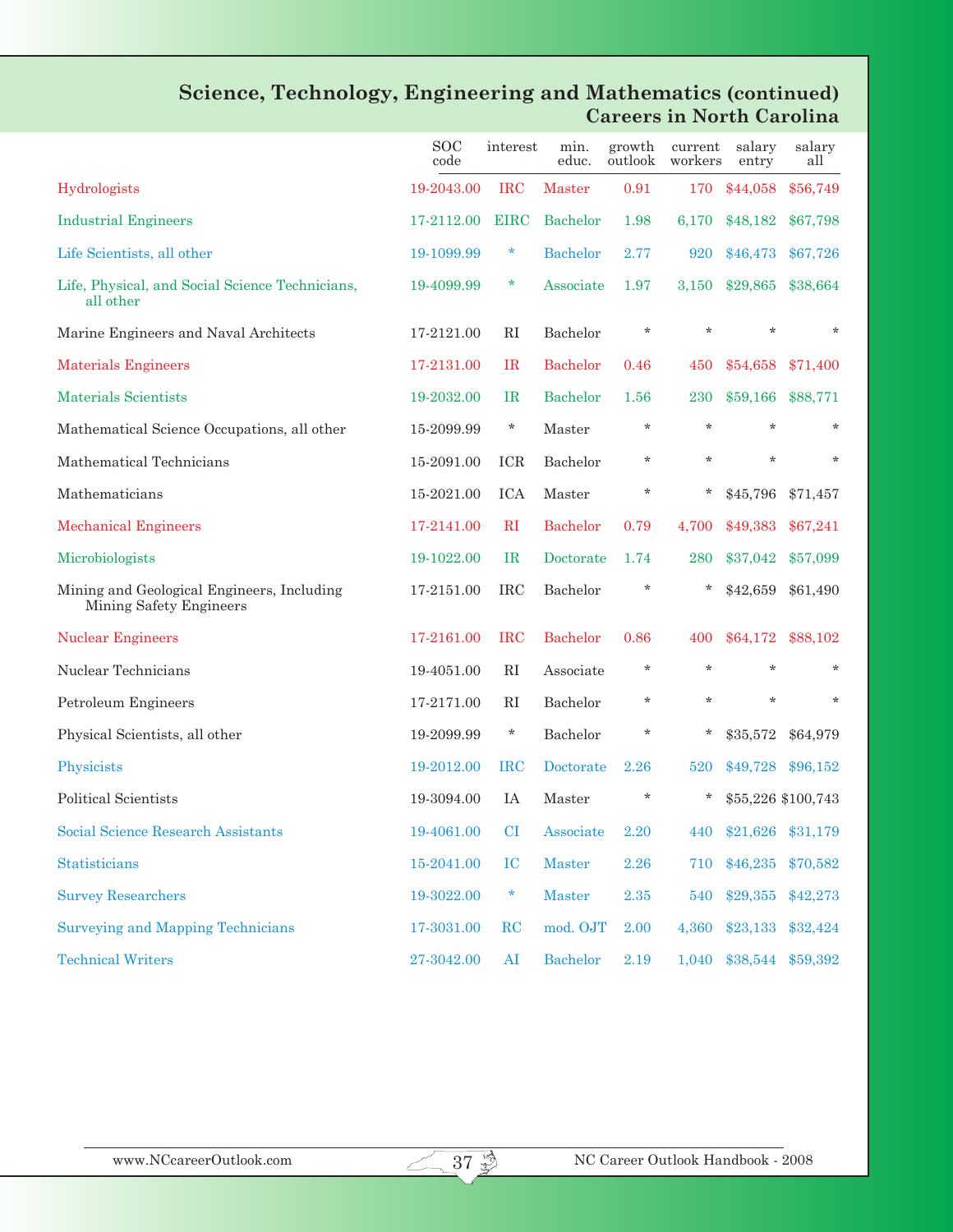#### **Transportation, Distribution and Logistics Careers in North Carolina**

|                                                                                                                   | $_{\text{SOC}}$<br>code | interest     | min.<br>educ.     | growth<br>outlook | current<br>workers | salary<br>entry   | salary<br>all |
|-------------------------------------------------------------------------------------------------------------------|-------------------------|--------------|-------------------|-------------------|--------------------|-------------------|---------------|
| Aerospace Engineering and Operations Technicians                                                                  | 17-3021.00              | <b>IRC</b>   | Associate         | $\ast$            | *                  | \$45,865          | \$51,463      |
| Air Traffic Controllers                                                                                           | 53-2021.00              | <b>CRE</b>   | long OJT          | $\ast$            | $\star$            | $\star$           | $\ast$        |
| <b>Aircraft Cargo Handling Supervisors</b>                                                                        | 53-1011.00              | $\ast$       | work exp.         | 2.14              | 60                 | \$28,234          | \$37,560      |
| Aircraft Mechanics and Service Technicians                                                                        | 49-3011.00              | R            | $1,2$ year        | 2.20              | 4,930              | \$30,862          | \$41,618      |
| Airfield Operations Specialists                                                                                   | 53-2022.00              | $\ast$       | long OJT          | 1.74              | 140                | \$22,237          | \$35,351      |
| Airline Pilots, Copilots, and Flight Engineers                                                                    | 53-2011.00              | REIC         | Bachelor          | $\ast$            | $\star$            | $\star$           | $\ast$        |
| Ambulance Drivers and Attendants, Except<br><b>Emergency Medical Technicians</b>                                  | 53-3011.00              | <b>SRE</b>   | mod. OJT          | 1.93              | 720                | \$17,765          | \$23,068      |
| Automotive Body and Related Repairers                                                                             | 49-3021.00              | $\mathbf R$  | $long$ $OJT$      | 1.26              | 4,720              | \$25,196          | \$40,380      |
| Automotive Glass Installers and Repairers                                                                         | 49-3022.00              | $\mathbf R$  | $long$ OJT        | 1.66              | 470                | \$22,546          | \$30,411      |
| Automotive Service Technicians and Mechanics                                                                      | 49-3023.00              | $\mathbf R$  | $1,2$ year        | 1.69              | 22,460             | \$22,901          | \$36,970      |
| Avionics Technicians                                                                                              | 49-2091.00              | R            | $1,2$ year        | $\ast$            | *                  | \$41,506          | \$48,245      |
| <b>Bicycle Repairers</b>                                                                                          | 49-3091.00              | $\mathbf R$  | mod. OJT          | 1.98              | 140                | \$19,351          | \$24,700      |
| Billing and Posting Clerks and Machine Operators                                                                  | 43-3021.00              | CE           | mod. OJT          | 0.88              | 14,290             | \$23,162          | \$29,852      |
| Bridge and Lock Tenders                                                                                           | 53-6011.00              | RC           | short OJT         | $\ast$            | *                  | \$23,600          | \$28,464      |
| Bus and Truck Mechanics and Diesel<br><b>Engine Specialists</b>                                                   | 49-3031.00              | $\mathbf R$  | $1,2$ year        | 1.36              | 8,380              | \$27,718          | \$37,759      |
| <b>Bus Drivers, School</b>                                                                                        | 53-3022.00              | RS           | short OJT         | 1.60              | 16,310             | \$18,582          | \$23,221      |
| Bus Drivers, Transit and Intercity                                                                                | 53-3021.00              | RS           | mod. OJT          | 1.96              | 3,890              | \$18,002          | \$27,700      |
| Captains, Mates, and Pilots of Water Vessels                                                                      | 53-5021.00              | $_{\rm ERC}$ | work exp.         | 1.19              | 280                | \$19,616          | \$36,925      |
| Cargo and Freight Agents                                                                                          | 43-5011.00              | CR           | mod. OJT          | 1.12              | 860                | \$26,100          | \$36,069      |
| <b>Cleaners of Vehicles and Equipment</b>                                                                         | 53-7061.00              | $\mathbf R$  | short OJT         | 1.41              | 10,680             | \$14,649          | \$20,064      |
| <b>Commercial Pilots</b>                                                                                          | 53-2012.00              | <b>REIC</b>  | $1,2$ year        | 1.50              | 630                | \$36,075          | \$61,416      |
| <b>Conveyor Operators and Tenders</b>                                                                             | 53-7011.00              | $\mathbf R$  | short OJT         | 0.14              | 970                | \$15,195          | \$22,787      |
| Dispatchers, Except Police, Fire, and Ambulance                                                                   | 43-5032.00              | CR           | mod. OJT          | 0.64              | 4,570              | \$22,195          | \$32,993      |
| Electrical and Electronics Installers and Repairers,<br><b>Transportation Equipment</b>                           | 49-2093.00              | $\mathbf R$  | $1,2$ year        | 1.52              | 390                | \$28,934          | \$40,266      |
| Electronic Equipment Installers and Repairers,<br><b>Motor Vehicles</b>                                           | 49-2096.00              | R            | $1,2$ year        | 1.24              | 690                | \$21,265          | \$29,189      |
| First-Line Supervisors/Managers of Helpers,<br>Laborers, and Material Movers, Hand                                | 53-1021.00              | <b>ECR</b>   | work exp.         | 1.55              | 7,350              | \$26,746          | \$39,072      |
| First-Line Supervisors/Managers of Transportation 53-1031.00<br>and Material-Moving Machine and Vehicle Operators |                         | ERC          | work exp.         | 0.92              | 9,440              | \$32,037 \$46,717 |               |
| Flight Attendants                                                                                                 | 39-6031.00              | ESA          | long OJT          | $^\star$          |                    |                   | $\star$       |
| <b>Industrial Truck and Tractor Operators</b>                                                                     | 53-7051.00              | $\mathbf R$  | short $OJT -0.14$ |                   | 21,730             | \$20,008 \$27,025 |               |
| $\overline{38}$ D<br>NC Career Outlook Handbook - 2008<br>www.NCcareerOutlook.com                                 |                         |              |                   |                   |                    |                   |               |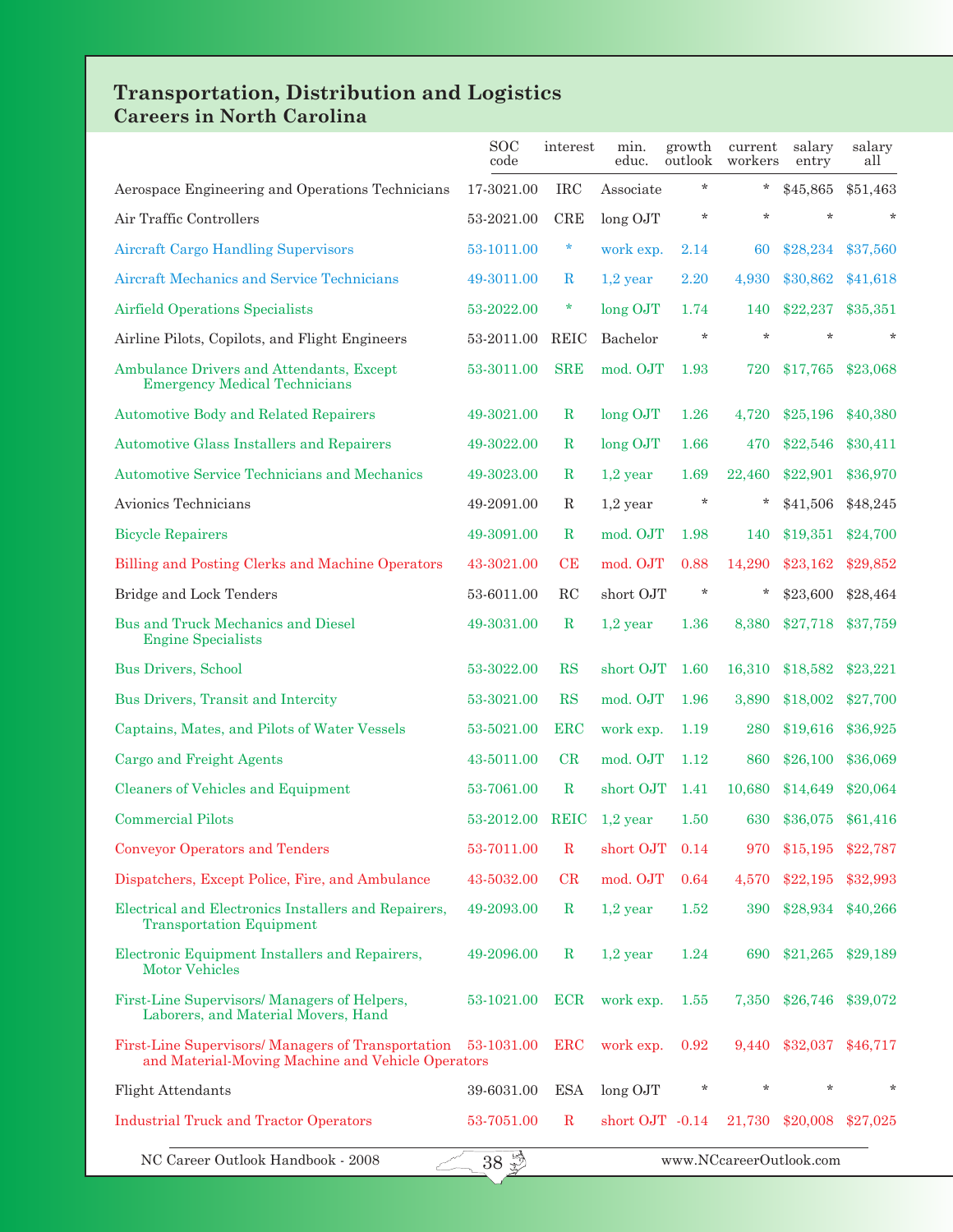# **Transportation, Distribution and Logistics (continued) Careers in North Carolina**

|                                                                | <b>SOC</b><br>code | interest     | min.<br>educ.   | growth<br>outlook | current<br>workers | salary<br>entry | salary<br>all       |
|----------------------------------------------------------------|--------------------|--------------|-----------------|-------------------|--------------------|-----------------|---------------------|
| Laborers and Freight, Stock, and Material Movers,<br>Hand      | 53-7062.00         | $\mathbf R$  | short OJT       | 0.73              | 81,020             | \$16,187        | \$22,272            |
| <b>Locomotive Engineers</b>                                    | 53-4011.00         | RC           | work exp.       | 0.51              | 950                | \$29,943        | \$38,867            |
| Locomotive Firers                                              | 53-4012.00         | RC           | work exp.       | $\ast$            | $\star$            | $\star$         |                     |
| Logisticians                                                   | 13-1081.00         | $\ast$       | <b>Bachelor</b> | 2.57              | 2,230              | \$42,447        | \$60,170            |
| Mobile Heavy Equipment Mechanics, Except Engines 49-3042.00    |                    | $\mathbf R$  | $1,2$ year      | 1.92              | 3,320              | \$29,357        | \$39,656            |
| Motor Vehicle Operators, all other                             | 53-3099.99         | $\mathbf R$  | short OJT       | 0.37              | 5,560              | \$19,105        | \$26,946            |
| Motorboat Mechanics                                            | 49-3051.00         | $\mathbf R$  | $long$ OJT      | 1.70              | 910                | \$23,450        | \$32,937            |
| Motorboat Operators                                            | 53-5022.00         | RE           | mod. OJT        | $\ast$            | *                  | \$26,056        | \$40,009            |
| <b>Motorcycle Mechanics</b>                                    | 49-3052.00         | $\mathbb{R}$ | long OJT        | 1.68              | 520                | \$20,384        | \$31,391            |
| Packers and Packagers, Hand                                    | 53-7064.00         | $\mathbf R$  | short OJT       | $-0.86$           | 30,060             | \$14,642        | \$19,261            |
| Rail Car Repairers                                             | 49-3043.00         | $\mathbf R$  | long OJT        | 0.23              | 390                | \$24,774        | \$34,524            |
| Rail Transportation Workers, all other                         | 53-4099.99         | R            | mod. OJT        | $\ast$            | *                  | \$21,976        | \$32,756            |
| Rail Yard Engineers, Dinkey Operators, and Hostlers 53-4013.00 |                    | $\mathbf R$  | work exp.       | $-4.06$           | 60                 | $\ast$          |                     |
| Railroad Brake, Signal, and Switch Operators                   | 53-4021.00         | RC           | work exp.       | *                 | *                  | \$37,210        | \$43,949            |
| Railroad Conductors and Yardmasters                            | 53-4031.00         | <b>REC</b>   | work exp.       | 0.61              | 650                | \$24,046        | \$37,363            |
| Rail-Track Laying and Maintenance Equipment<br>Operators       | 47-4061.00         | $\mathbf R$  | mod. OJT        | $\ast$            | $\star$            | \$25,557        | \$32,370            |
| <b>Recreational Vehicle Service Technicians</b>                | 49-3092.00         | $\mathbf R$  | long OJT        | 2.55              | 170                | \$24,710        | \$32,156            |
| Sailors and Marine Oilers                                      | 53-5011.00         | RC           | short OJT       | $^\ast$           | *                  | \$29,951        | \$37,127            |
| <b>Ship Engineers</b>                                          | 53-5031.00         | <b>REC</b>   | $1,2$ year      | 0.44              | 110                | \$34,192        | \$43,918            |
| Shipping, Receiving, and Traffic Clerks                        | 43-5071.00         | CR           | short OJT       | 0.62              | 22,540             | \$19,635        | \$27,565            |
| Signal and Track Switch Repairers                              | 49-9097.00         | $\mathbf R$  | mod. OJT        | $\star$           |                    | ÷               | $\ast$              |
| Subway and Streetcar Operators                                 | 53-4041.00         | RC           | $\ast$          | $\ast$            | $\ast$             | $\ast$          | $\ast$              |
| Tank Car, Truck, and Ship Loaders                              | 53-7121.00         | $\mathbb R$  | mod. OJT        | 3.02              | 180                | \$27,378        | \$33,432            |
| Taxi Drivers and Chauffeurs                                    | 53-3041.00         | $\mathbf R$  | short OJT       | 1.30              | 4,260              | \$15,997        | \$21,724            |
| <b>Tire Repairers and Changers</b>                             | 49-3093.00         | $\mathbf R$  | short OJT       | 2.61              | 3,780              | \$16,925        | \$22,717            |
| <b>Traffic Technicians</b>                                     | 53-6041.00         | <b>RIC</b>   | short OJT       | 1.88              | 120                | \$23,784        | \$33,009            |
| Transportation Workers, all other                              | 53-6099.99         | $\ast$       | short OJT       | 1.60              | 740                | \$15,596        | \$23,942            |
| Transportation, Storage, and Distribution Managers             | 11-3071.00         | EC           | work exp.       | 0.90              | 2,440              | \$47,470        | \$76,194            |
| Truck Drivers, Heavy and Tractor-Trailer                       | 53-3032.00         | $\mathbf R$  | mod. OJT        | 1.17              | 57,550             | \$25,605        | \$37,574            |
| Truck Drivers, Light or Delivery Services                      | 53-3033.00         | $\mathbf R$  | short OJT 1.20  |                   | 33,050             |                 | $$19,278$ $$28,726$ |

 $293$